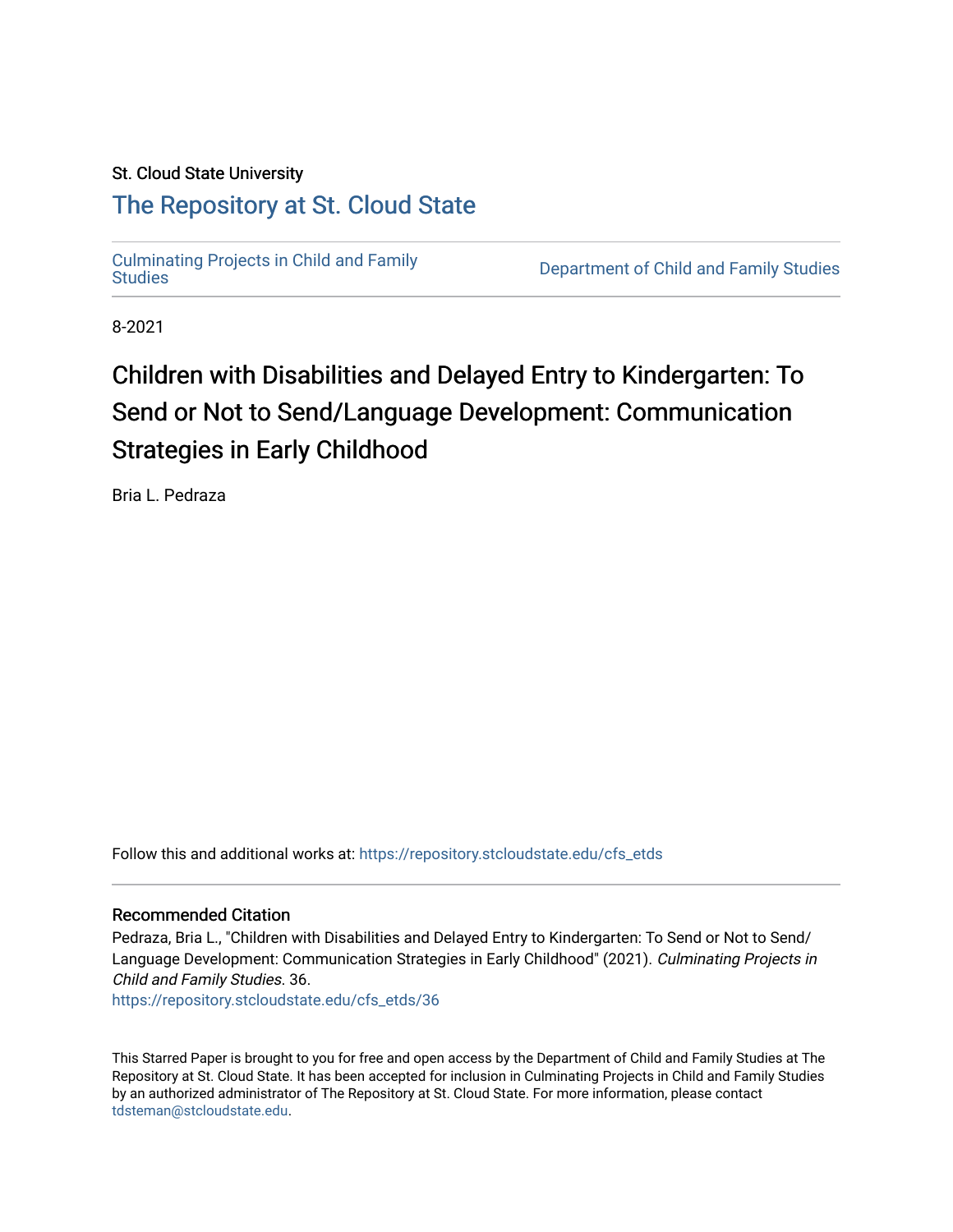# **Children with Disabilities and Delayed Entry to Kindergarten:**

**To Send or Not to Send**

by

Bria Pedraza

# A Starred Paper

Submitted to the Graduate Faculty of

St. Cloud State University

in Partial Fulfillment of the Requirements

for the Degree

Master of Science in

Child and Family Studies

August, 2021

Starred Paper Committee: JoAnn Johnson, Chairperson Deborah Wheeler Marc Markell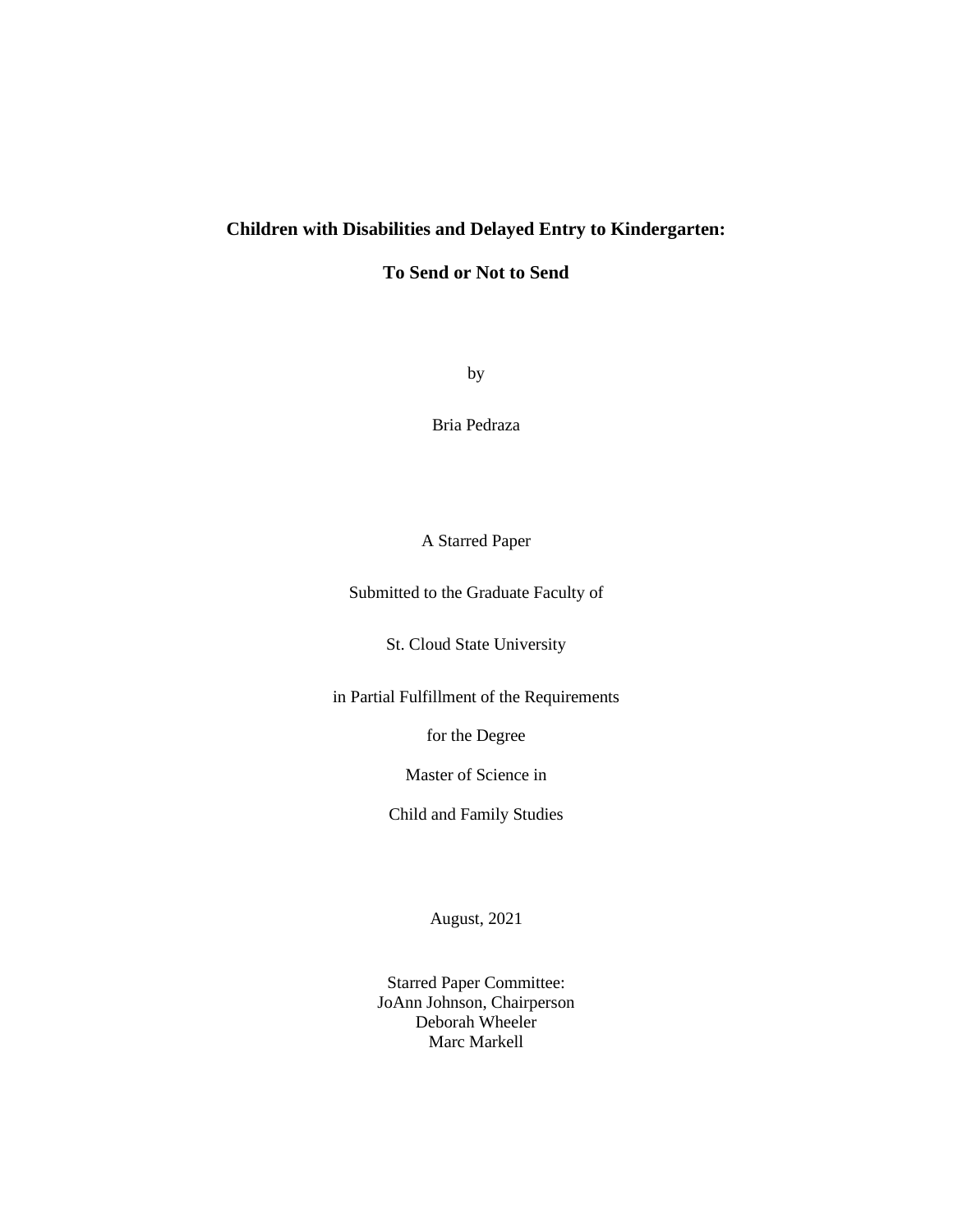### **Dedication**

I want to dedicate this paper to my mom, Judy. She is the epitome of strength and has always dedicated herself to her family, her work, and her passions. I believe my passion for early intervention came from her; she has always put children first in everything she does and continues to advocate for education. She motivated me to further my education and obtain my Master's degree in an area that I truly enjoy. I dedicate this to her and hope to influence and encourage my kids the way that she has influenced and encouraged me.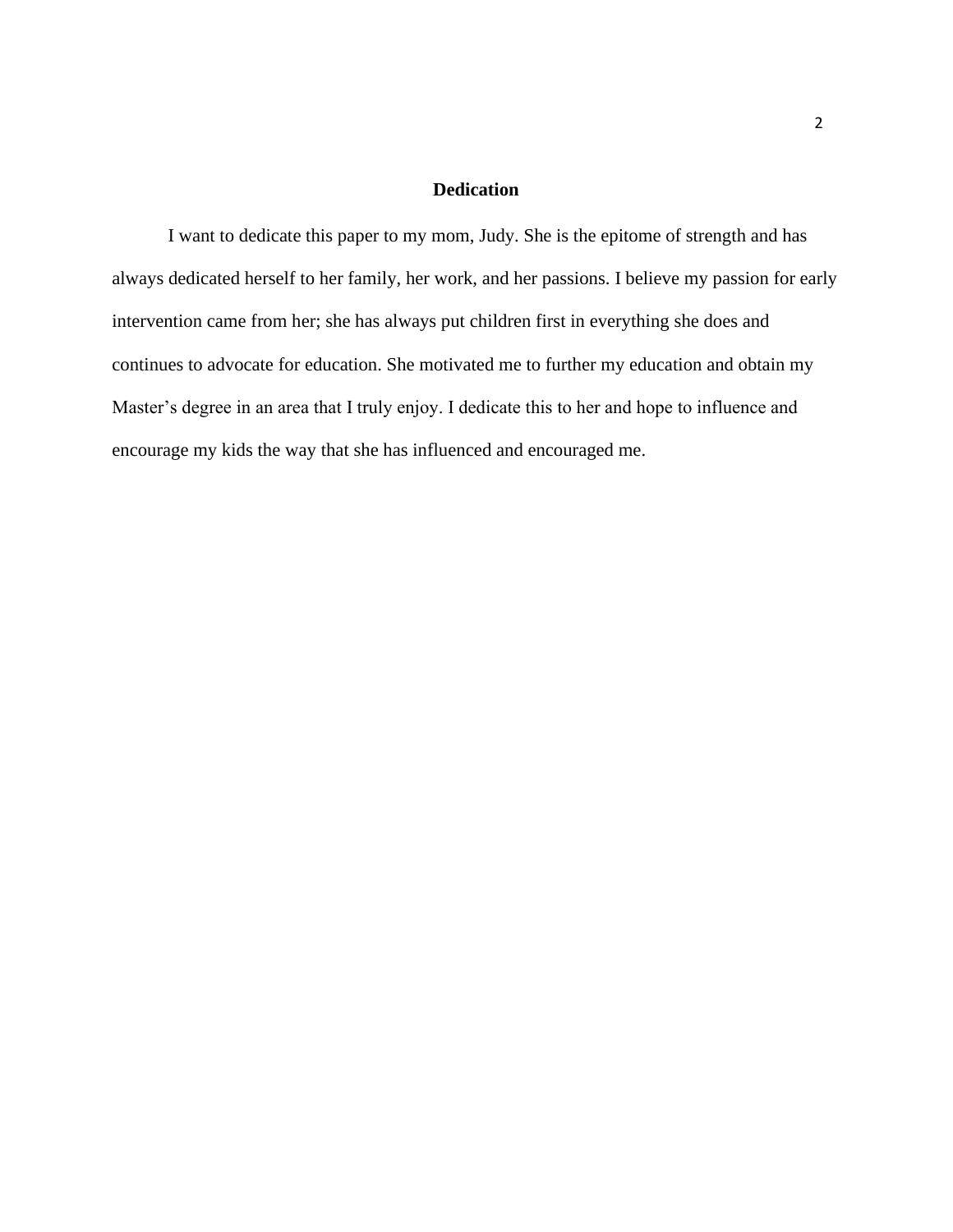# **Table of Contents**

|                  | Page |
|------------------|------|
| Chapter          |      |
|                  | 5    |
|                  | 6    |
| 2.               | 9    |
|                  | 11   |
|                  | 14   |
|                  | 16   |
|                  | 18   |
|                  | 20   |
|                  | 21   |
|                  | 21   |
|                  | 22   |
|                  | 23   |
| 3.               | 25   |
| $\overline{4}$ . | 27   |
|                  | 27   |
|                  | 27   |
|                  | 30   |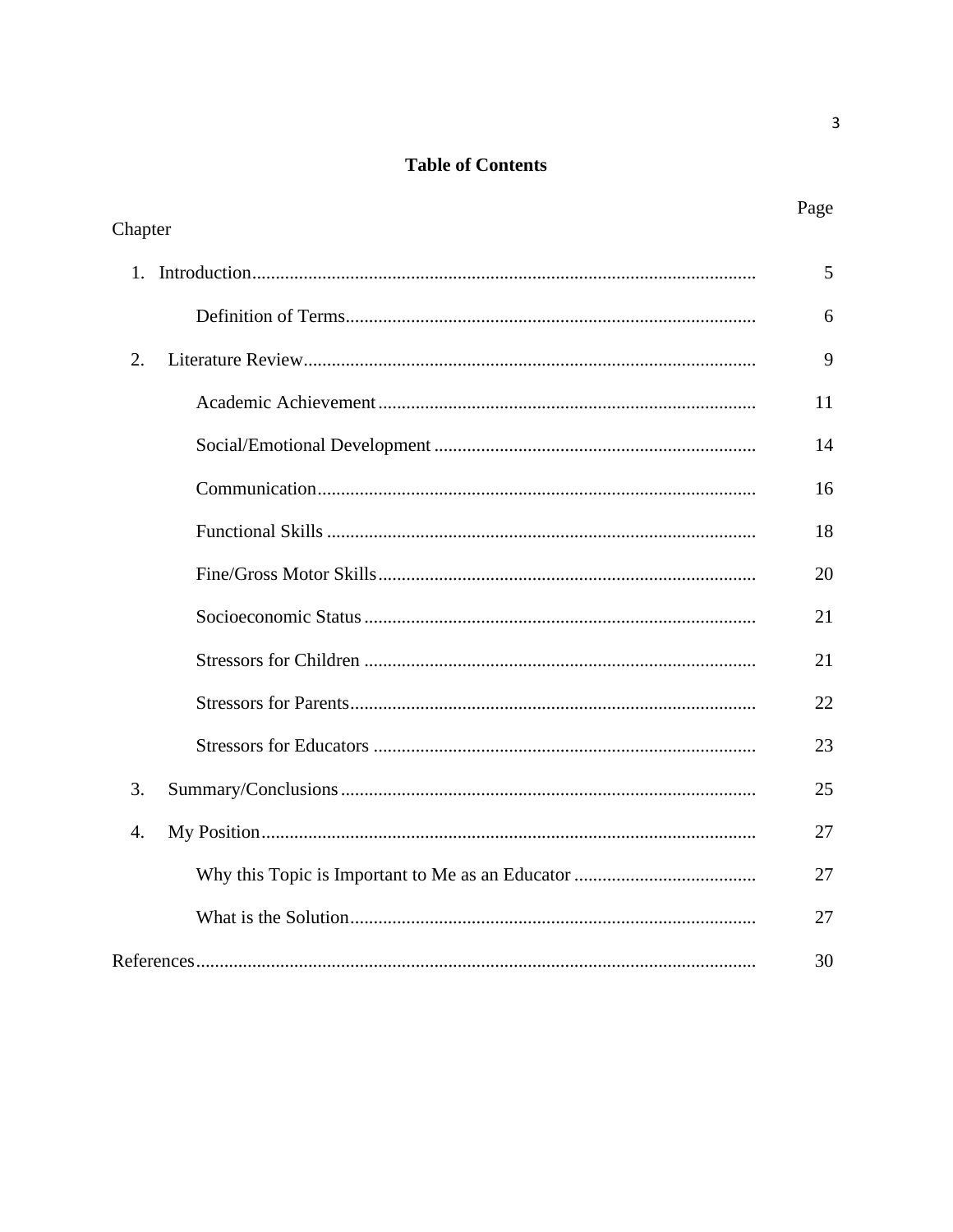### **Chapter 1: Introduction**

As a young child grows and progresses, one of the most significant milestones in this period is the transition into kindergarten. For some children, parents, and educators, this can be an exciting time as they begin their educational journey. According to the Transition Practices Survey, conducted by the National Center for Early Development and Learning (1996) kindergarten teachers report, approximately half of all students make the transition to kindergarten smoothly, approximately one-third experience minor difficulties, and the remaining 16% experience major difficulties (Rimm-Kaufman, Pianta & Cox, 2000). Two approaches that parents and educators commonly use are delaying the child's entry into kindergarten or attending another year of preschool (often termed redshirting) and the child repeating kindergarten instead of transitioning on to first grade (Holloway, 2003).

Early transitions have been a topic of interest and study in the field of early childhood special education for 3 decades. Between 1970 and 2000 the U.S. Department of Education, Office of Special Education Programs, funded demonstration and outreach projects focused on the transition of children with disabilities from hospital to home, early intervention to preschool, and preschool to school. In the 1980s, the Office of Special Education Program (OSEP) funded projects to improve the transition to kindergarten with special education students. Two themes arose from these projects: a) transitions should support congruency across programs, and b) transitions should address specific strengths, needs, and characteristics of individual children, families, and programs (Rous et al., 2007).

For parents of children with developmental delays, this transition may be a scary, emotional, and overwhelming time period. As the current Individual Education Plan (IEP) team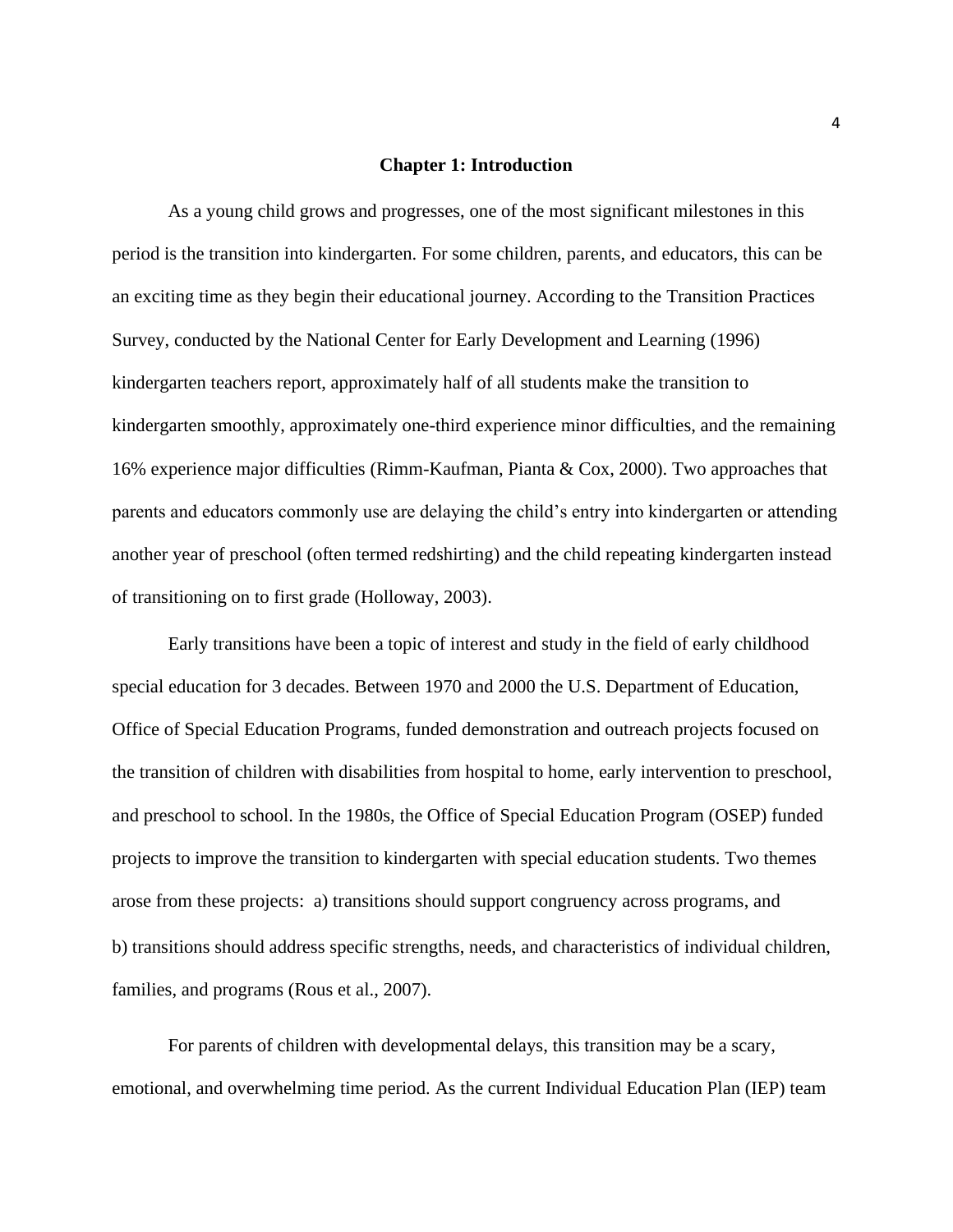prepares a child's transition to the new IEP team there are many items to consider, as this process is complex and requires additional administrative, social, and educational supports. Success depends strongly on the availability of supports at the school level (Janus et al., 2008).

The purpose of this paper was to review the literature related to the transition of students4with identified disabilities or special needs from a preschool setting into the kindergarten environment, specifically examining if the policy of redshirting (delaying entry to kindergarten) a student with special needs holds any benefit to the child, parents and teachers.

### **Definition of Terms**

*A Child with a Disability*. "A child with intellectual disability, hearing impairments, speech or language impairment, visual impairments, emotional/behavioral disability, orthopedic, autism, traumatic brain injury, other health impairments, or specific learning disabilities and who by reason thereof, needs special education and related services, child aged 0-6 may include a child experiencing developmental delays in one or more of the five major areas" (Individuals with Disabilities Act [IDEA}, 2004)

*Redshirting*, also referred to as "voluntary retention" refers to the practice of delaying a child's entry into school or attending another year of preschool in order to give him or her the developmental benefits of having been left back, thus entering the next grade at an older age (Frey, 2005, p. 332).

*IDEA*, the Individuals with Disabilities Education Act, is a federal law passed in 1975 that ensures the right to a free and appropriate public education (FAPE) in the least restrictive environment (LRE) for children with disabilities.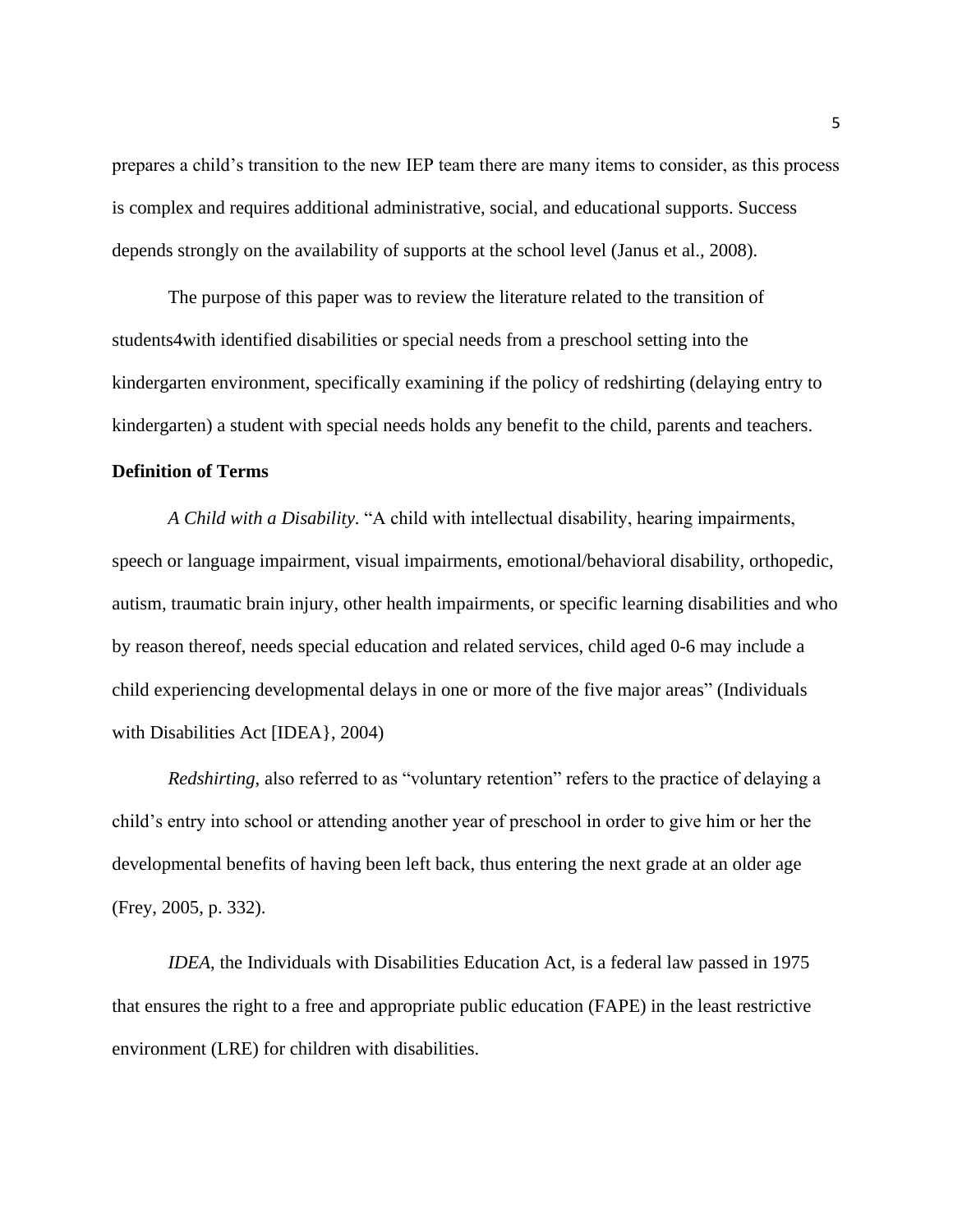*Mean Length of Utterance (MLU)* is a measure of language development in young children which is based on the average length of utterances in a child's spontaneous speech.

*Phonological Awareness* is the ability to think about the sounds in words.

*Practice* refers to a curriculum, behavioral intervention, systems change, or educational approach designed for use by families, educators, or students with the express expectation that implementation will result in measurable, educational, social, behavioral, or physical benefit (Wang & Spillane, 2009).

*Retention* is requiring a student to remain at his or her current grade level the following school year despite spending a full school year at the given grade (Silberglitt et al., 2006).

*School Readiness* refers to the state of child competencies at the time of school entry (i.e., kindergarten) that are important for later success (Snow, 2006).

*Social Competence* encompasses both the ability to complete tasks and manage responsibilities and effective skills for handling social and emotional experiences (Jones et al., 2015).

*Social Skills Training* is the use of behavioral approaches to teach children ageappropriate social competencies such as communication, problem-solving, decision-making, self-management, and relating to peers (Hebbeler & Spiker, 2016).

*Special Needs* are disorders that affect the child's behavioral, communication, intellectual or physical abilities (Janus et al., 2008).

*Transition* is the preparation and support for the changes that occur from preschool settings to kindergarten settings (Stormont et al., 2005), which involves a process of movement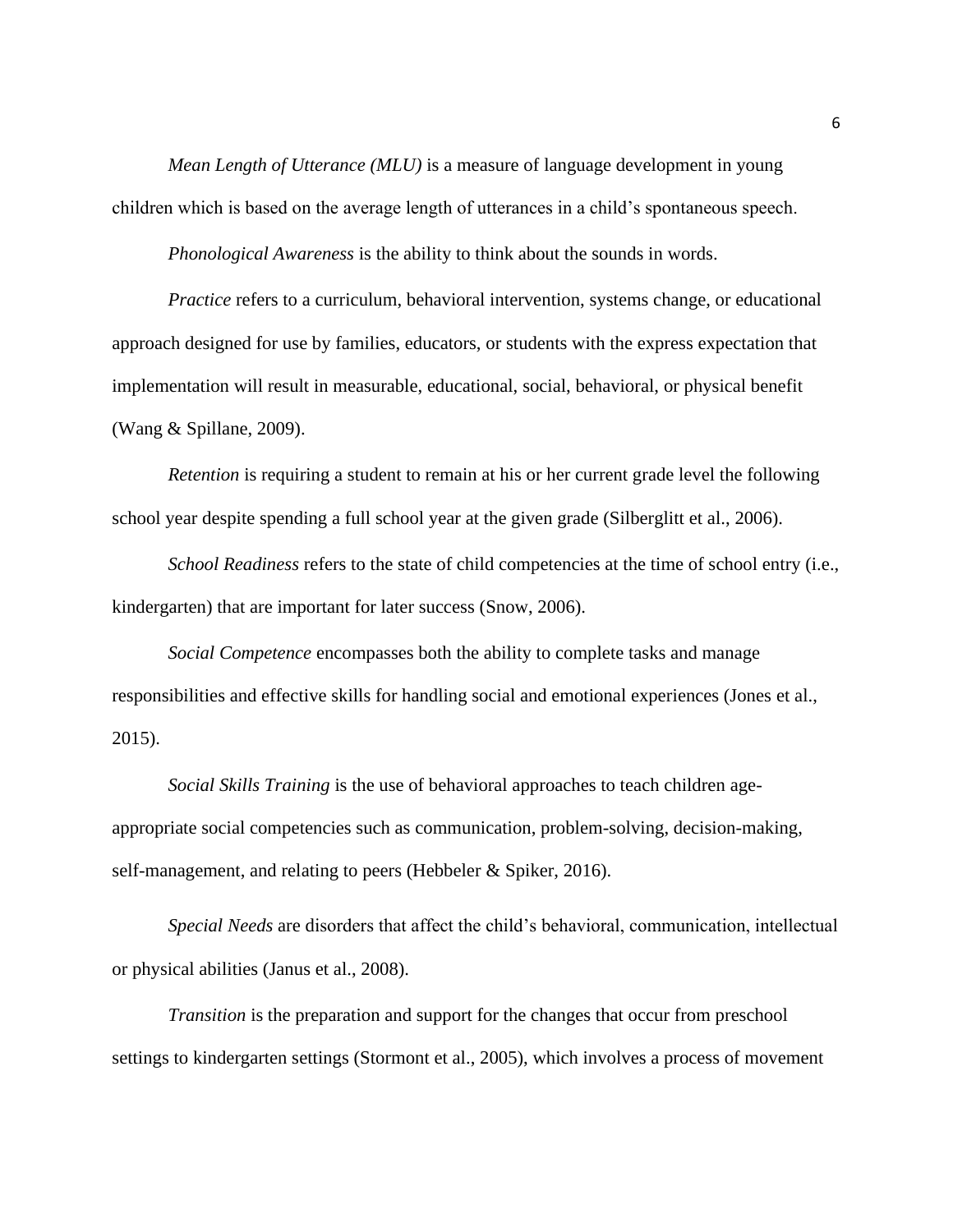or shift from one environment to another (Rous et al., 2007). The process used to provide continuity between a preschool or home and a kindergarten program, which involves the sharing of student information, classroom activities, and curricular objectives (Nelson, 2004).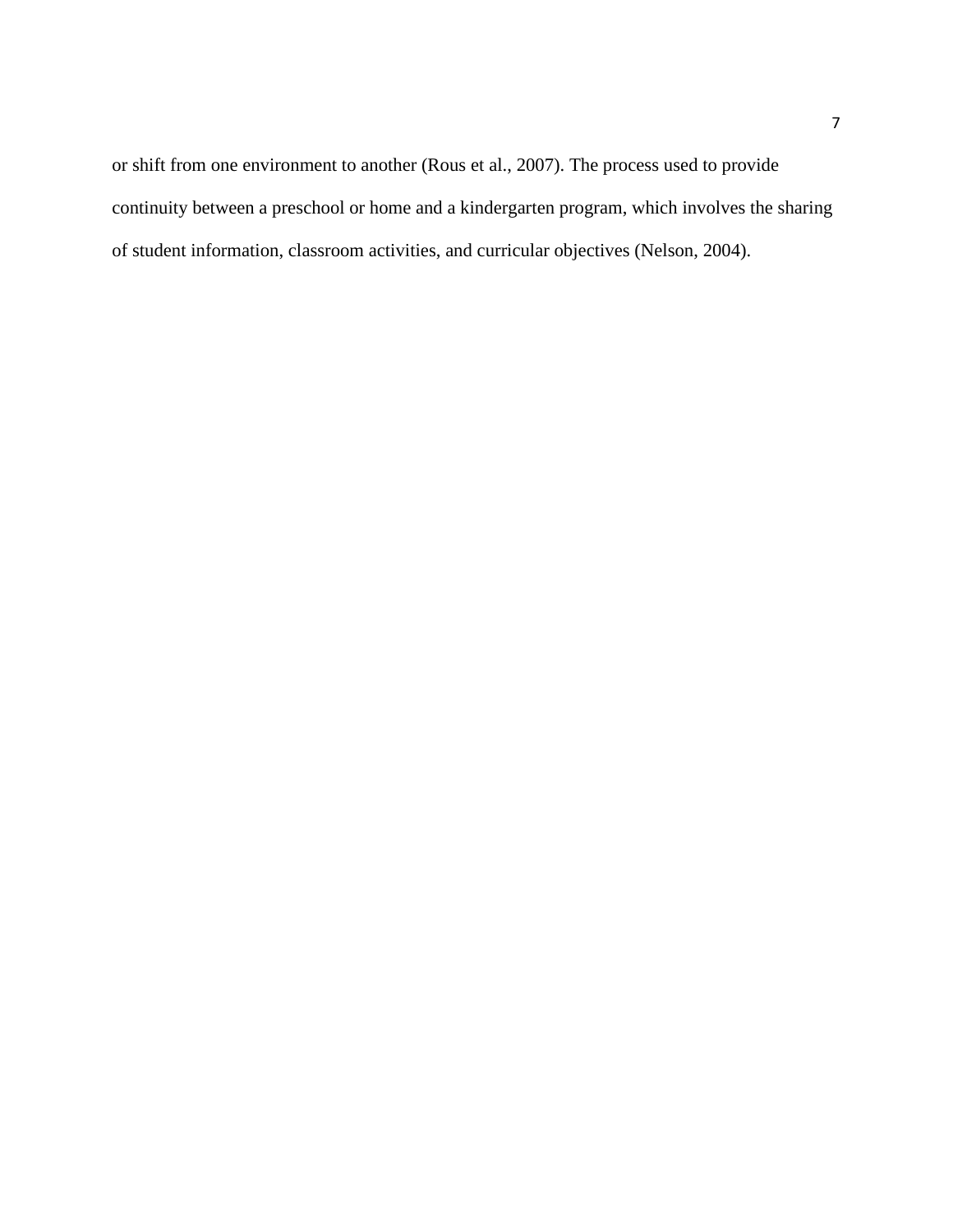### **Chapter 2: Literature Review**

When making the transition to kindergarten, teachers and parents must consider the skills that are necessary for a child to be successful in their transition to kindergarten. Together the parents and educators should look at the child's skills in relation to academic achievement, social/emotional development, communication, functional/adaptive skills, and motor development. As the expectations of kindergarten become ever expanding, the team must address the child's skills upon entry to kindergarten. When a child's birthday takes place in the spring or summer, there is more flexibility with sending them to kindergarten or making the decision to have them attend another year of preschool to better prepare themselves for the demands of kindergarten.

When considering the different areas of development, it is important to note that the skills frequently cross over into each other, rather than a single skill being a true indicator of the child's overall development in that area. An example of this is given in the article, *Relation of preschoolers' visual motor and object manipulation skills with executive function and social behavior* by MacDonald (2016). Preschoolers who performed better on fine and gross motor skill assessments early in the school year were more likely to have better social behavior and "executive function," or ability to pay attention, follow directions and stay on task later in the school year (MacDonald, 2016). Crossover of skills such as these happen frequently; a communication delay may appear to be a cognitive delay as a child is unable to indicate expressively what they know. Functional tasks may appear to be delayed due to a child being unable to perform fine motor tasks independently. Every child is different and has their own set of individualized skills, and for children with delays an Individualized Education Plan is used to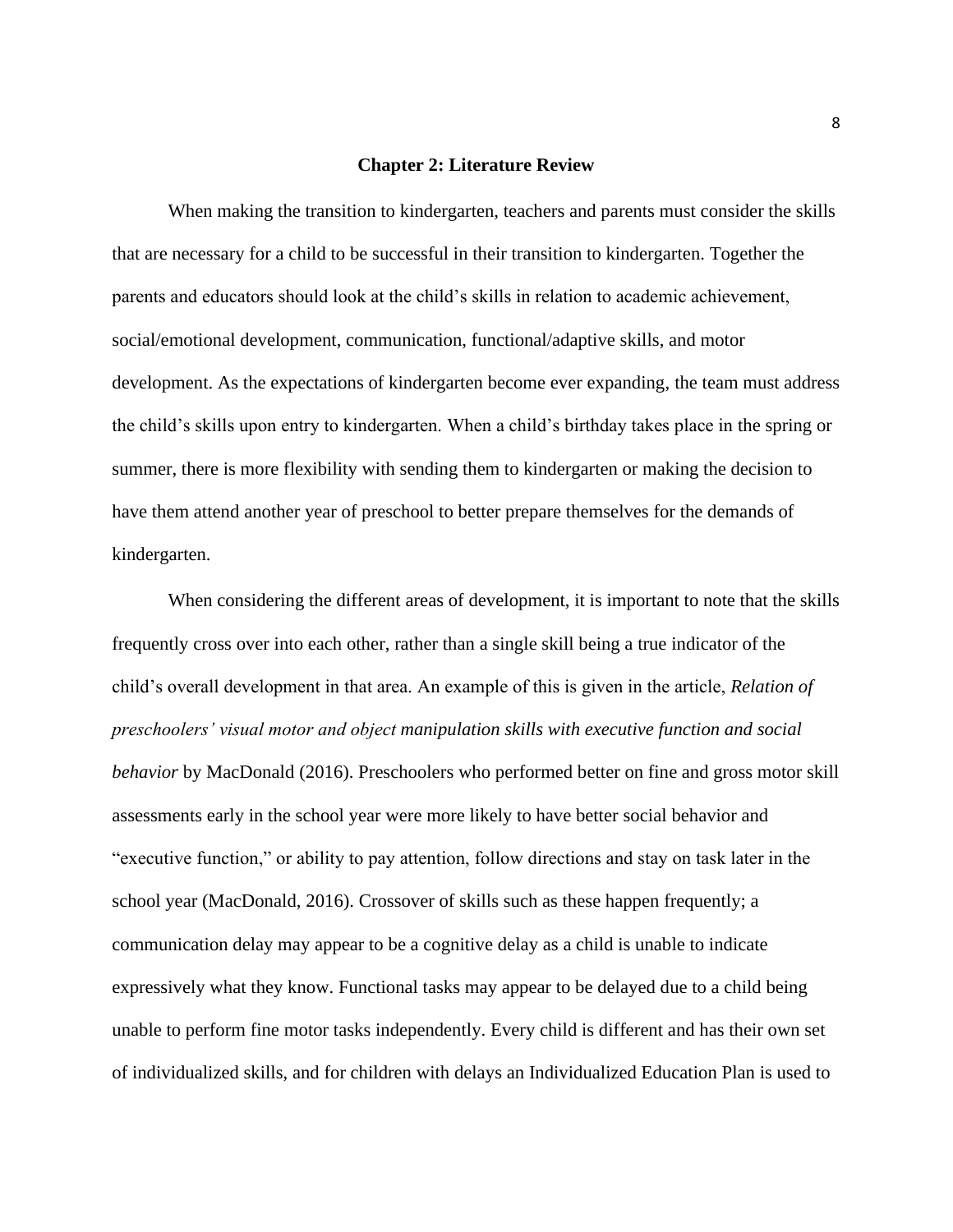help target those needs in order for a team to best support the child and prepare them for kindergarten.

Dockett and Perry (2003) found eight important areas that affect the transition to kindergarten, with which children should have some familiarity. The first is knowledge which is defined as ideas, facts, or concepts that children know. The second is social adjustment to the school context; for example, knowing how to interact with a large group of children or responding appropriately to the teacher. Third, fine motor skills such as tying shoelaces and holding a pencil appropriately. Fourth, disposition, the attitude a child has toward the school environment. The fifth, another important area for children is rules or the expectations of behavior and action in the classroom. Physical attributes is sixth, also known as characteristics, such as a child's age or general health. Family issues, seventh, are family interactions with the school and changes to family life brought about by children starting school. Finally, eighth is the education environment, defined as what happens while the child is at school. All these issues need to be considered when making a transitional determination for a child, especially when a child has been identified with a disability (Dockett & Perry, 2003). This article went on to further review what children, teachers, and parents indicate is the skill most important to overcome in order to transition to kindergarten. While parents and teachers indicated social adjustment as the most important skill to master by kindergarten, children indicated the importance of rules and disposition as focus areas for school readiness. The transition to kindergarten for a child is perceived differently than that of a parent or educator. Surprisingly to some, the area of "skills and knowledge" was considered less important by children, educators, and parents in the transition to kindergarten.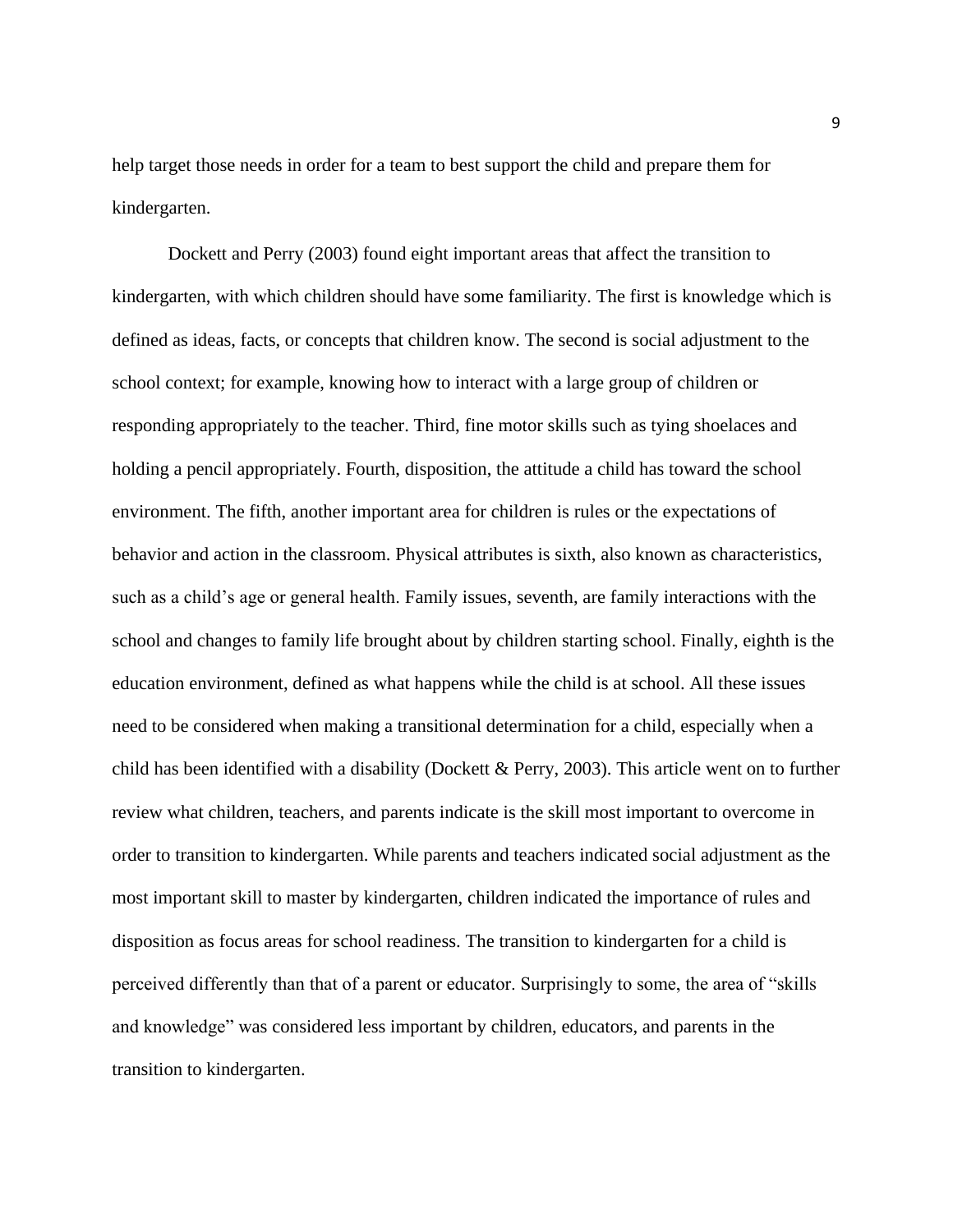### **Academic Achievement**

In regard to academic achievement when transitioning to kindergarten, for a child to be able to keep pace with his/her typically developing peers, they must be able to demonstrate a variety of skills. These skills may include the ability to write their name recognizably, count to 10, demonstrate self-regulation skills, appropriately ask/answer questions related to content, and demonstrate an overall interest in learning (Dockett & Perry, 2003). When a child is able to confidently demonstrate these skills, it indicates they would find success in a general education classroom (Dockett & Perry, 2003). For children with cognitive delays, entering kindergarten will require specialized instruction individualized to the child. There are a variety of reasons parents choose to delay their child's entry to kindergarten; the most common being the child's birth date. Parents cited that if their child was born in the latter half of the year, they would be less mature, academically or behaviorally, than their peers (Barnard-Brak, 2008).

Academic redshirting has indicated better academic achievement (Oshima & Domaleski, 2006) shown by data from the Early Childhood Longitudinal Study of the Kindergarten Class of 1998-1999 to specifically study academic redshirting by comparing test data of the oldest typically developing kindergarten students (September, October, and November birth dates) with those of the youngest typically developing students (June, July, and August birth dates). Each sample size had roughly 10,000 students identified as oldest and 10,000 identified as youngest; 3,000 from both sample sizes were present for the study. Test data indicated a significant difference in math and science scores between the two groups from kindergarten through fifth grade, with the older students scoring higher in both subjects. Over time, as the groups aged, the gap between them decreased, but it did not completely disappear.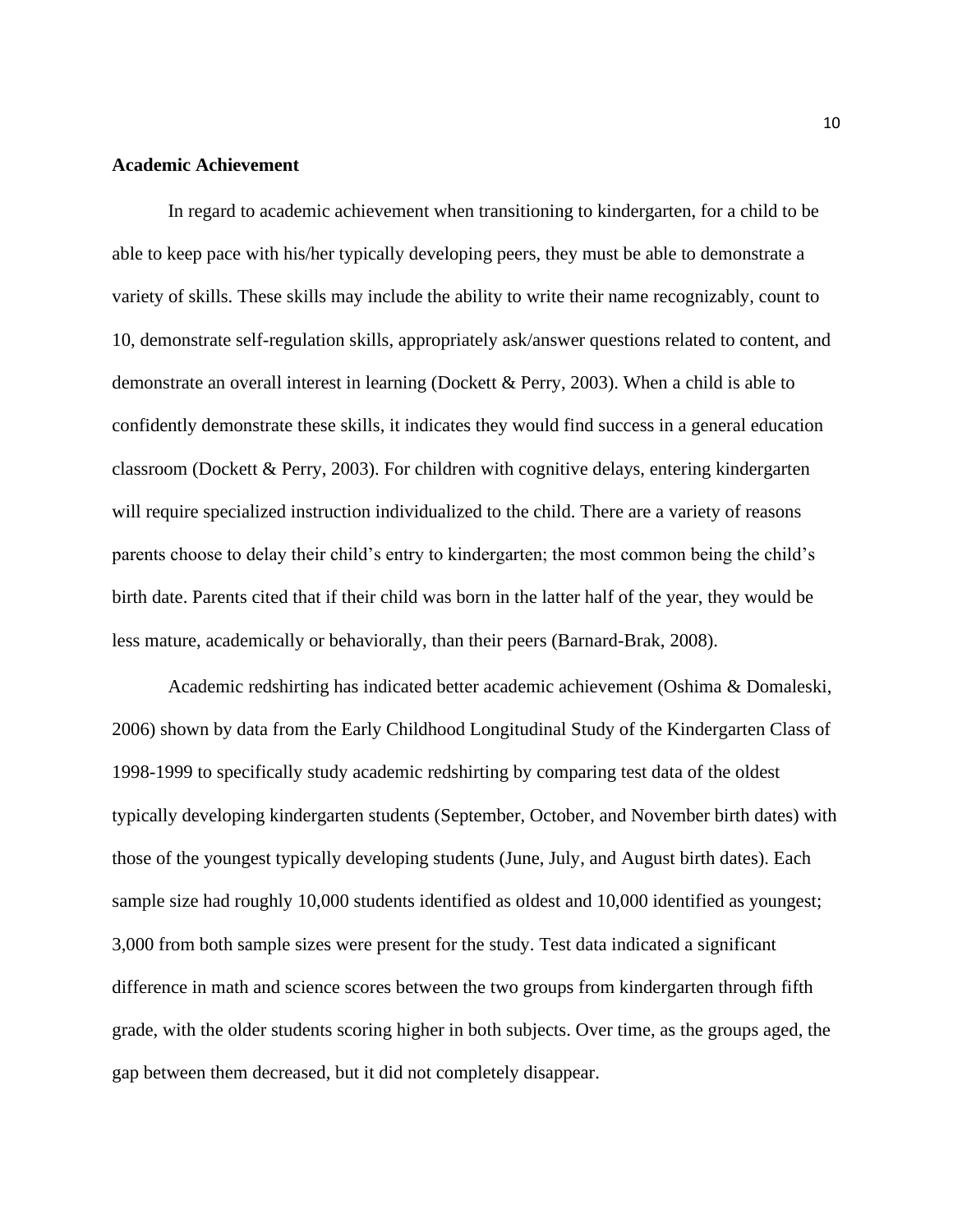Datar (2006) studied the effects of delaying kindergarten entrance on a sample of children from the Early Childhood Longitudinal Study–Kindergarten Class in the fall and spring of 1998-1999. Her findings suggested that delayed entrance to kindergarten is associated with better achievement scores in both reading and math from the fall semester of kindergarten through the spring semester of first grade. Further examination of achievement in later grades is not addressed in this longitudinal study. Datar does address that previous data found test scores at age 7 very strong predictors of one's future test scores, educational attainment, and labor market outcomes at ages 23 and 33 years. Datar also found that children of lower socioeconomic status, boys, and children with disabilities had comparable growth in achievement test scores as a result of delaying the start of kindergarten. Children from low socioeconomic status families historically have significantly lower participation rates in public or private early childhood programs when compared to families of high SES. This can be due to a family's financial burdens, a caregiver being unaware of the importance and benefits of early childhood education, or living in a location where the early childhood programming quality is poor due to funding and training access.

In her analyses of children with disabilities, compared to their peers without disabilities, Datar (2006) found moderate increases in test scores. Her comparison found that although math achievement test scores were statistically non-significant, the reading scores revealed a 2.6-point gain in norm-referenced reading assessment among children with disabilities who delayed entrance. Even though the results of this study indicate positive academic results for children with disabilities, it needs to be noted that the study did not distinguish between disabilities. The study also noted that an extra year out of school will not compensate for the effects of a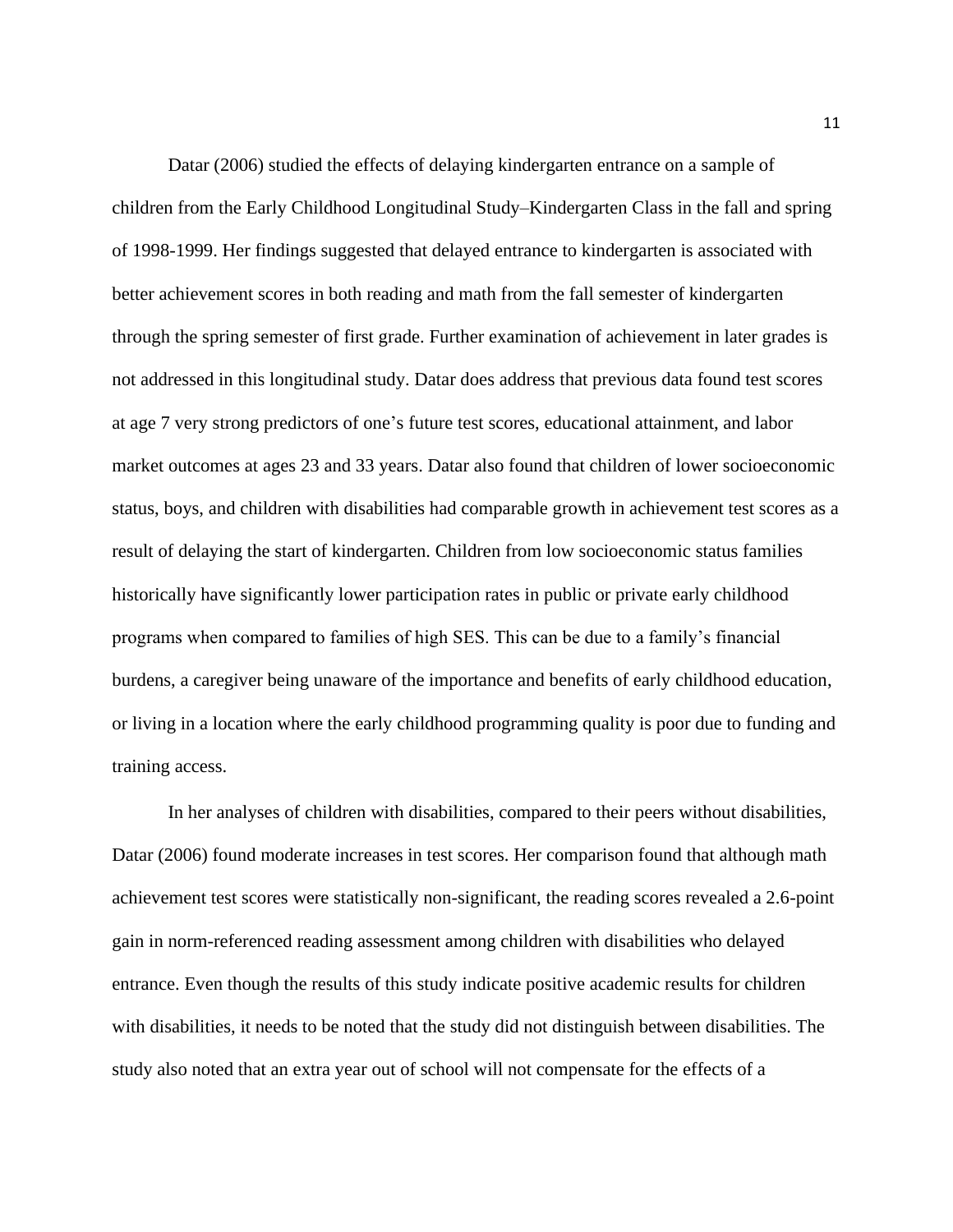disability, as a disability is a lifelong experience and redshirting does not function as an intervention or cure for disabilities. A child may be academically redshirted because the parents believe they are behind in one or more areas of study, which may be the result of a disability, but this practice alone does not function as an effective intervention for the disability.

When Datar (2006) examined academic achievement at specific points in time, collected from the fall semester of kindergarten to the 2000 spring semester of first grade, the results suggested initial gains in achievement for children with disabilities who delay kindergarten entrance, but her research did not examine further benefits and it should be noted that it remains to be seen whether these benefits persist in the long run.

Raeffele Mendez et al. (2015) took a deeper examination into comparing research groups who had delayed entry to kindergarten, retained in kindergarten, and typically progressing. The groups consisted of a variety of dynamics including gender, free or reduced lunch status, season of birth, race/ethnicity, prenatal risk factors, etc. The findings indicated students who are retained in kindergarten do not catch up to their peers who typically progressed and those who delayed entry to kindergarten. This group of students who were retained in kindergarten also represented more students of a lower socioeconomic status. This evidence indicates that kindergarten retention does not appear to be the solution, but instead more intensive and individualized instruction may be the solution.

Research consistently shows that a seamless transition to kindergarten has a positive effect on achievement, particularly for children with disabilities and for children from impoverished backgrounds (Nelson, 2004). There has been a common assumption that children will be better able to handle the academic demands of school if they are older when they enter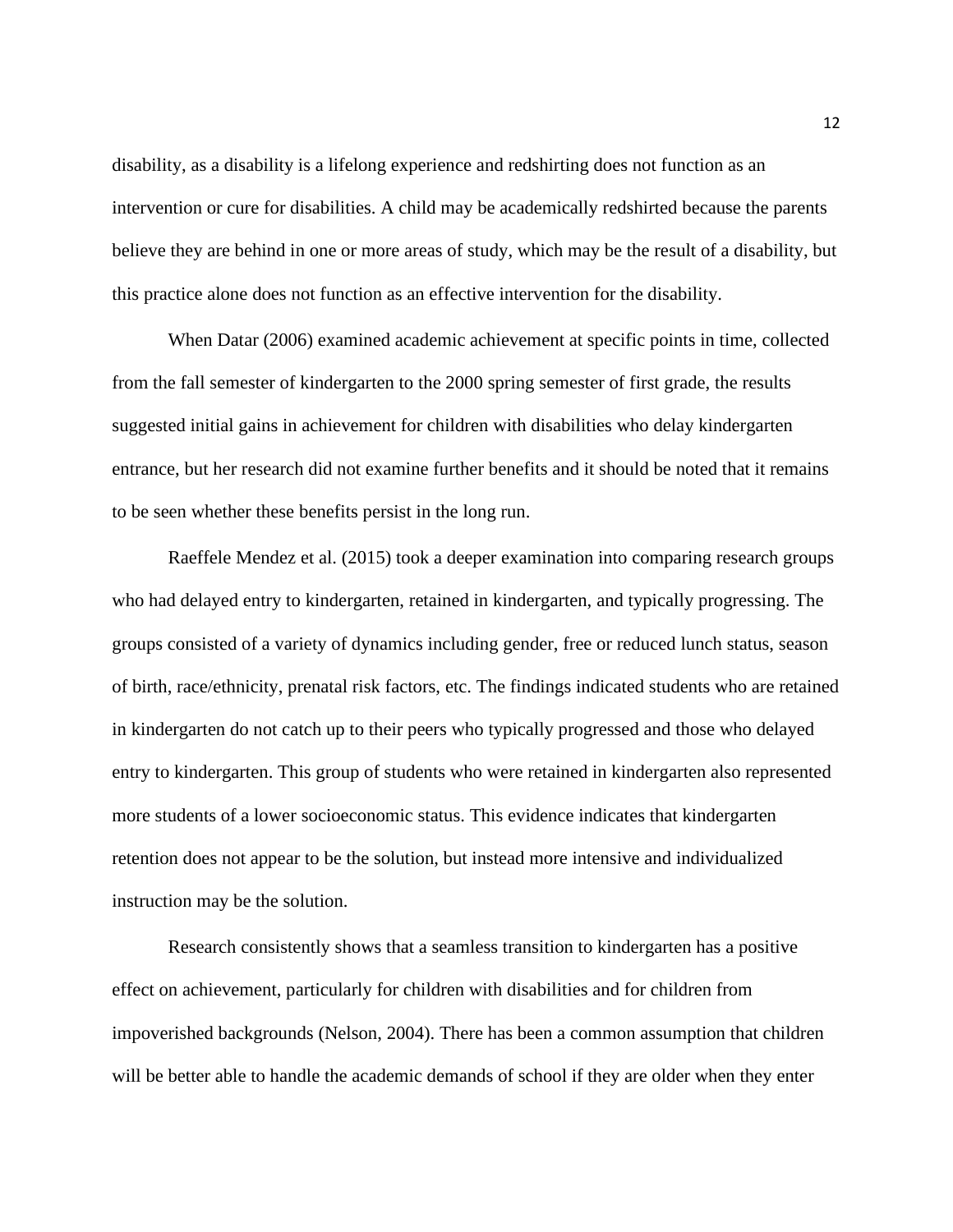kindergarten. Due to the academic demands of kindergarten, some legislatures have taken a different approach at the state level by requiring an earlier birth date for a child to be eligible to enter into kindergarten (Diamond et al., 2000).

### **Social/Emotional Development**

A child's social/emotional development must be at a level where the child is functioning in a classroom without dysregulated behaviors interfering with the child's learning (Pierce-Jordan & Lifter, 2005). A child who is ready for kindergarten must feel comfortable working in a group, be able to ask for help, know their personal information (name, age, gender, etc.), follow simple directions given by the teacher, and be able to focus for extended periods of time (Jones et al., 2015). Other indicators a child may be ready for kindergarten is how they approach peer relationships. Is the child taking turns, cooperating with peers, making friends, able to share, joining in play, demonstrating empathy for others? Knowing a child is able to demonstrate these peer interaction skills suggests the kindergarten classroom is an appropriate placement for the child. There are a variety of ways to teach social skills for children including giving the child opportunities to interact with both adults and same-aged peers in public settings, teaching them how to express feelings, role-playing situations that may occur on the playground or in the lunchroom and finding ways to work together to find a solution to potential problems (Education.com, 2019).

Social and emotional developmental delays in children are often another consideration for parents and educators in their decision to delay a child's start to kindergarten. Early childhood transitions such as the transition from preschool to kindergarten are particularly important because attitudes and reputations that may be established at the outset of grade school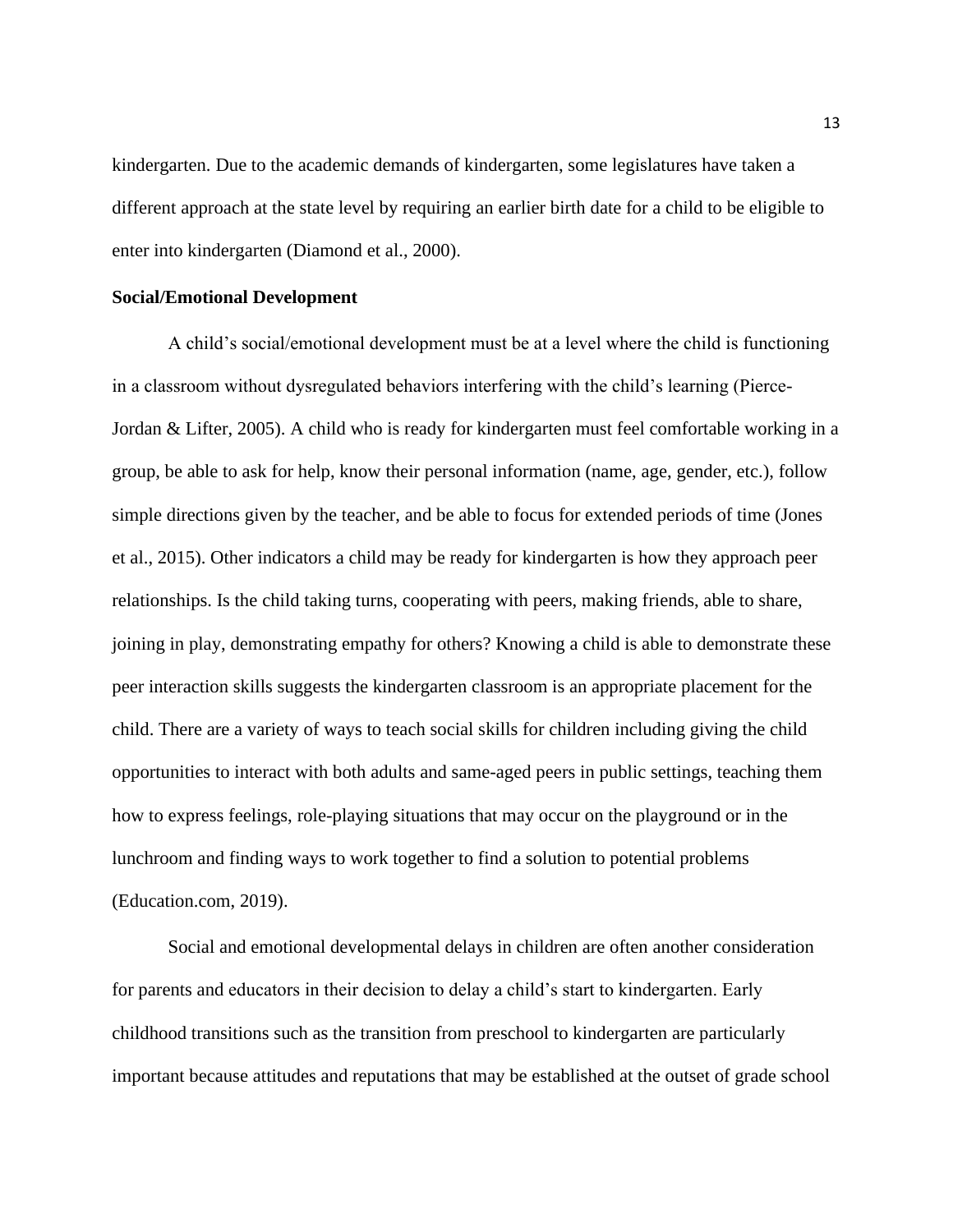may follow children through many years of formal schooling (Ladd & Price, 1987). For a child who may have had less early childhood experiences the transition to kindergarten may come too quickly and the child may have more difficulty socially adjusting to the kindergarten environment (Ladd & Price, 1987). A child's reputation can be either positive or negative and may equally impact how peers and adults perceive the child into future grades. One child may have the reputation of being engaged in learning, participating in activities, and having positive peer interactions. Another child may have difficulty focusing, become disruptive, and refuse to participate in classroom activities, creating a negative reputation by both adults and peers. Although educators and caretakers know a child matures and reputations change, same aged peers may not be as understanding, impacting peer relationships throughout a child's schooling.

Social/emotional development is typically judged by the teacher's perception and the child's classroom peers. Children's efforts to gain peer acceptance may depend, in part, on their behavior. A measure of social/emotional skills may be useful for assessing whether children are at risk for deficits in noncognitive skills later in life and help identify those in need of early intervention. Children's social competence can be assessed by their teacher(s), who observe(s) many instances in which children need to manage relations with peers and adults. The school setting provides the opportunity to observe a child's ability to interact interpersonally, cooperate with his/her peers, complete daily tasks and resolve conflicts which are all skills that are important for successful transitions into kindergarten and to other grade levels (Jones et al., 2015).

 Jones et al. (2015) concluded that early social competence at least serves as a marker for important long-term outcomes and is instrumental in influencing other developmental factors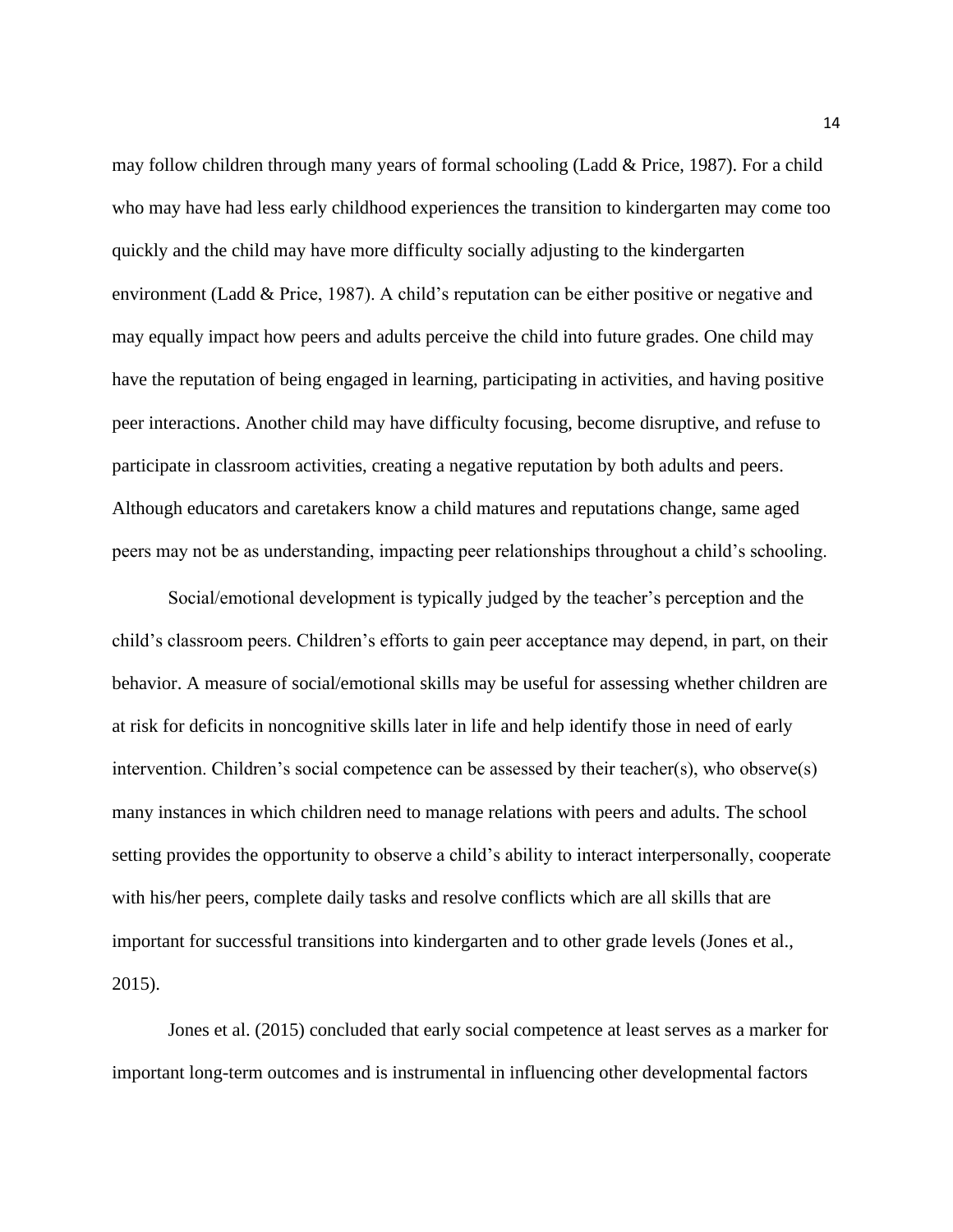that collectively affect the life course of a child. Evaluating such characteristics could be important in planning interventions and curriculum to improve social competencies. One of the interventions could be the choice to redshirt a child from kindergarten in order to spend an additional year focusing on appropriate and acceptable social interactions between peers and adults. Both Ladd and Price (1987) and Jones et al. (2015) provided the data indicating how effective intervention in preschool can improve childhood noncognitive skills in a lasting way.

Individuals with disabilities, especially those children diagnosed with autism, benefit from improved social skills by being more likely to be accepted in integrated settings, live more independently, and work in a cooperative setting (Wang & Spillane, 2009). Methods used to teach social skills for children with autism include interventions such as social stories, peermediated strategies, video modeling, and cognitive behavioral training.

### **Communication**

A child's communication skills are a key component to a child's success in kindergarten (Gooden & Kearns, 2013). A child's ability to understand receptively and communicate expressively spills over into what they are able to express cognitively and socially as well as how they are receptively understanding learning tasks. Communication skills a kindergarten student must be able to demonstrate include the ability to talk, listen, and understand concepts. A child must be able to follow simple directions in the classroom, maintain conversation, initiate conversation, and use a variety of sentence structures in order to expand further on topics (Gooden & Kearns, 2013). As for children with disabilities, communication delays are the most common in early childhood which makes it difficult to truly identify delays in all areas of development.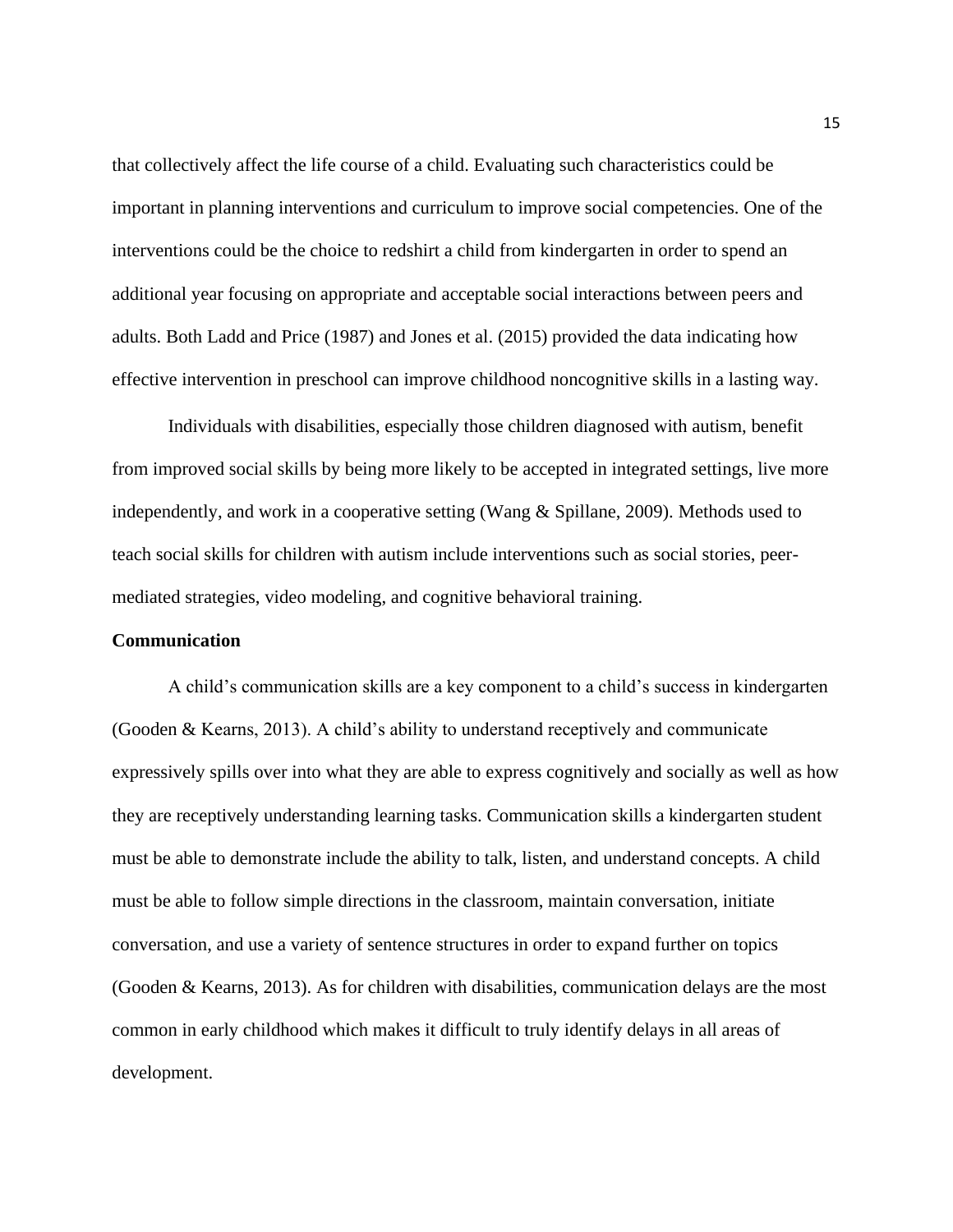One of the major developmental tasks in early childhood is learning to communicate in order to interact with others. Communication development for young children includes gaining the skills to understand and to express thoughts, feelings, and information through language or signs. The ability to understand communication begins before birth and continues through life, as a child hears, sees, and interprets information from other people (Gooden & Kearns, 2013).

Average communication skills for children ages 3-4 years include an understanding of 1,500 to 2,000 words, the mean length utterance (MLU) of 4.4 words and includes the use of past tense forms, contractions, some prepositions such as "in front of," and the use of question words (Goldstein et al., 2013). At this age they are able to follow 3-step commands and explain the function of common objects. Children at the age of 4-5 years have an average receptive language of about 2,500-2,800 words and can tell stories using more complex sentence structure and have an MLU of about 5.7 words (Goldstein et al., 2013). They will use possessive forms and more prepositions, as well as understand many more concepts (Goldstein et al., 2013).

Language expression progresses to words, sentences, and conversations through many methods including gestures, spoken words, sign language, pictorial language systems, and communication boards. It is essential that a child have one of these functional means of expressive language before going to kindergarten (Gooden  $\&$  Kearns, 2013). This knowledge must be joined with their social competence. Preschool children begin to develop some awareness of language and pre-reading skills by rhyming words or segmenting words into syllables, to hear the distinct sounds (Gooden & Kearns, 2013). Phonological awareness leads to early reading development and the progression of communication, vocabulary development and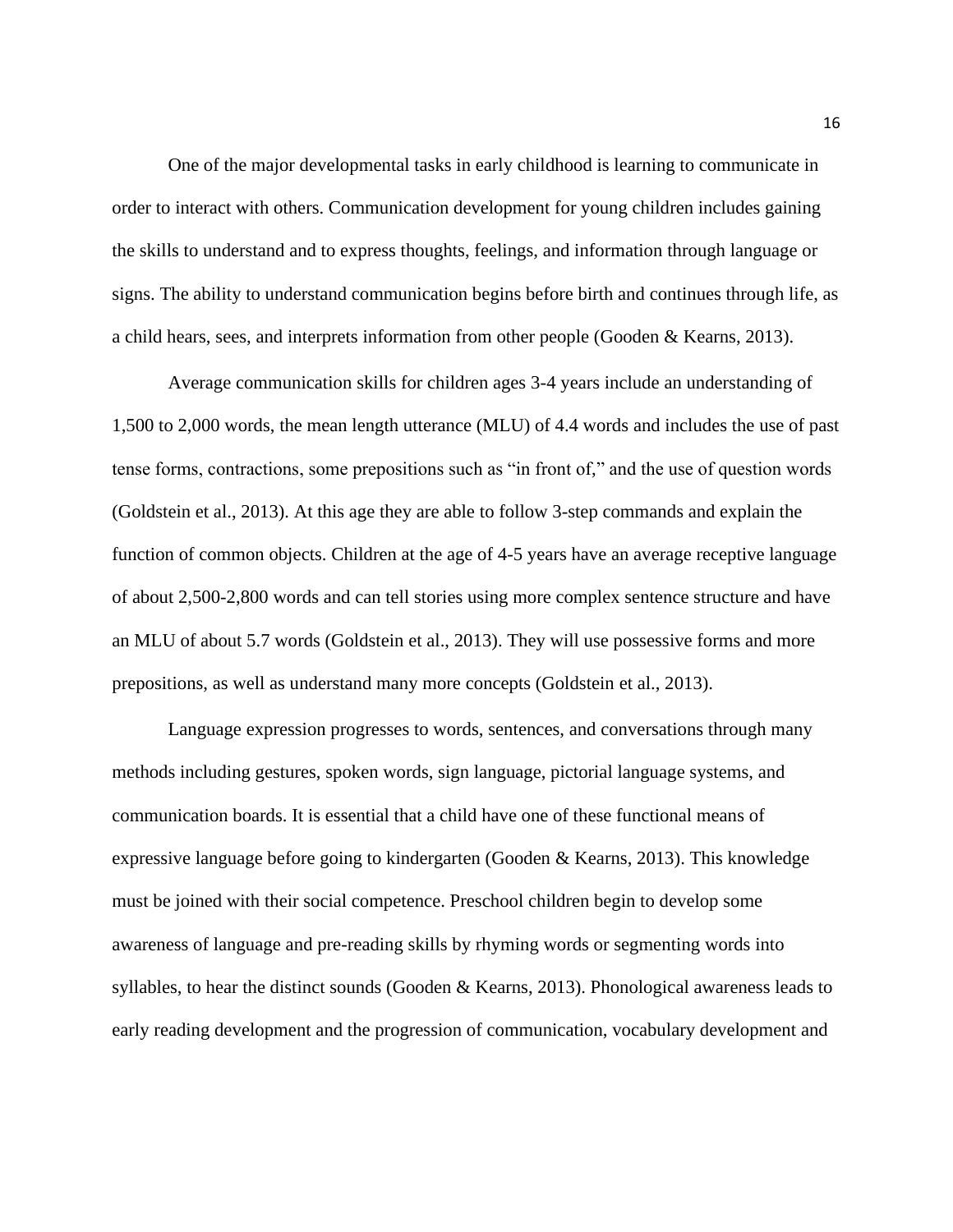listening (Duff & Tomblin 2018). These communication skills are critical in leading toward a child's ability to read, speak fluently and comprehend information (Duff & Tomblin, 2018).

Children entering kindergarten with poor listening, speaking and or phonological processing skills may be diagnosed with a language impairment or developmental language disorder. These delays may lead to a reading disorder, which will impact learning and skills acquisition in all other subject areas (Duff & Tomblin, 2018).

### **Functional Skills**

Another area of development important to the entrance of kindergarten is a child's ability to independently complete functional tasks. Most kindergarten teachers have the expectation of a child entering kindergarten to be able to manage their own bathroom needs, dress/undress, as well as wash hands and independently participate in eating tasks successfully. When a child is able to complete basic functional tasks throughout their day, they are able to participate in classroom routines more effectively (Dockett & Perry, 2003).

Functional skills are those skills a student needs to become independent. An important goal for every student is to gain as much independence and responsibility as possible. These skills are defined as functional as long as the outcome supports the student's independence and can be categorized into three main areas (Webster, 2019): Life Skills, Functional Academic Skills, and Community Based Learning Skills:

- Life Skills
	- o The most basic of functional skills are those skills we usually acquire in the first few years of life: eating, dressing, personal care skills like using the toilet, brushing teeth, combing/brushing hair, etc., and communicating important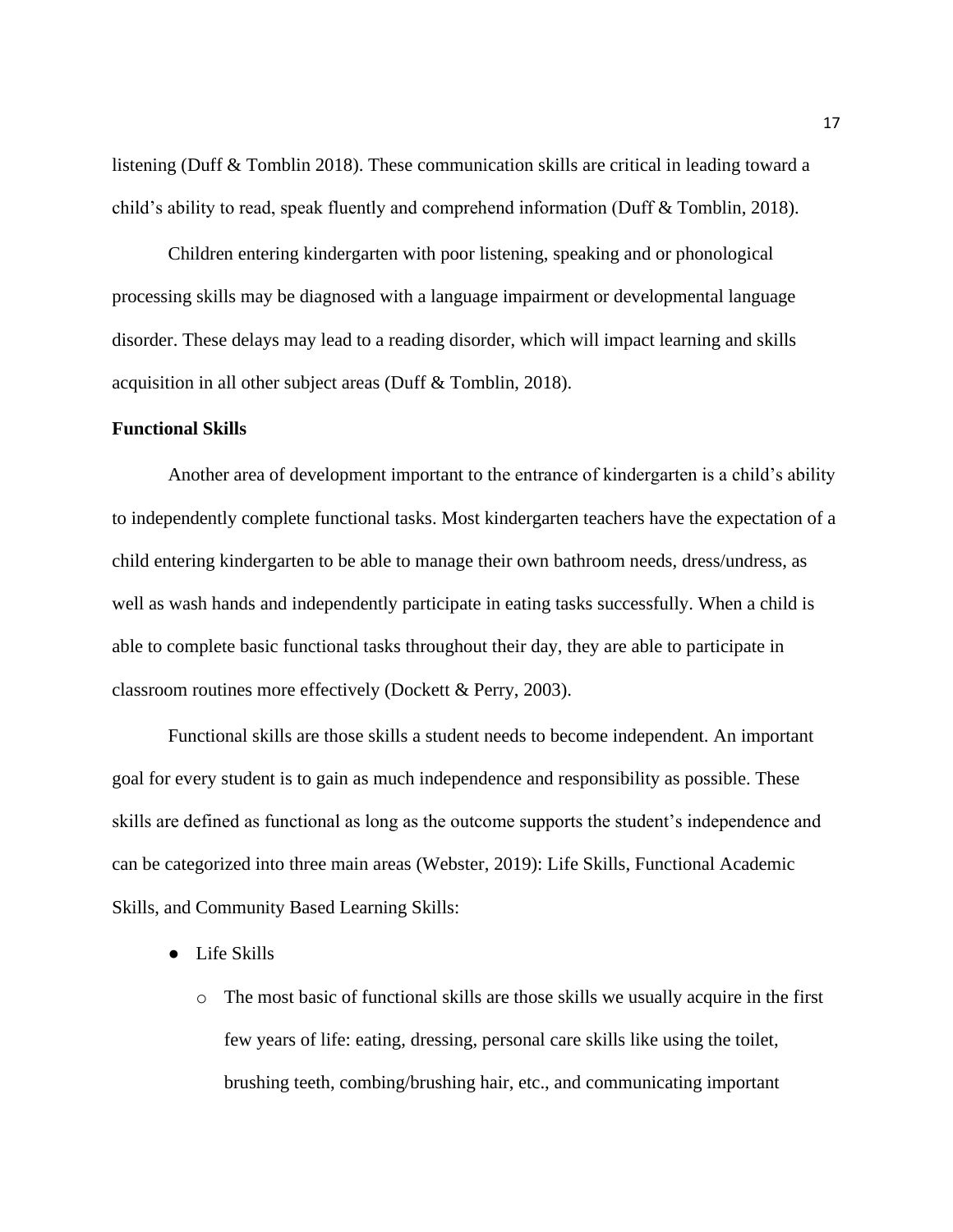information such as name, address, personal needs and safety. Students with developmental disabilities, such as Autism Spectrum Disorders, and significant cognitive or multiple disabilities often need to have these skills taught through modeling, breaking them down, and repetition (Webster, 2019).

- Functional Academic Skills
	- o Math Skills[–functional math skills](https://www.thoughtco.com/functional-math-skills-that-support-independence-3111105) include number recognition, skip counting, math operations, counting, using money, measuring, and beginning to tell time. For higher functioning students, math skills will expand to include vocationally oriented skills, such as making change or following a schedule (Webster, 2019).
	- o Language Arts–Reading begins as recognizing symbols, progressing to reading signs (stop, push), and moves on to reading directions. For many students with disabilities, they may need to have reading texts supported with audio recordings or adults reading. By learning to read a bus schedule, a sign in a bathroom, or directions, a student with disabilities gains independence (Webster, 2019).
- **Community-Based Learning Skills** 
	- o The skills a student needs to succeed independently in the community often have to be taught in the community. These skills include safety, knowing how to use a phone, community workers, and community buildings. Too often parents, with the desire to protect their disabled children, complete these tasks for their children and unknowingly stand in the way of allowing their children to acquire the skills they need (Webster, 2019).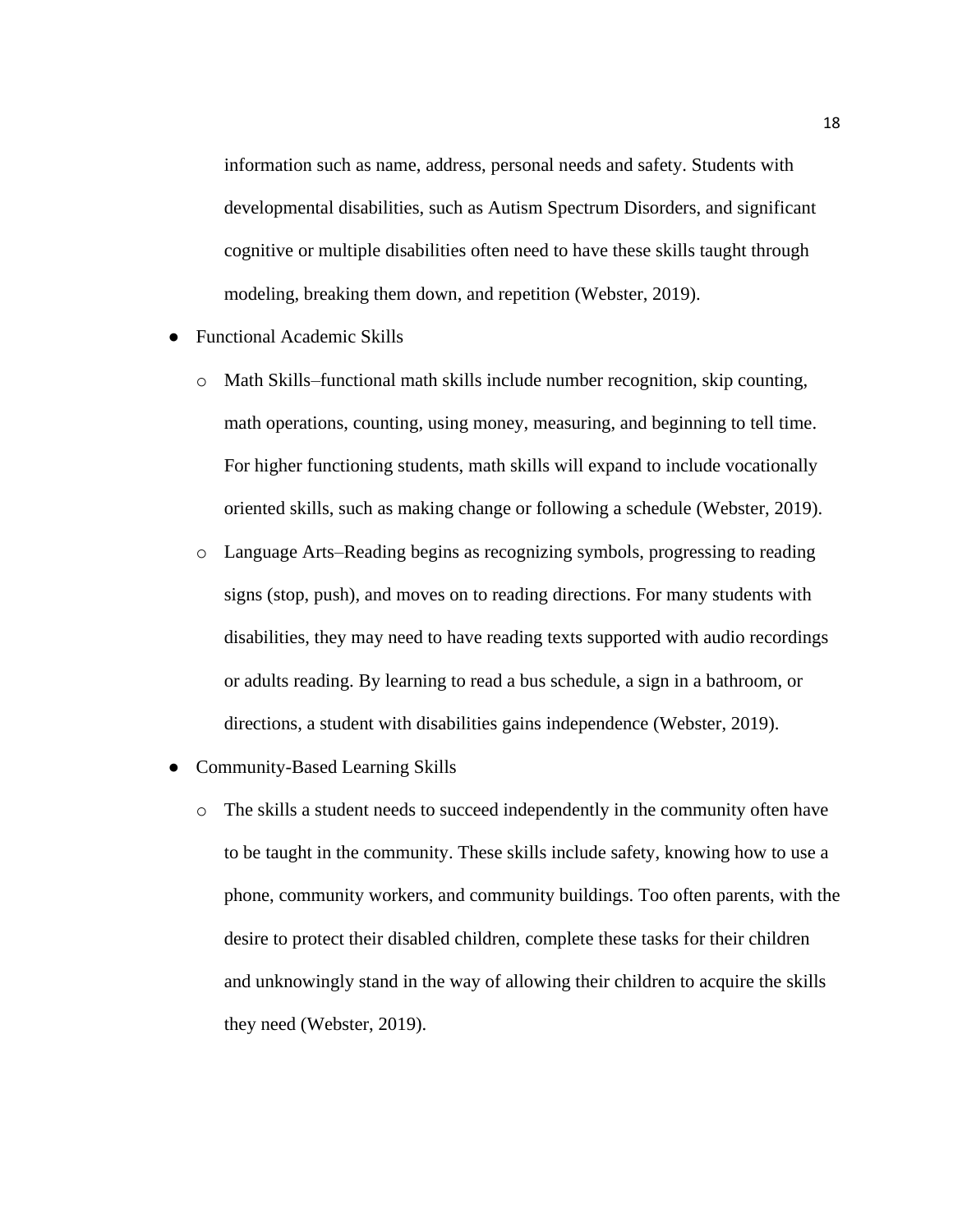For some students with disabilities, those skills may be learning to feed themselves. For other students, it may be learning to use a bus and read a bus schedule. Children entering kindergarten without the necessary functional skills may be ostracized by their peers, hindering their abilities to socialize appropriately with other students. A disabled child may also need oneto-one adult assistance with adaptive and functional skills until mastery is reached.

### **Fine/Gross Motor Skills**

Part of efficiency with functional routines requires typical fine and gross motor skills. The expectation entering kindergarten for a typical child is to be able to physically navigate a classroom independently, running and playing on the playground, as well as participate in physical education activities. Fine motor skills expected of kindergarteners include holding pencils, tracing shapes, buttoning/zipping clothing, tying shoes, and using scissors to cut on a line (Webster, 2019). For children entering kindergarten who are currently on an IEP, these skills may not be up to the pace and efficiency of their peers. Supporting children at all levels in the kindergarten setting is key to finding success for all children at whatever level they may be at entering kindergarten.

Motor development refers to both gross motor skills and fine motor skills. For preschoolers who are age eligible for kindergarten, fine motor skill development could include stacking blocks or other items, copying circles on a page or playing with creative toys such as Legos or crayons. Gross motor skill development could include things like playing catch, playing on toys at the park or drawing a line on the sidewalk and having the child jump back and forth over it.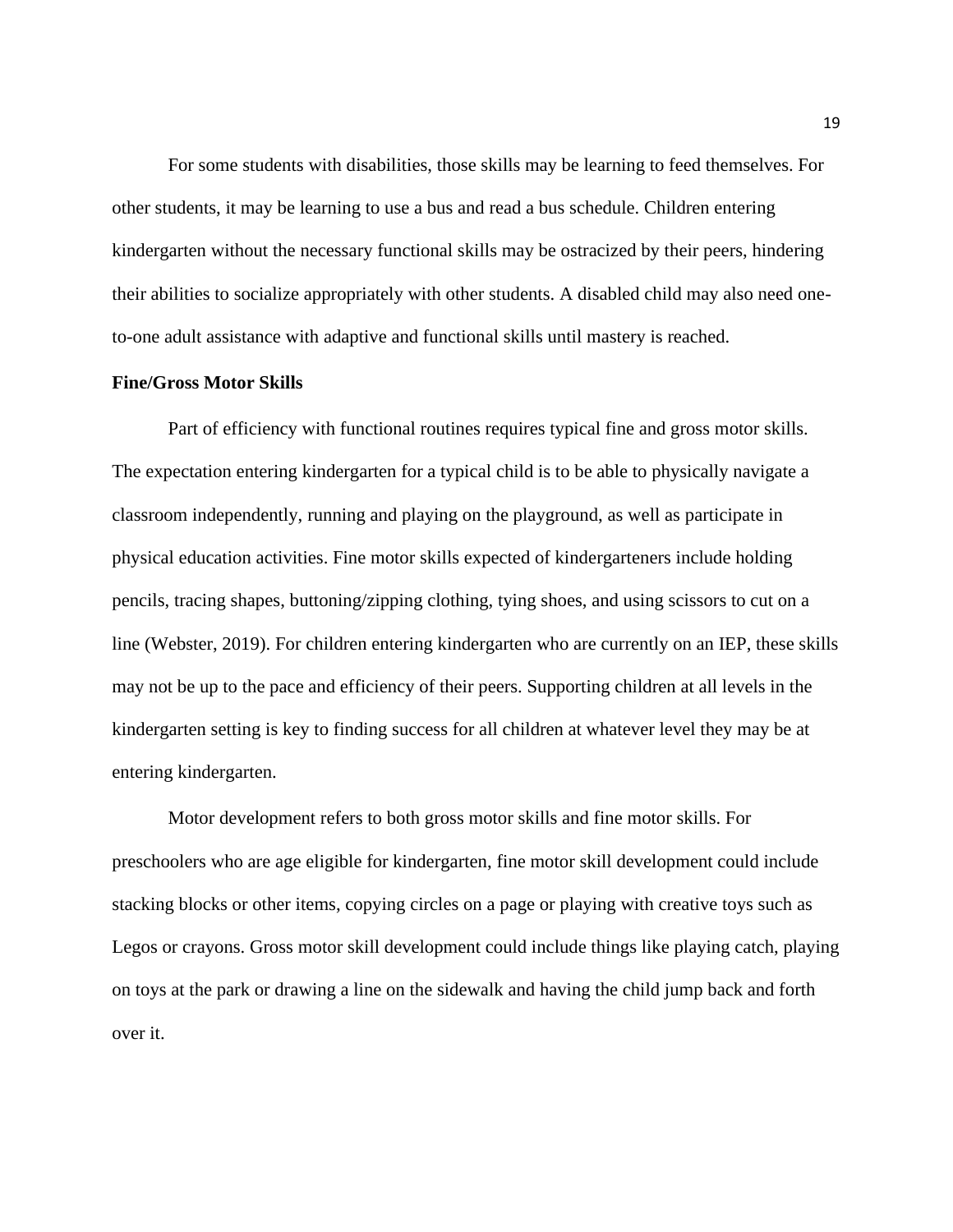Children with identified disabilities in either gross or fine motor skills need additional time to perform requested motor tasks and may be frustrated due to their own comparison to peers or stress of completing the task, which may lead to behavioral actions or impact selfesteem.

### **Socioeconomic Status**

Another factor not always considered when contemplating redshirting a child is socioeconomic status. Due to the cost of preschool and childcare the decision to redshirt a child may be based on socioeconomic status alone (Mattison et al., 2018). Some families simply cannot afford the cost of childcare and need their young child to be somewhere safe during the day. This ultimately leads to the decision that the child will attend kindergarten as soon as they are eligible regardless of their readiness.

Mattison et al. (2018) examined grade retention and the impact it has on a child's success in school. Retention at the grade level continues to be a commonly used form of "intervention" for children who are not meeting grade-level expectations, even though this practice does not demonstrate a similar success rate as intensive, individualized instruction. Students who are typically considered for grade retention fall under a similar socioeconomic status, gender, and race. Low socioeconomic status represented a large portion of students who are retained (Mattison et al., 2018). Having limited access to resources related to education greatly impacts these students and their progression through the education system.

# **Stressors for Children**

Successful transitions are influenced by the behaviors and skills the child displays during the transition process and how their skills match up with the requirements and expectations of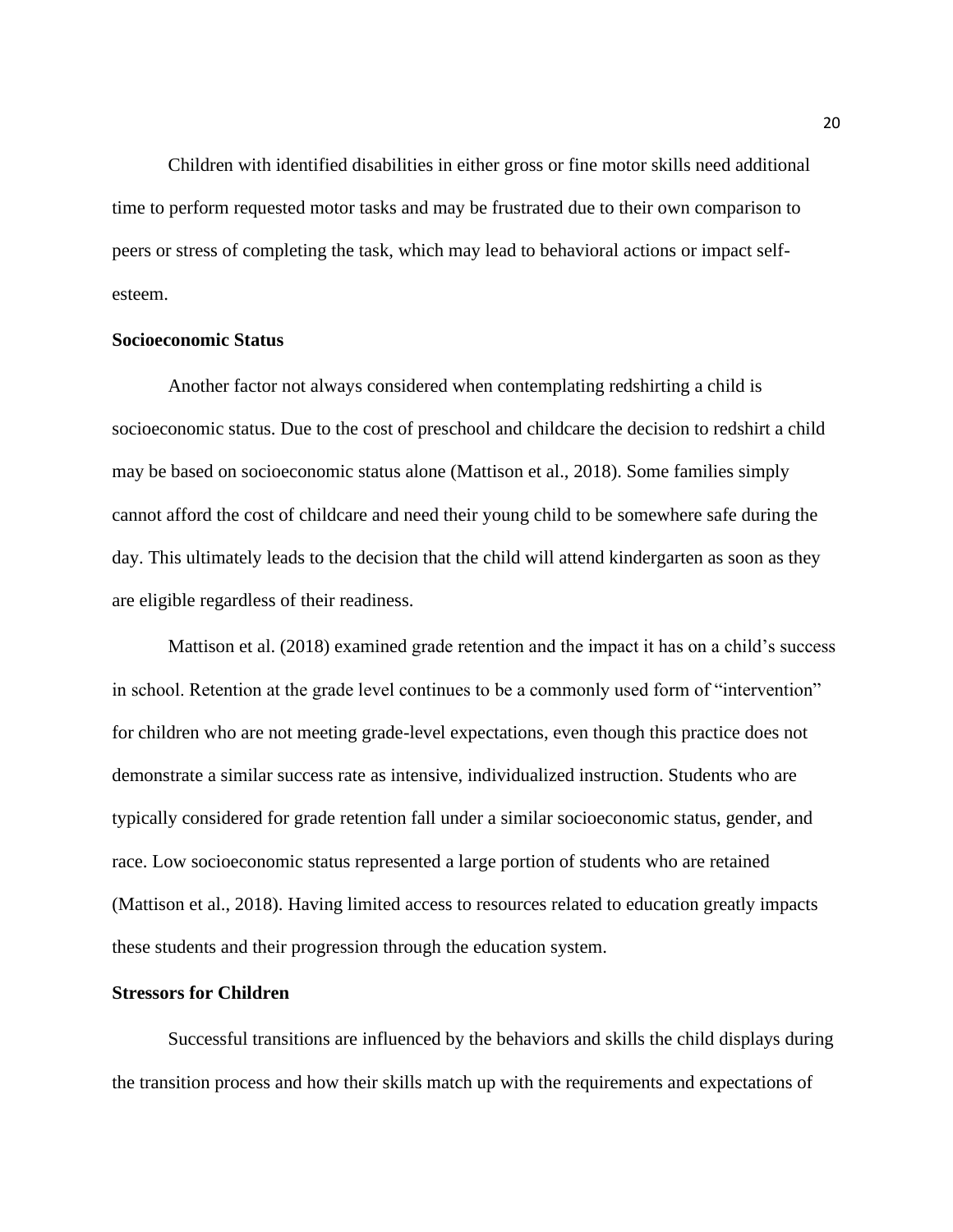the kindergarten teacher and program. Research by Dockett and Perry (2003) found that children are most concerned with knowing the rules and being able to make friends. Children view starting school as a major change in their lives and entering kindergarten meant that they were growing up (Dockett & Perry, 2003).

All children entering kindergarten will face changes in their physical environment, social interactions, curriculum expectations, routines, and various other transition challenges. Dockett and Perry (2003) found it is important to allow children to have a voice in the transitional process; ongoing communication with adults is beneficial in assisting a child in understanding the change that will be occurring in his/her lifestyle. These conversations help the child release anxieties and become excited about the new experiences that are about to occur in his/her life (Dockett & Perry, 2003).

### **Stressors for Parents**

Parents want what is best for their children now and in the future, and they have to make the kindergarten-enrollment decision with limited and uncertain information. The concerns that lead parents to contemplate redshirting are most often related to the child's physical, social, and emotional maturity as the parents perceive it (Giallo et al., 2008). In particular, parents seem to wrestle most with the redshirting decision when they have a son whose fifth birthday falls just before the cutoff date for kindergarten eligibility, which is most commonly on or around September 1 (Frey, 2005). If the child starts kindergarten "on time," he will be among the youngest in his grade; if he is redshirted, he will be one of the oldest.

Parents of children with special needs are likely to have a long history of relationships with professionals in early intervention programs, and these parents often expect to be quite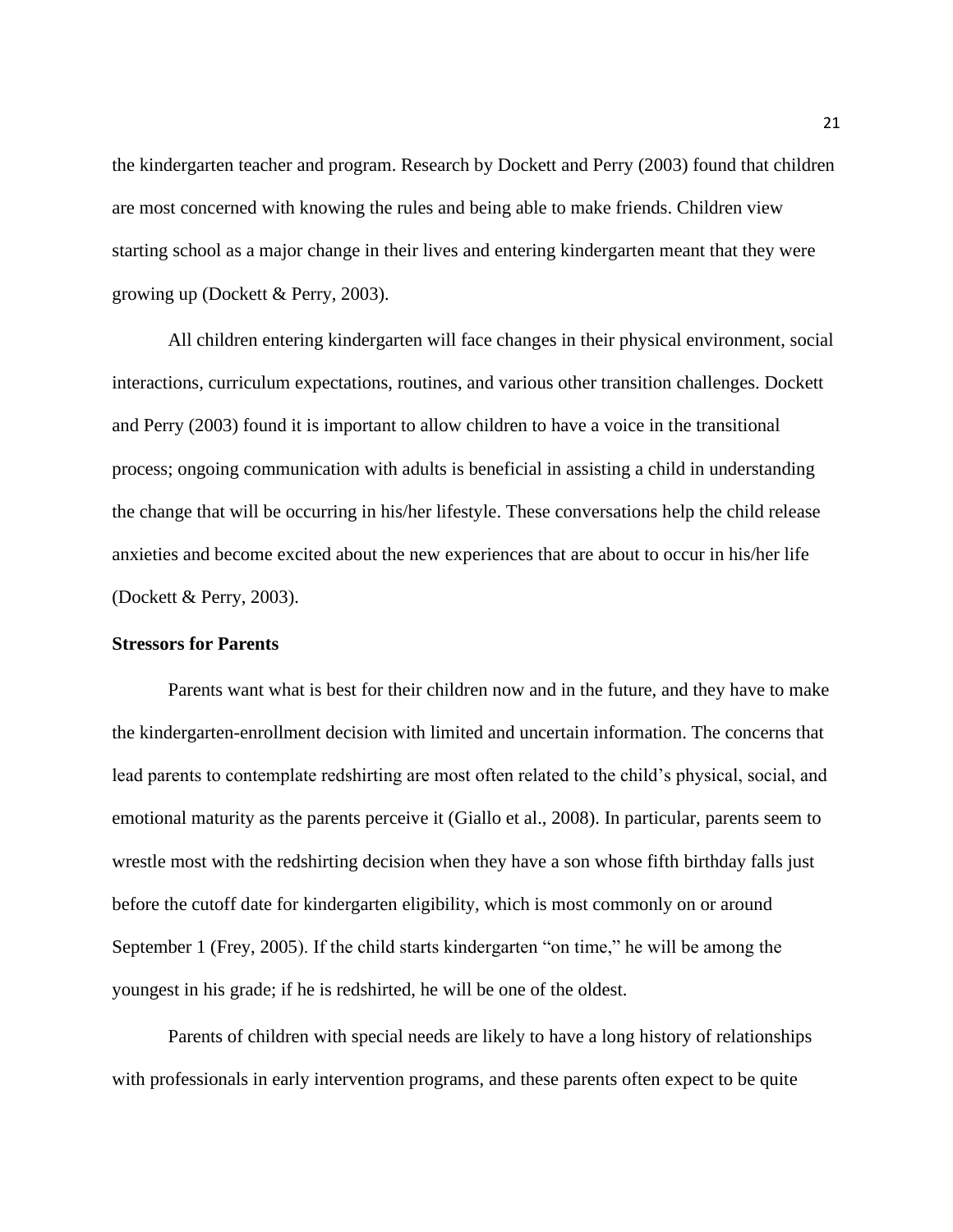active in supporting their children through the transition to a mainstream setting. When parents feel confident about their child's transition, children demonstrate better social adjustment as they start school (Giallo et al., 2008). In regard to parents of children with special needs, parents feel greater satisfaction with the transition when the school provides support to their child (Giallo et al., 2008). The main component for parents was good communication by school staff in all areas related to their child. Parents see socialization and learning to play with other children as a major benefit of their disabled child attending an inclusive kindergarten setting (Giallo et al., 2008).

### **Stressors for Educators**

Educators rated interpersonal skills such as communication and having a positive approach to learning as the most important skills for children entering kindergarten (Nelson, 2004). Teachers believed stress during the transition process was often due to situations and items outside of their control, such as a limitation of service time, budget reductions, increased class sizes or caseloads, and different expectations from all parties involved with serving a specific child or a group of children with learning disabilities (Rosenkoetter et al., 2007).

The National Association for the Education of Young Children (NAEYC; 2002) position statement on school readiness pointed to a different approach for educators. Rather than attempting to "fix" children so that they meet specific expectations of teachers and curriculum, educators should realize that the nature of children's development and learning dictates two important school responsibilities: (1) schools should respond to a diverse range of abilities within any group of children, and (2) the curriculum in the early grades must provide meaningful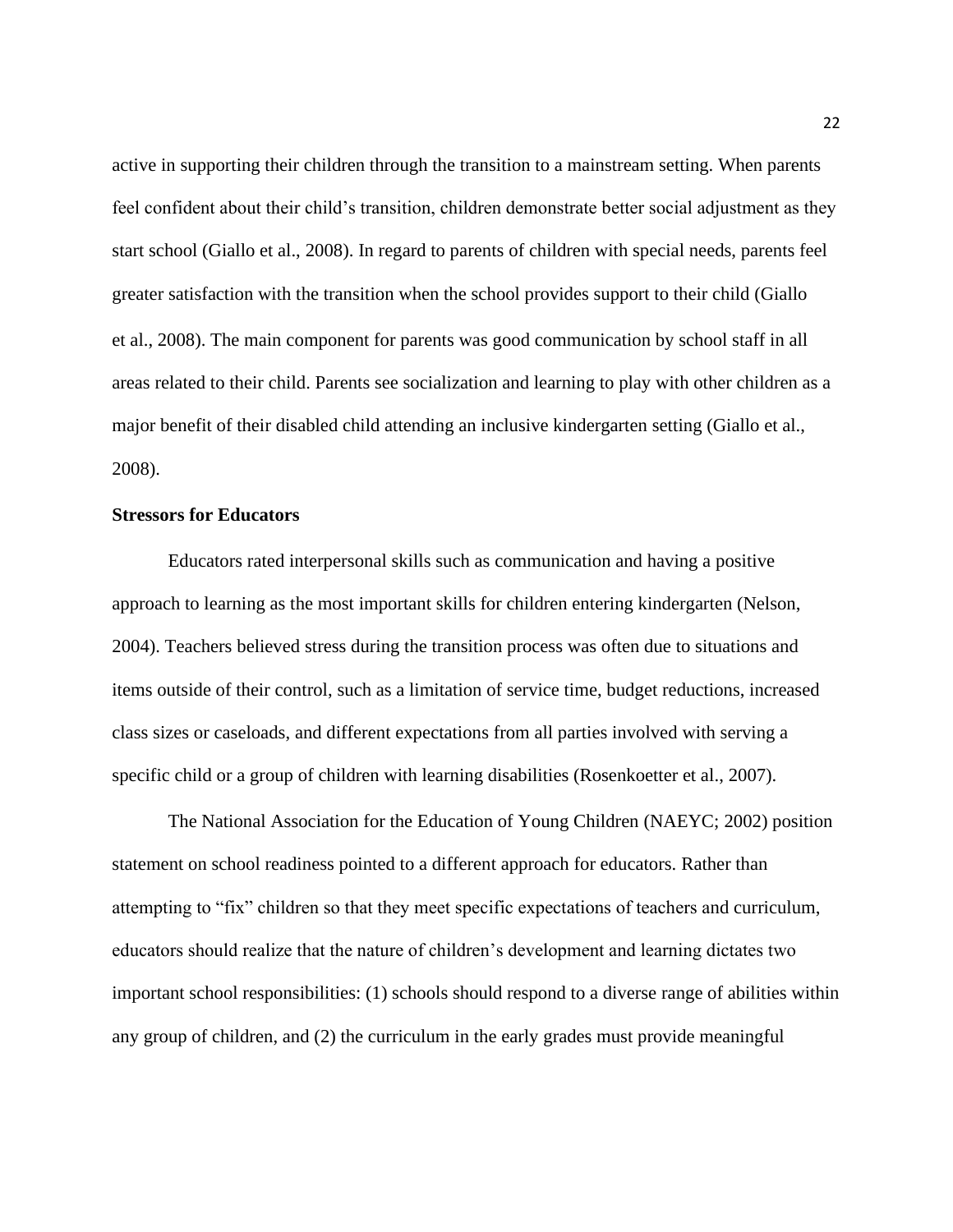contexts for children's learning rather than focusing primarily on isolated skills acquisition (Diamond et al., 2000).

In April of 2020, the NAEYC updated its position statement on Developmentally Appropriate Practice stating the following:

Each and every child, birth through age 8, has the right to equitable learning opportunities –in centers, family childcare homes, or schools–that fully support their optimal development and learning across all domains and content areas. Children are born eager to learn; they take delight in exploring their world and making connections. The degree to which early learning programs support children's delight and wonder in learning reflects the quality of that setting. Educators who engage in developmentally appropriate practice foster young children's joyful learning and maximize the opportunities for each and every child to achieve their full potential.

When comparing the two statements from 2002 and 2020, both have a powerful message of optimizing a child's development by responding to a child's learning style that has meaning for them.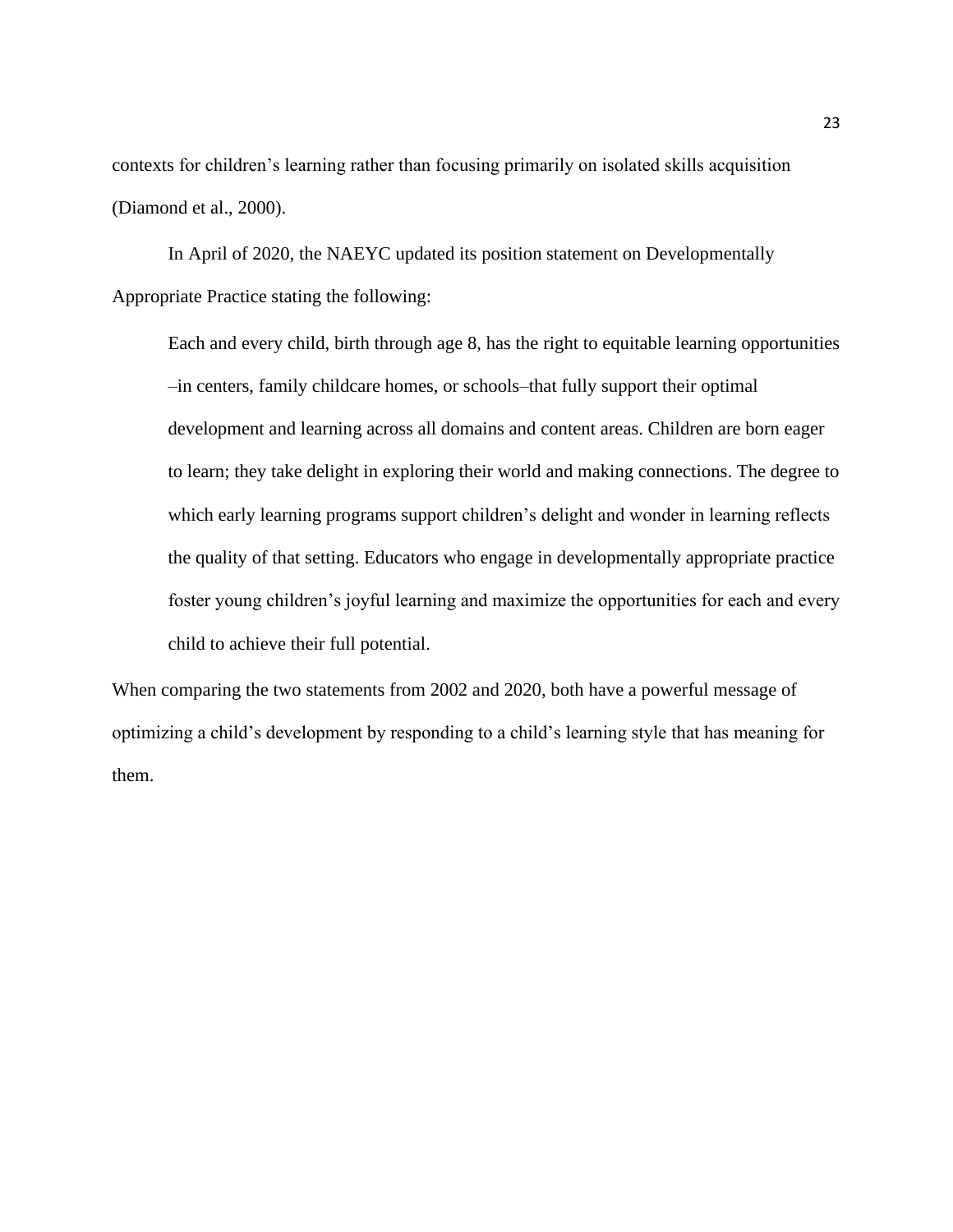### **Chapter 3: Summary/Conclusions**

It is difficult to study the impacts of delaying the start of kindergarten because students who are redshirted differ across a host of dimensions from those who start on time. It is also a difficult topic due to the many variables involved in a young child's life such as the educational richness of their home environment, educational experiences, rate of development and potential or identified disabilities.

Through the examination of a variety of research articles, there is consensus that how the transition process is handled for any child is crucial. Good communication, background information, parent input, and achievement data are just a few of the items to be considered. In the case of a child with a disability other factors such as cognitive ability, communication skills, motor development, social/emotional maturity, and functional skills also need to be examined and communicated.

Although every plan is individualized to the child there tends to be a continual trend that the expectations of kindergarten are a leap from the play-based learning of preschool. When a child who already has developmental delays transitions into an environment with ever-changing expectations the stress impacts educators, parents, and the child (Frey, 2005). Kindergarten is ever-changing by increasing the expectations over the years; moving from a model including nap times, play, and half-day curriculum, to a level of learning to read, math equations, and independent group work. Although there are supports in place for each child to best meet their needs, the difficulty of kindergarten is a stark change from the preschool environment. Transitions at the preschool level adapt and accommodate students, educators, and parents to ease the transition for all. The current nature of kindergarten continues to change and the needs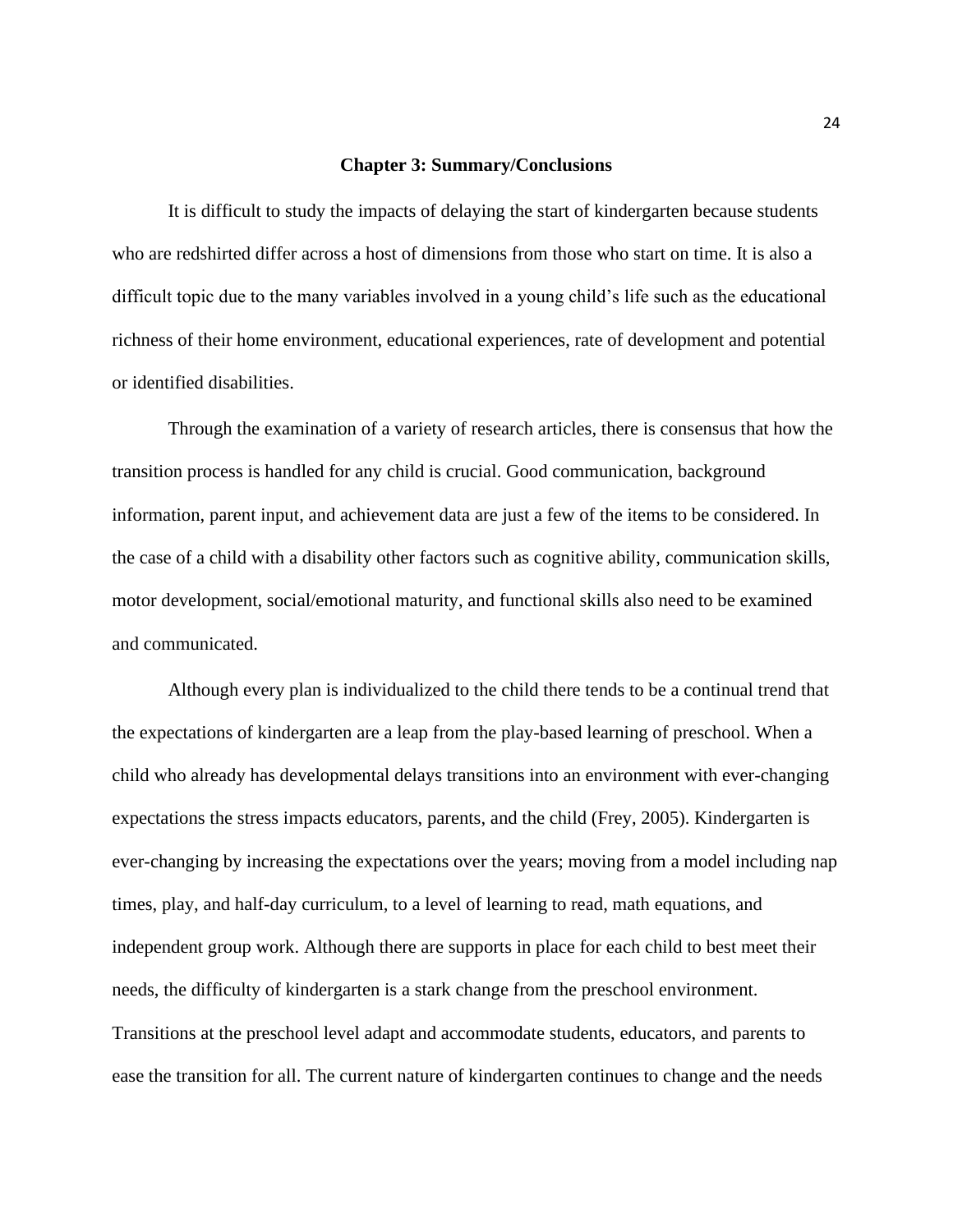of young children with disabilities are often being ignored as these changes take place. Kindergarten teachers are being asked to implement standards-based curricula that many believe rush the academic development of even a typically developing child. Many early childhood educators seek to preserve kindergarten's traditional role of providing a buffer to help smooth a young child's transition into grade school, similar to preschool's transition from home. In reality, kindergarten is quickly creating expectations that reflect first and second grades, eliminating learning through play. The rigor of kindergarten curriculum, more direct teaching methods, and the academic expectations are much higher for typically developing students, creating an even larger gap for students with disabilities entering kindergarten (Frey, 2005).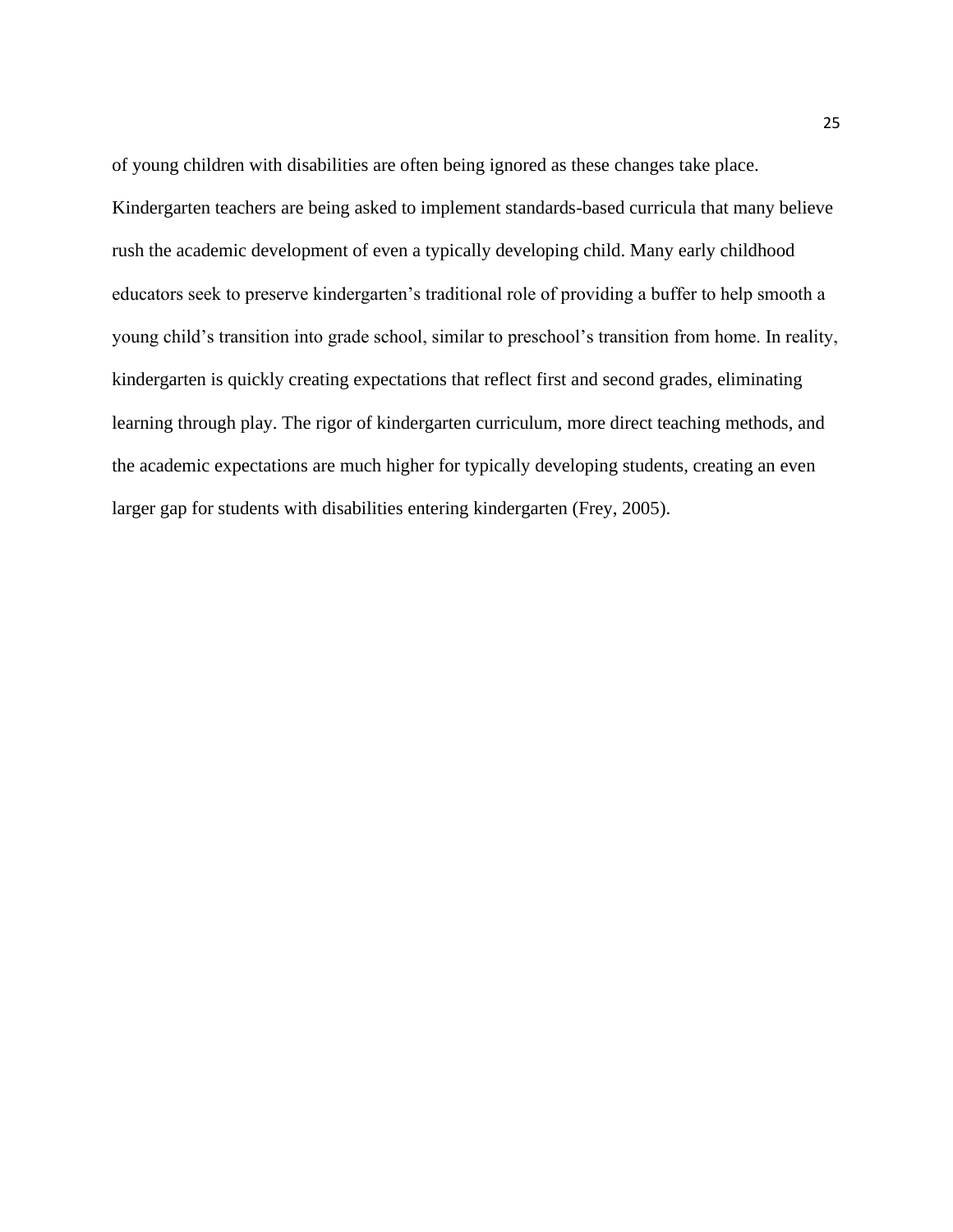### **Chapter 4: My Position**

# **Why this Topic is Important to Me as an Educator**

As an early childhood special education teacher, I am constantly asked by parents and kindergarten teachers if my students are ready to transition to kindergarten. I find myself continually wondering if kindergarten is ready for the child. In order to make a recommendation that is in the best interest of each child, it is important that I am aware of the research, have a good understanding of the strengths and challenges for each child, and communicate all areas relevant to the child to the parties involved.

Working 4 years in the field, I have come to realize that all teachers, principals, and schools navigate the transition to kindergarten differently. The child's current team can work to establish positive relationships, develop transition to school plans, and communicate the child's needs accurately; however, the child may still have a negative transition into kindergarten. Very often a child goes from a setting filled with learning through play to the rigor and academic expectations that do not accommodate children with developmental delays.

Transition meetings in the spring of the year prior to a kindergarten transition are key communication and data sharing times. As a teacher, my input at these meetings is crucial since I have the most background in working with a child. Allowing parents to share their concerns is also important and relevant to the process. Oftentimes, the special education context is emotional for parents, as well as the potential receiving teacher. Educators also need to consider the legal and academic requirements as it pertains to children with special needs.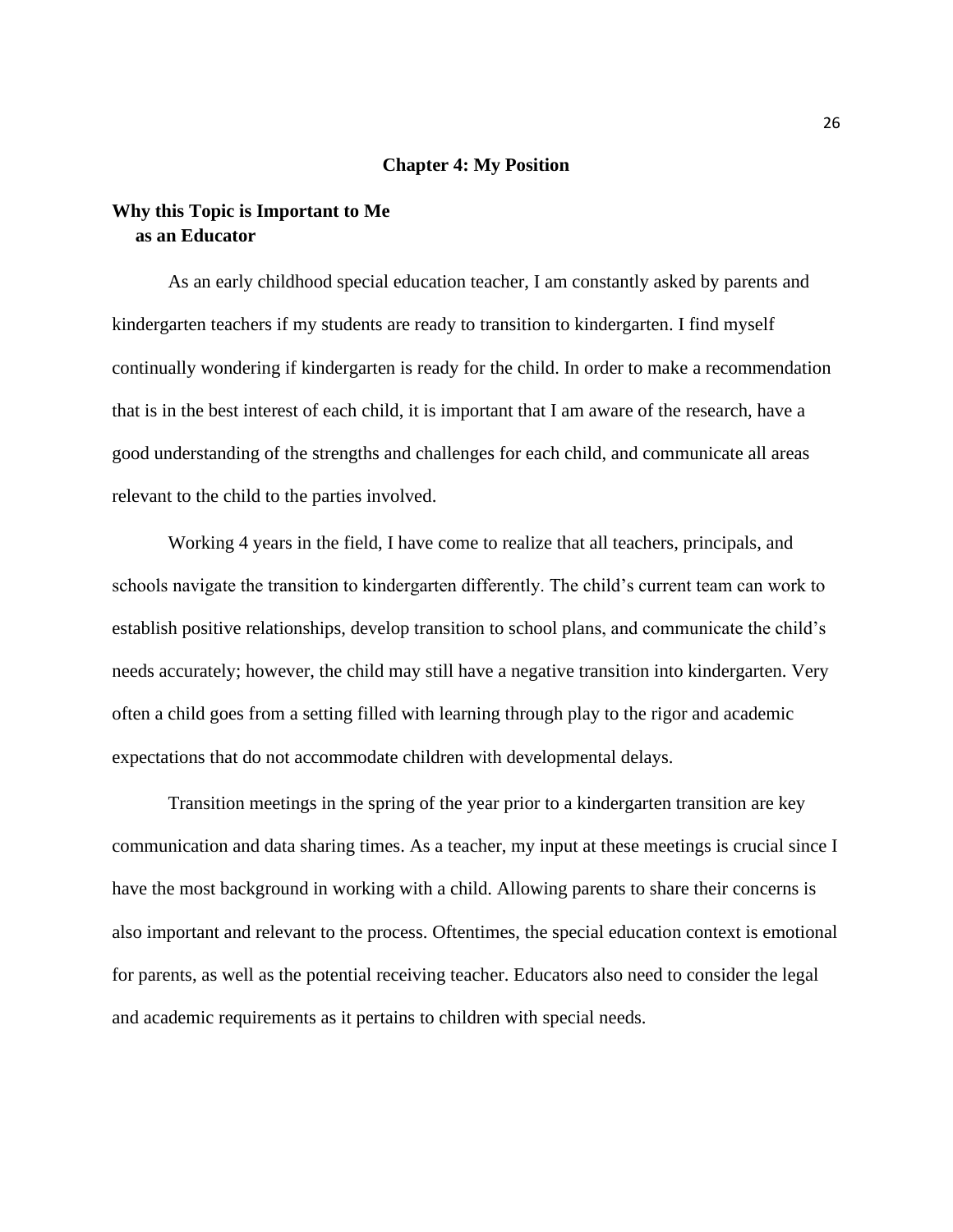In the end, my responsibility is always to recommend and communicate what I believe is in the best interest of the child in regard to his/her placement for the next school year. Parents ultimately make the final decision, but good information, positive communication and trust in the educators and system, will ease parents' crucial decision for their child.

### **What is the Solution?**

After reviewing the research, I feel that the best decision is dependent upon knowing the child well enough in regard to strengths and concerns, understanding the options available within the community and school system, presenting all of the data in a realistic and positive manner, and then making an informed recommendation to the parents. Knowing that each child with disabilities has unique characteristics, the decision needs to be made based on those individual concerns. For some children this will mean that they should move forward with their peers in attending kindergarten, with outlined support in order to make the transition positive and successful. For other children, an additional year in appropriate preschool and/or early childhood special education programming will be the most beneficial.

Basically, there is no "one size fits all" solution. Each recommendation and transition should be made based on the individual child. There is also no evidence that a specific disability category experiences more or less obstacles navigating the transition to kindergarten. Good information and communication between all groups are the most crucial components in making such a decision. The research definitely supported delaying the start to kindergarten over retention, primarily due to the social and emotional harm that a retention can cause a student.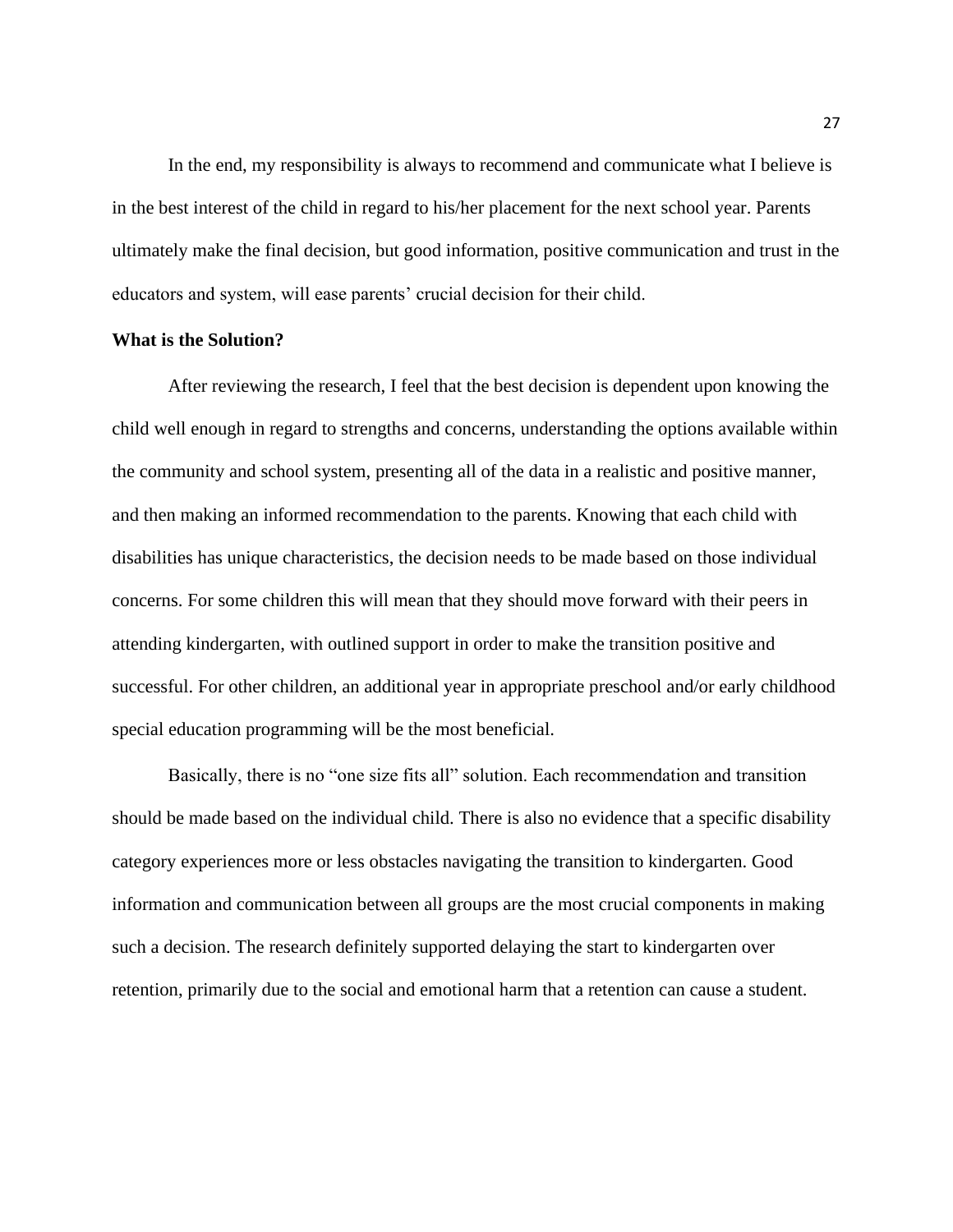A framework for the entire transition process needs to be established and include: (1) positive relationships between children, parents, and educators, (2) facilitate each child's development as a capable learner, (3) draw upon funding and resources available, (4) be flexible and responsive, (5) have an environment of trust and respect for all parties involved, and (6) allow for open, honest and respectful communication. If these guidelines are followed, then the decision on whether to redshirt a disabled student from kindergarten will be made in the best interest of the child. Communication between all entities needs to continue to occur whether a transition to kindergarten is or is not decided for the child. Good communication with the child is extremely important, as well as presenting decisions and transition processes in a positive manner to the child.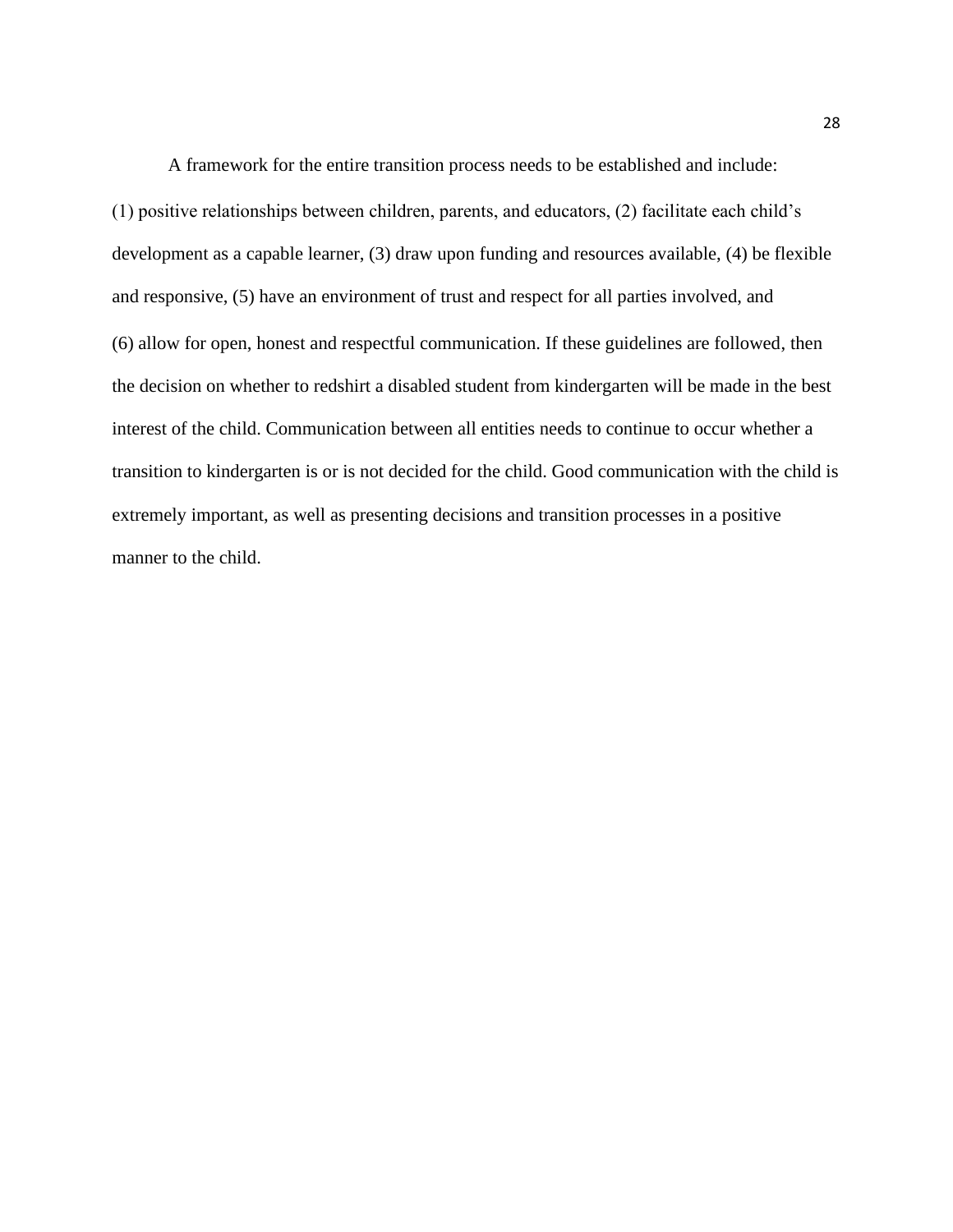### **References**

- Barnard-Brak, L. (2008). Academic redshirting among children with learning disabilities. *Learning Disabilities–A Contemporary Journa*l, *7*, 43-54.
- Datar, A. (2006). Does delaying kindergarten entrance give children a head start? *Economics of Education Review, 25*, 43-62.
- Diamond, K., Reagan, A., & Bandyk, J. (2000) Parents' conceptions of kindergarten readiness. *The Journal of Educational Research, 94*(2), 93-100.
- Dockett, S., & Perry, B. (2003, April). The transition to school: What's important? *Educational Leadership*, pp. 30-33.
- Duff, D., & Tomblin, B. (2018). *Literacy as an outcome of language development and its impact on children's psychosocial and emotional development*. [www.child](http://www.child-encyclopedia.com/)[encyclopedia.com](http://www.child-encyclopedia.com/)
- Education.com. (2019). *10 kindergarten readiness skills your child needs*. <https://www.education.com/download-pdf/article/50857/>
- Frey, N. (2005). Retention, social promotion, and academic redshirting: What do we know and need to know? *Remedial & Special Educat*ion, *26*, 332-346.
- Giallo, R., Treyvaud, K., Matthews, J., & Kienhuis, M. (2008). A psychometric evaluation of the parent self-efficacy in managing the transition to school scale. *Australian Journal of Educational and Developmental Psychology, 8,* 36-48.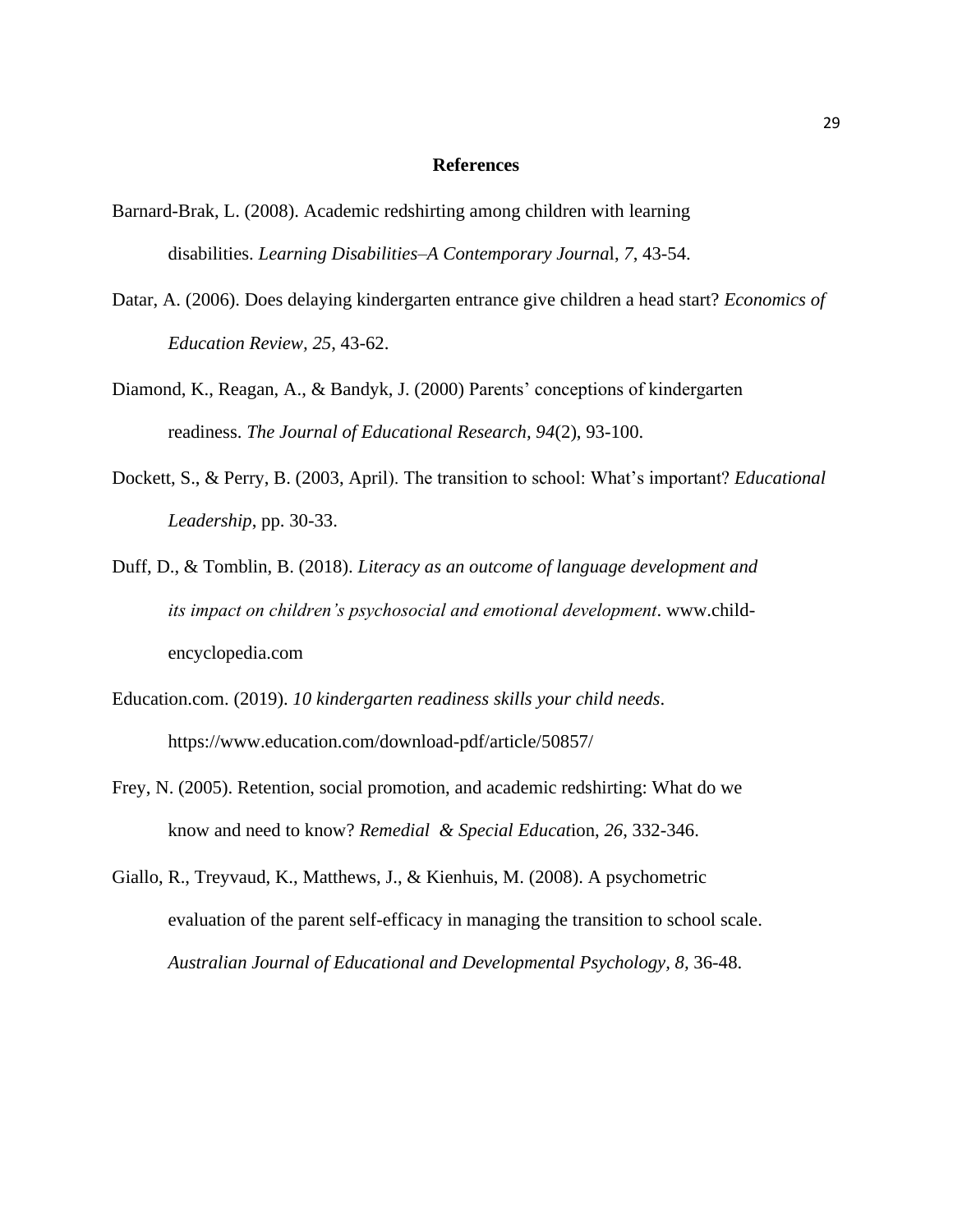- Goldstein, P., Warde, B., & Peluso, P. (2013). Children's readiness gains in publicly funded, community–based pre-kindergarten programs for 4-year-olds and preschool for 3-year-olds. *Child Youth Care Forum, 42*, 507-523.
- Gooden, C., & Kearns, J. (2013). *The importance of communication skills in young children.* www.hdi.uky.edu
- Hebbeler, K., & Spiker, D. (2016). Supporting young children with disabilities. *The Future of Children, 26*, 185-205.
- Holloway, J. (2003). When children aren't ready for kindergarten. *Educational Leadership, 60*, 89-90.
- Individuals with Disabilities Act (2004). *Child with a disability.* http://sites.ed.gov/idea/regs/b/a/300.8
- Janus, M., Kopechanski, L., Cameron, R., & Hughes, D. (2008). In transition: Experiences of parents of children with special needs at school entry. *Early Childhood Education Journal, 35*, 479-485.
- Jones, D., Greenberg, M., & Crowley, M. (2015). Early social-emotional functioning and public health: the relationship between kindergarten social competence and future wellness. *A Publication of the American Public Health Association*, *105*(11), 2283-2290.
- Ladd, G. W., & Price, J. M. (1987). Predicting children's social and school adjustment following the transition from preschool to kindergarten. *Child Development*, *58*(5), 1168-1189.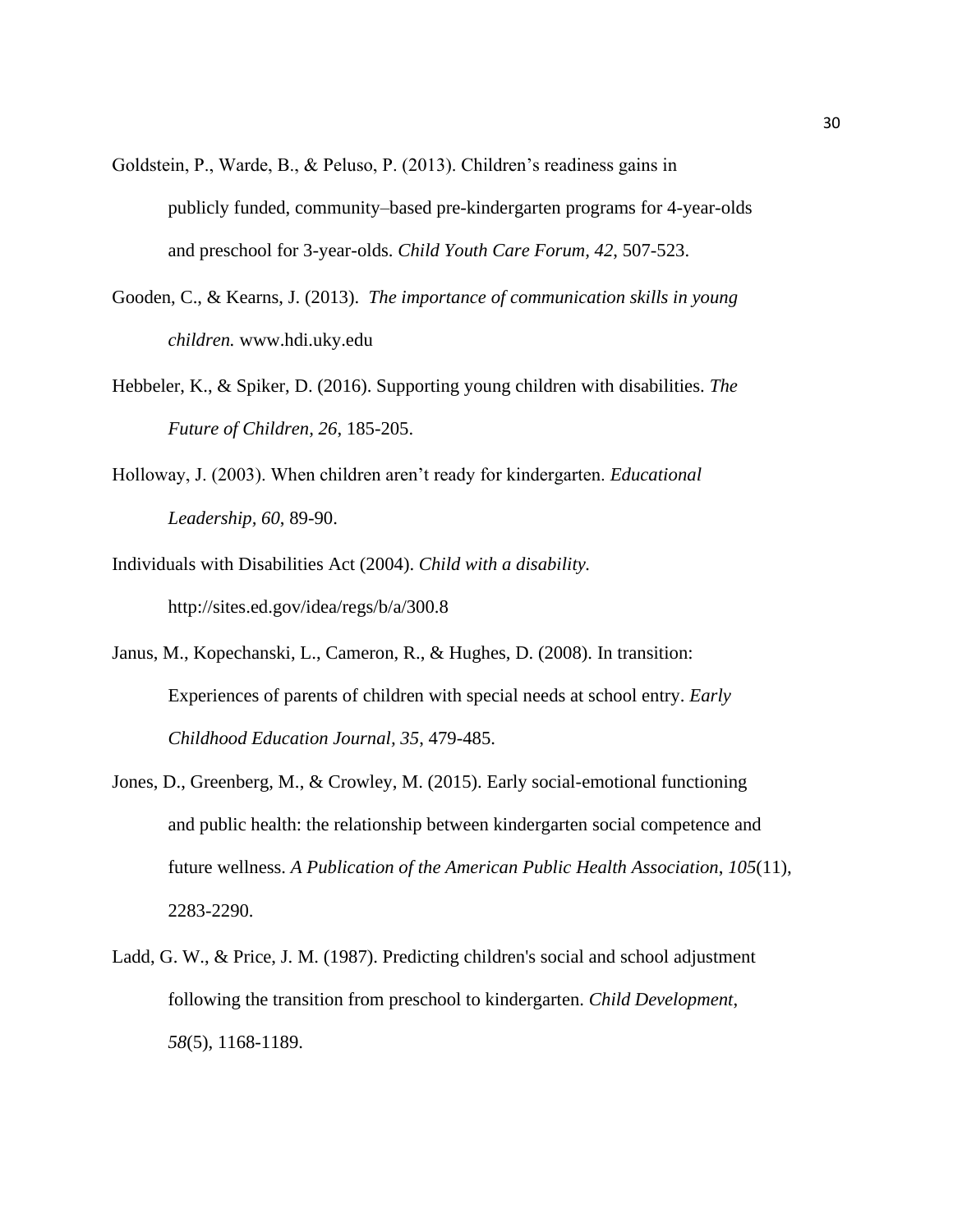- MacDonald, M. (2016). Relation of preschoolers' visual motor and object manipulation skills with executive function and social behavior. *Research Quarterly for Exercise and Sport, 1*.
- Mattison, A., Raffaele Mendez, L., Dedrick, R., Dickinson, S., Wingate, E., & Hanks, C. (2018). Early elementary teacher ratings of behavior as predictors of grade retention: Race, gender, and socioeconomic status as potential moderators. *Psychol Schs. 55*, 1171-1187.
- National Center for Early Development and Learning. (1996). *Transitions practices survey.* Chapel Hill, NC: University of North Carolina
- National Association for the Education of Young Children. (2002). *Position statements.* https.//www.naeyc.org/resources/position-statements
- Nelson, R. F. (2004). The transition to kindergarten. *Early Childhood Education Journal*, *32*, 187-190.
- Oshima, T., & Domaleski, C. (2006). Academic performance gap between summer birthday and fall birthday children grades K-8. *Journal of Educational Research*, *99*(4), 212-217.
- Pierce-Jordan, S., & Lifter, K. (2005). Interaction of social and play behaviors in preschoolers with and without pervasive developmental disorder. *Topics in Early Childhood Special Education, 25*(1), 34-47.
- Raffaele Mendez, L., Sook Kim, E., Ferron, J., & Woods, B. (2015). Altering school progression through delayed entry or kindergarten retention: Propensity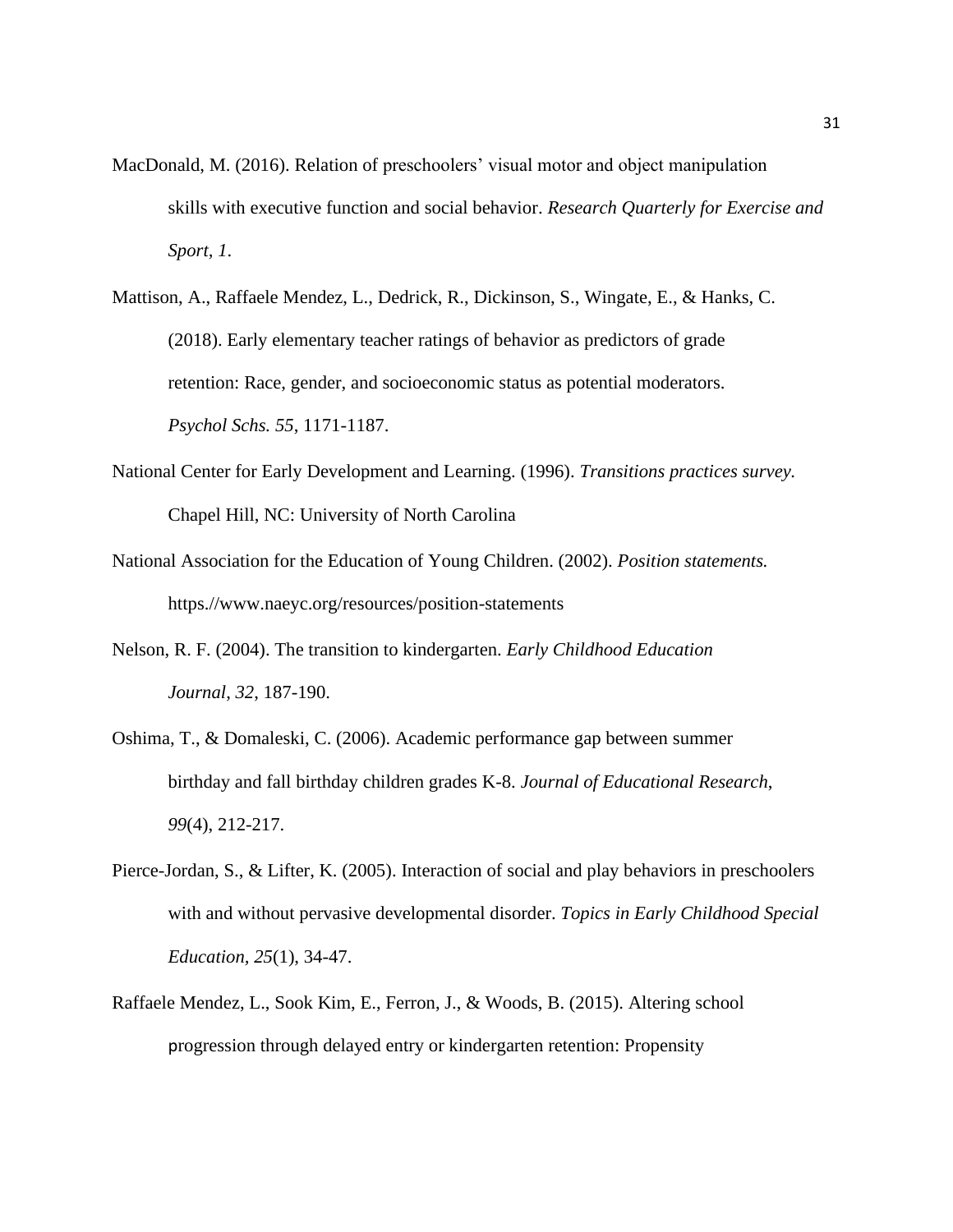score analysis of long-term outcomes. *The Journal of Educational Research, 108,* 186-203.

- Rimm-Kaufman, S. E., Pianta, R. C., & Cox, M. J. (2000). Teachers' judgments of problems in the transition to kindergarten. *Early Childhood Research Quarterly, 15,* 147-166.
- Rosenkoetter, S., Hains, A., & Dogaru, C. (2007). Successful transitions for young children with disabilities and their families: Roles of school social workers. *Children & Schools, 29,* 27-34.
- Rous, B., Myers, C., & Stricklin, S. (2007). Strategies for supporting transitions of young children with special needs and their families. *Journal of Early Intervent*ion, *30*, 1-18.
- Silberglitt, B., Jimerson, S., Burns, M., & Appleton, J. (2006). Does the timing of grade retention make a difference? Examining the effects of early versus later retention. *School Psychology Review, 35*, 134-141.
- Snow, K. (2006). Measuring school readiness: Conceptual and practical considerations. *Early Education & Development, 17,* 7-41.
- Stormont, M., Beckner, R., Mitchell, B., & Richter, M. (2005). Supporting successful transition to kindergarten: General challenges and specific implications for students with problem behavior. *Psychology in the Schools*, *42*, 765-778.
- Wang, P., & Spillane, A. (2009). Evidence-based social skills interventions for children with autism. *Education and Training in Developmental Disabilities, 44*, 318-342.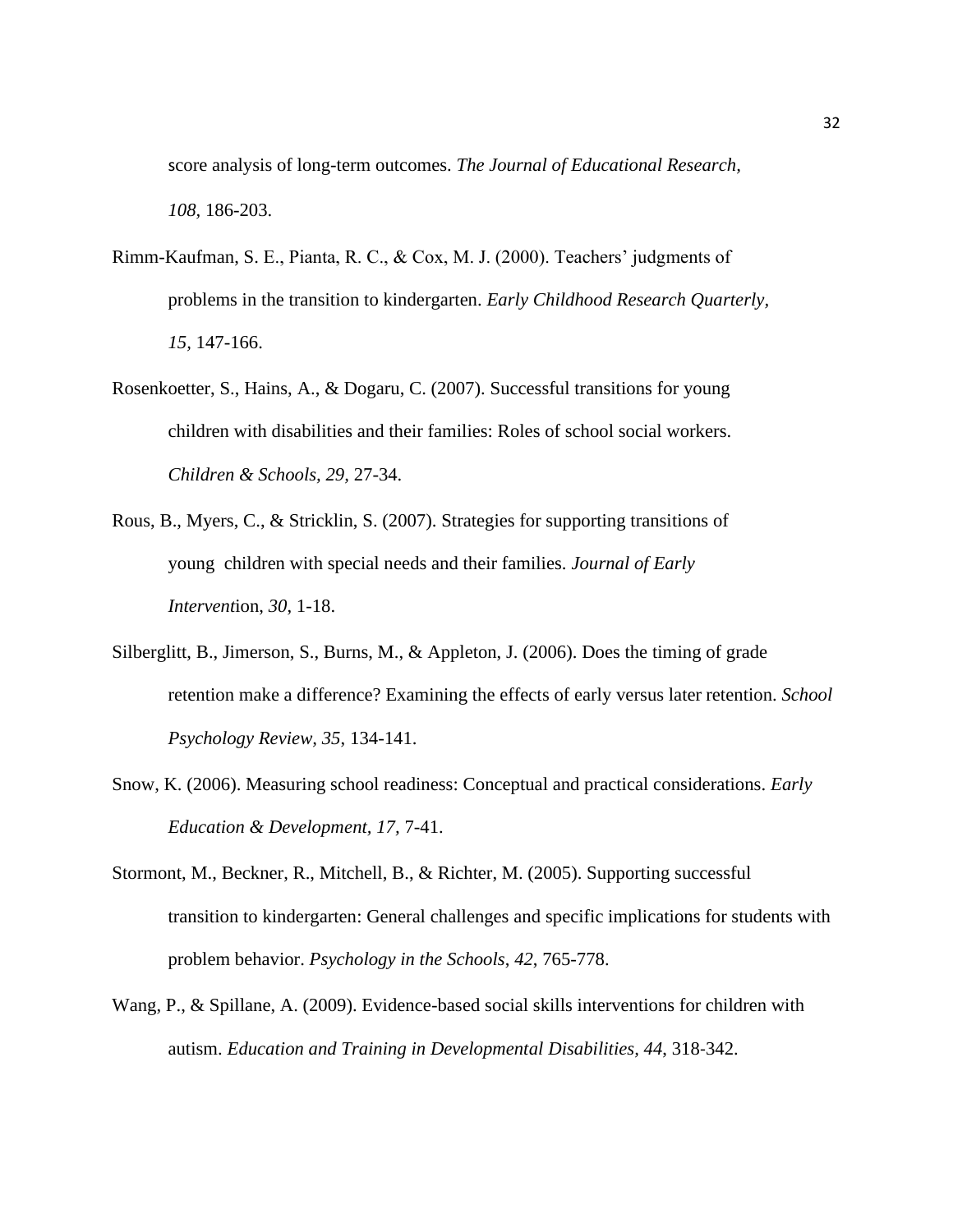Webster, J. (2019). *Functional skills: Skills to help special education students gain*

*independence*. [www.thoughtco.com](http://www.thoughtco.com/)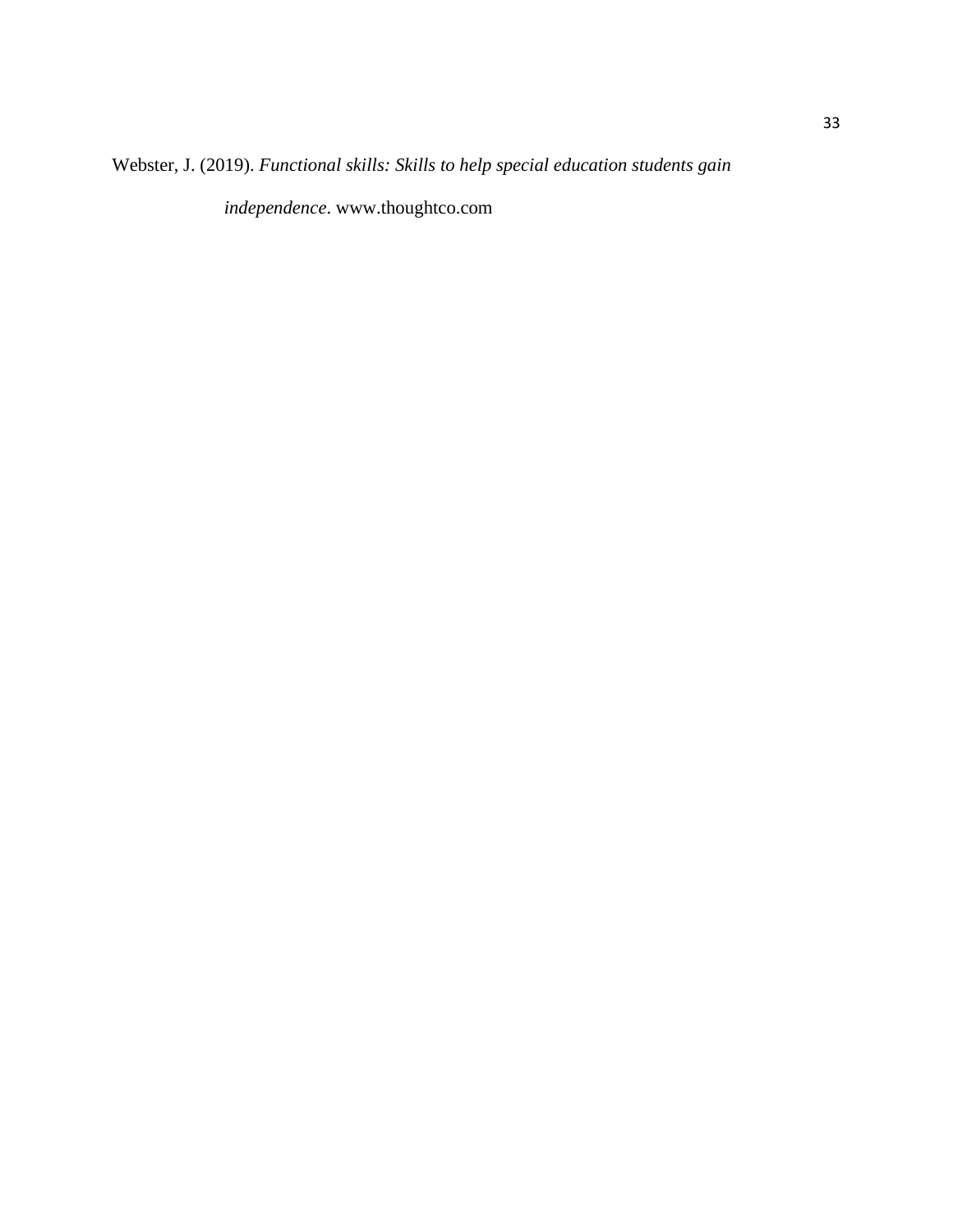# **Language Development: Communication Strategies in Early Childhood**

by

Bria Pedraza

A Starred Paper

Submitted to the Graduate Faculty of

St. Cloud State University

in Partial Fulfillment of the Requirements

for the Degree

Master of Science in

Child and Family Studies

August, 2021

Starred Paper Committee: JoAnn Johnson, Chairperson Deborah Wheeler Marc Markell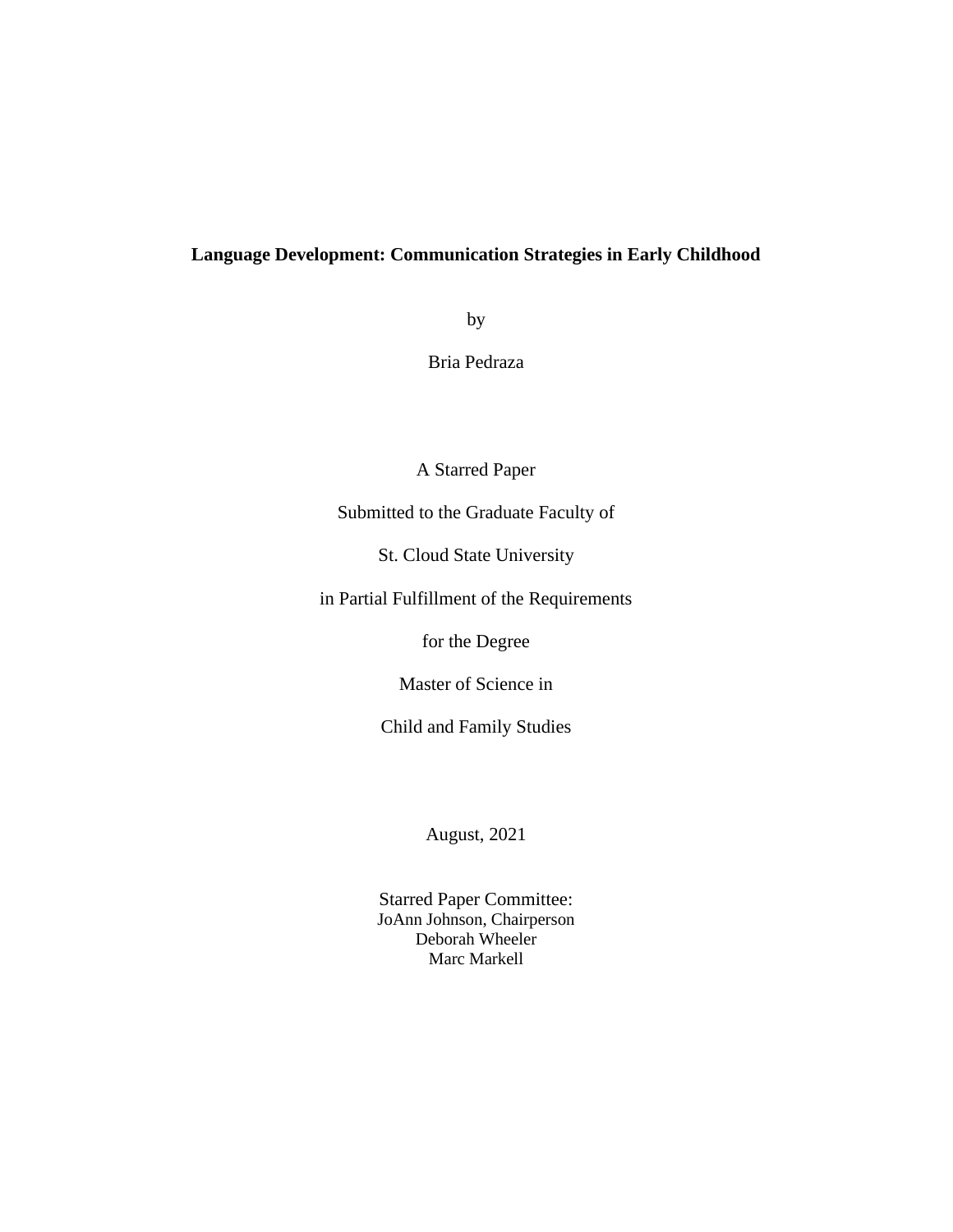# **Table of Contents**

|         | Page           |
|---------|----------------|
|         | $\overline{4}$ |
| Chapter |                |
| 1.      | 6              |
|         | 6              |
|         | 7              |
|         | 7              |
|         | 7              |
|         | 8              |
|         | 9              |
|         | 13             |
| 2.      | 14             |
|         | 14             |
|         | 14             |
|         | 20             |
|         | 22             |
|         | 28             |
|         | 30             |
| 3.      | 32             |
| 4,      | 34             |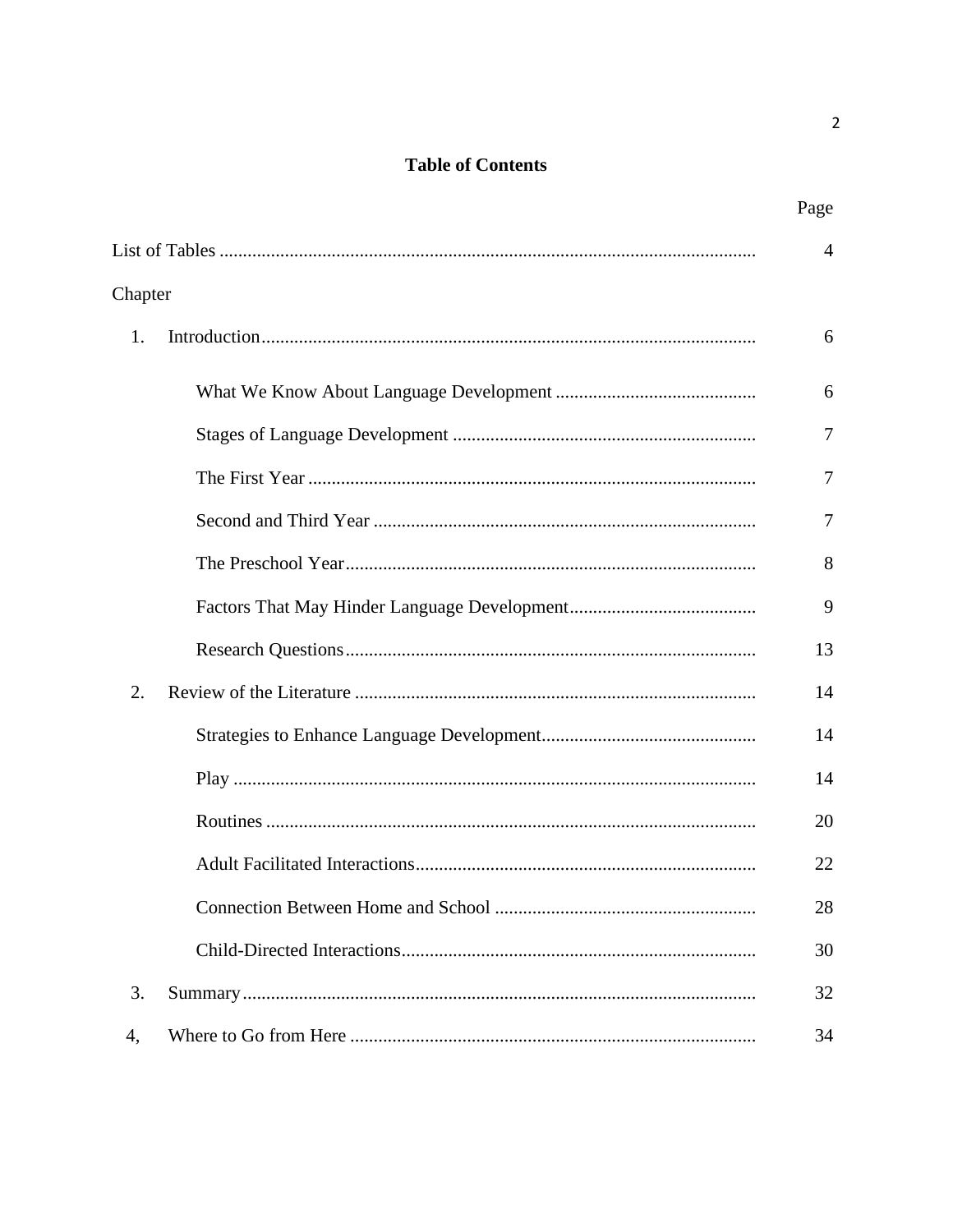| Chapter | Page |
|---------|------|
|         |      |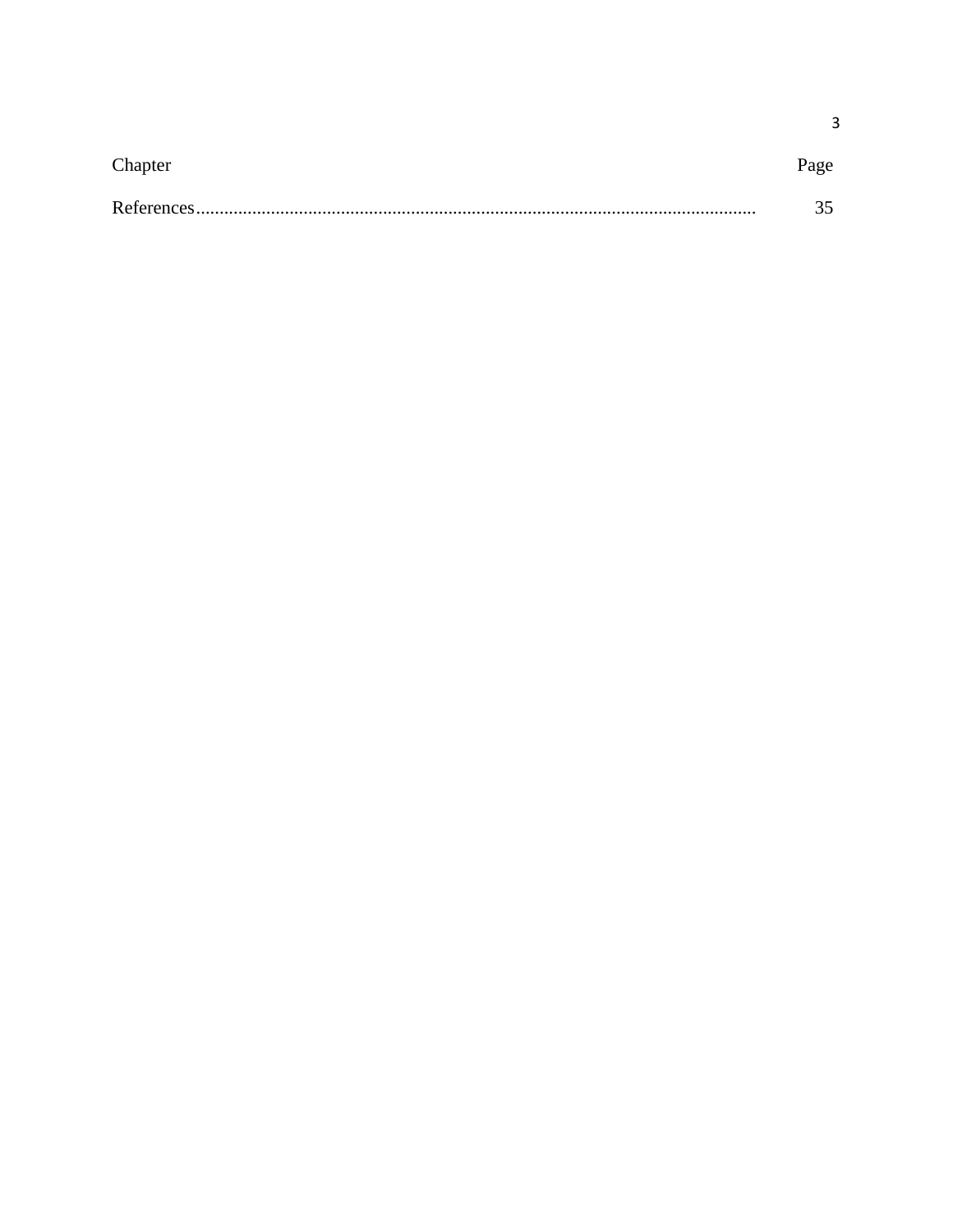# **List of Tables**

| Table |                                                    | Page |
|-------|----------------------------------------------------|------|
|       | Facilitating, Commenting, and Requesting Skills in |      |
|       |                                                    | 25   |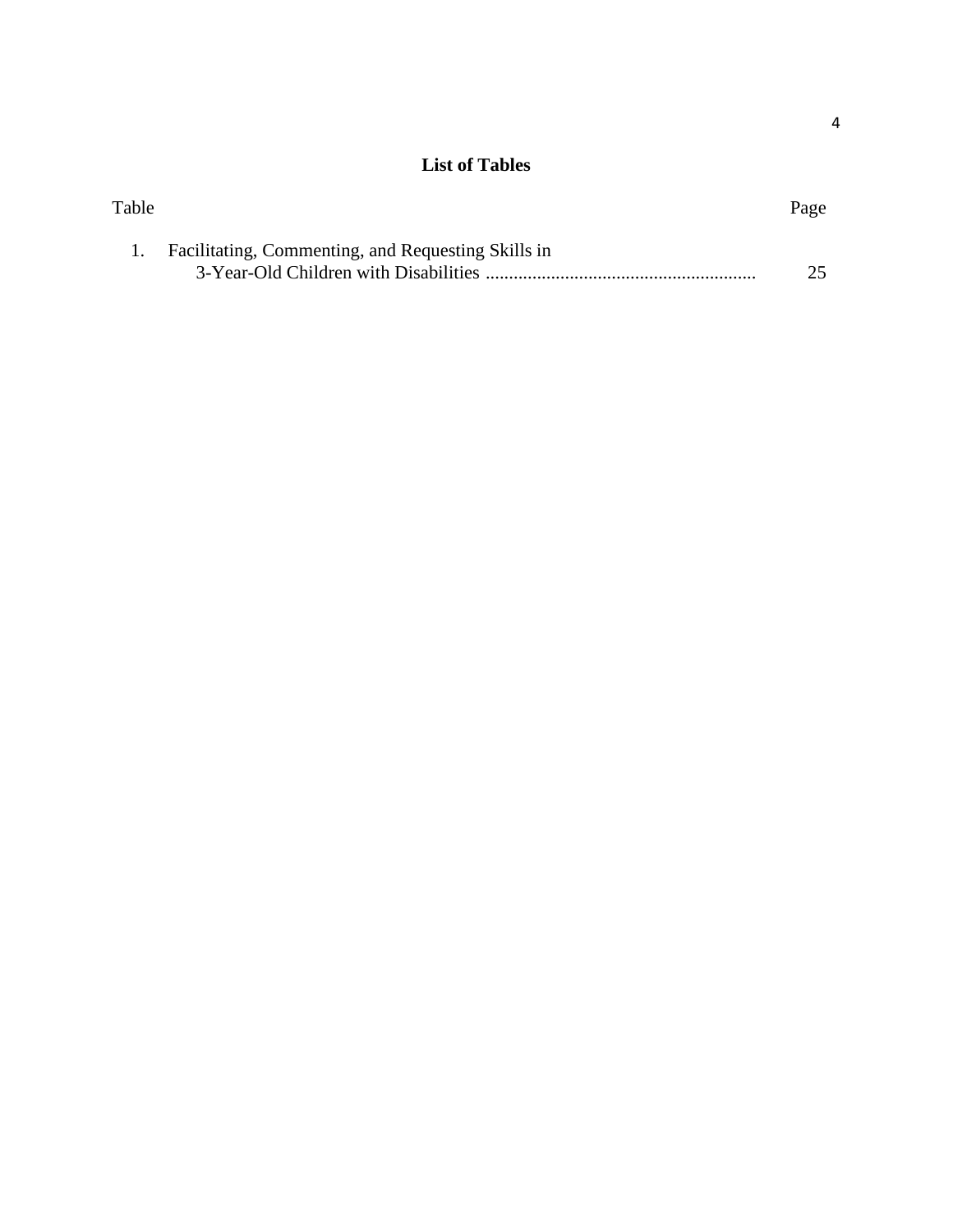# **Dedication**

I'd like to dedicate this paper to my sweet family. To my husband, you supported me through all of this, cheered me on, and gave me two beautiful babies along the way. I also dedicate this to Gabriella and Beckett. I hope that my accomplishments inspire you to do your best and excel at everything you do. I am so happy to celebrate this with all three of you.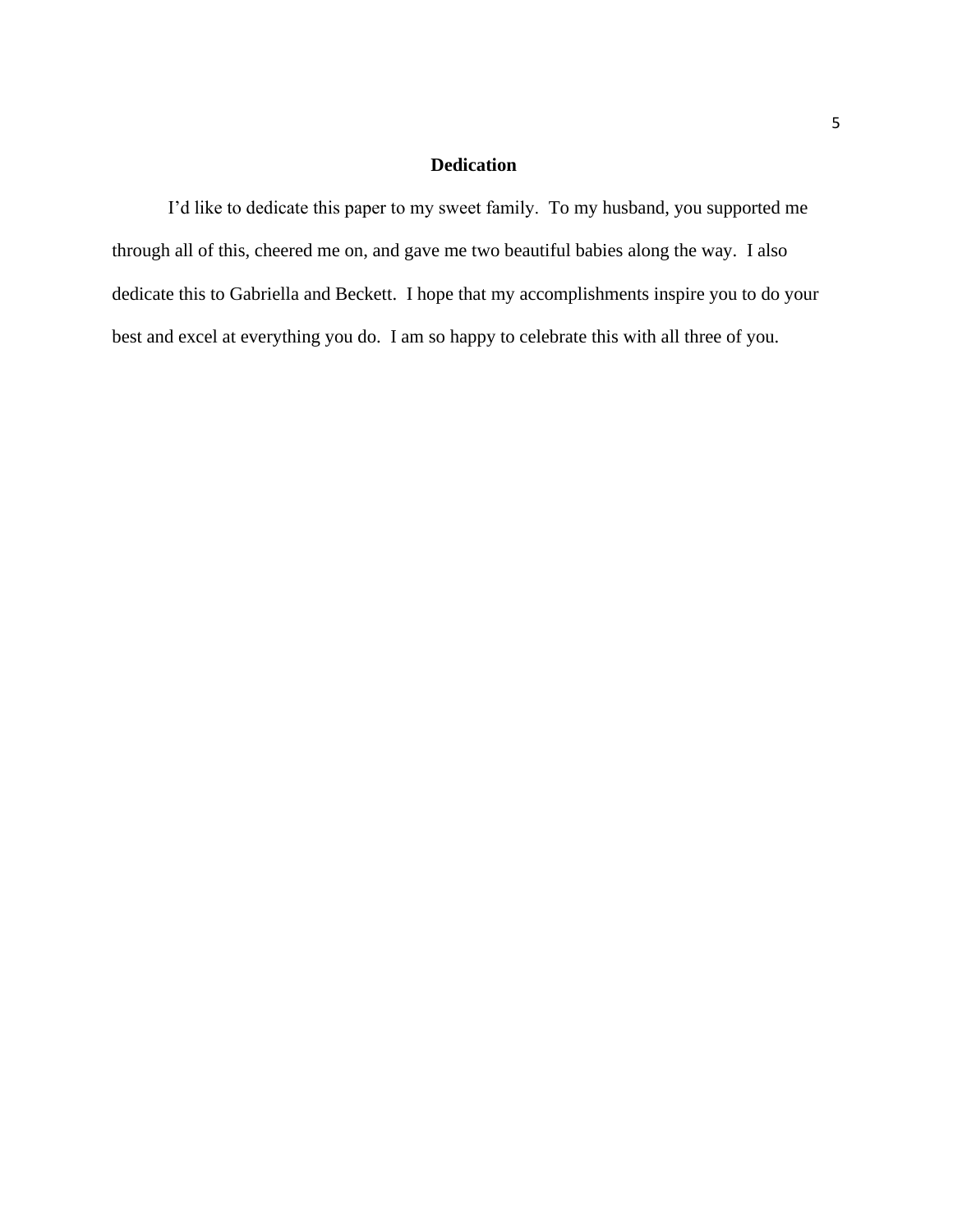### **Chapter 1: Introduction**

### **What We Know About Language Development**

There is a strong relationship between language development and language experiences in the preschool classroom. A longitudinal study conducted by Dickinson and Porche (2011) considered factors that contribute to language development at the preschool level, and how students are impacted as they move into elementary age and expected reading abilities at the fourth-grade level. Factors that consistently contributed to predicting literacy level at the fourthgrade level included preschool teachers correcting students' utterances and analytic talk about books (Dickinson & Porche, 2011). Preschool classrooms with regular individualized teacherchild conversations would be most conducive to language learning because these cues can be used optimally (DIckinson & Porche, 2011). In both the classroom and at home, teachers and parents who encourage children to elaborate on ideas and encourage language use assists in helping children build vocabulary and language growth. Also found often in preschool classrooms are books filled with pictures and words to enhance language development and vocabulary use.

The study of Dickinson and Porche (2011) included 83 students in both Head Start and private preschool programs. Data were collected through teacher interviews and audiotape recordings. Interviews and recordings took place in preschool classrooms with similar settings, schedules, and environments. To assess language abilities students were given a series of three pictures and asked to tell a story about the pictures. The study's control variables included child mean length of utterance, home support for literacy, family welfare status, maternal education level, child gender, age of assessment, teacher education level, and center type. The study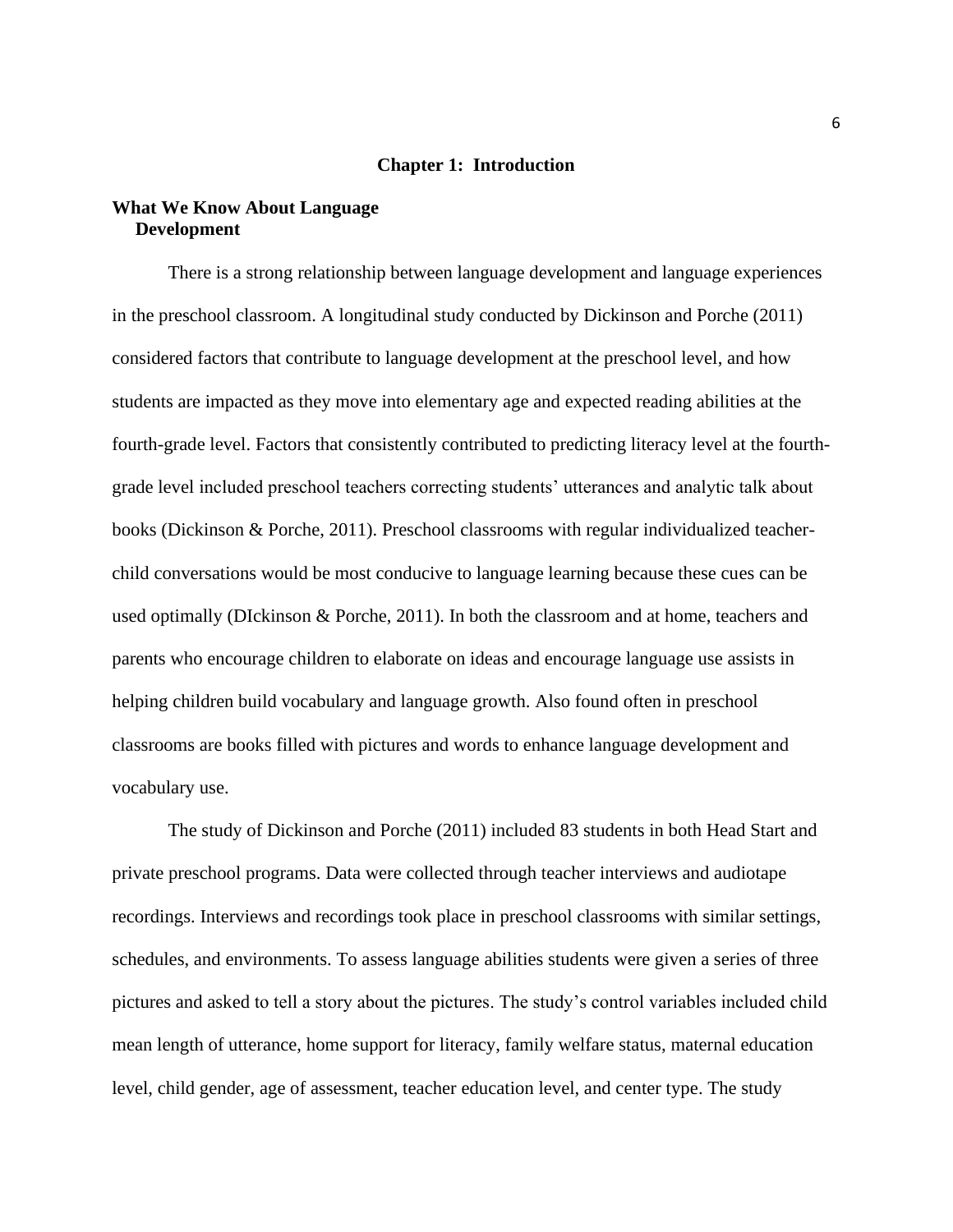hypothesized that teachers' language use in classrooms encourages language development detected as early as kindergarten-aged students. The study provided evidence that teachers' talk during preschool free play contributed to children's emerging language and literacy skills in future environments (Dickinson & Porche, 2011).

### **Stages of Language Development**

When discussing early childhood language development there are stages of development that naturally occur as a child learns and grows. Language acquisition is built using a variety of experiences beginning at birth and evolving to preschool learning, into elementary school, and beyond. Beginning at infancy verbal exchanges occur during a variety of routine activities such as eating, changing, bathing, and play. These interactions are opportunities for parents to begin commenting, repeating, and exaggerating an infant's vocalizations (ERIC Development Team, 2000).

### **The First Year**

In the first year of development children use crying as a way to vocalize their wants and needs. Crying transitions into cooing, vowel-like vocalizations, and eventually babbling. As children reach the half-year mark, they begin to use more consonant and vowel sounds as a child begins to imitate and interact with caregivers (ERIC Development Team, 2000).

### **Second and Third Year**

After the first year of life a child begins to use language more purposefully by giving objects and people names as well as using gestural signs, like pointing to objects and people in combination with vocalizations. A child's first words begin to emerge shortly before or after their first birthday. At the beginning of this stage, single words are used to represent needs. A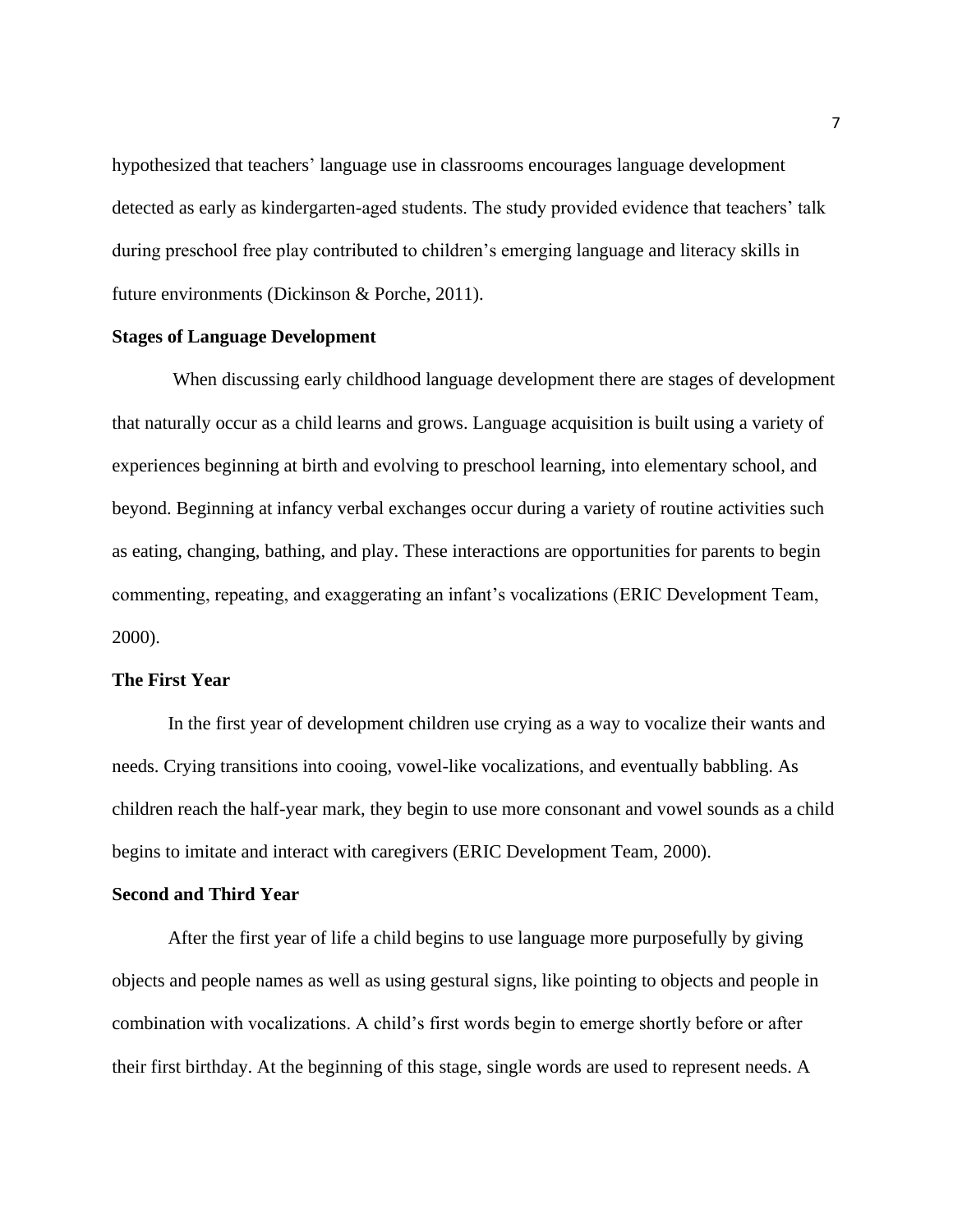child's first words differ from adults as they are typically shortened utterances with a consonantvowel pattern instead of a word with two or more syllables or consonants. An example of this may be "ba" for bottle or "da" for daddy. Shortly after the mastery of this skill, a child begins to create two-word utterances to represent their growing communication skills. A child may take a few months to develop their first 10 words (typically associated with family or objects familiar to a child). Once a child has mastered the first 10 words, typically the next stage of communication is making simple two-word utterances. This form of communication at such a young age is also referred to as "telegraphic speech;" the name was given to this type of communication due to the sentences resembling the abbreviated language of a telegram (ERIC Development Team, 2000).

This transition into language, although ungrammatical, has more purpose than just random strings of words combined. Nonsensical sentences include open ended statements such as "more milk" or "more mommy." Children find a word, also known as a "pivot" word, they use frequently to have wants and needs met (ERIC Development Team, 2000). The context of a child's sentence may play an important role in truly understanding the child. Slowly a child's speech in the second and third years becomes more elaborate and single word utterances turn to more complex sentences with more context.

### **The Preschool Year**

As a child enters his/her preschool years at the age of 3-4, they begin to acquire important skills in language learning. A child's vocabulary has usually grown significantly, and they begin to understand the function of words. In typical language development children also use basic conversational skills with a variety of listeners. At this age most language development occurs during daily events and naturally occurring activities and interactions. These situations may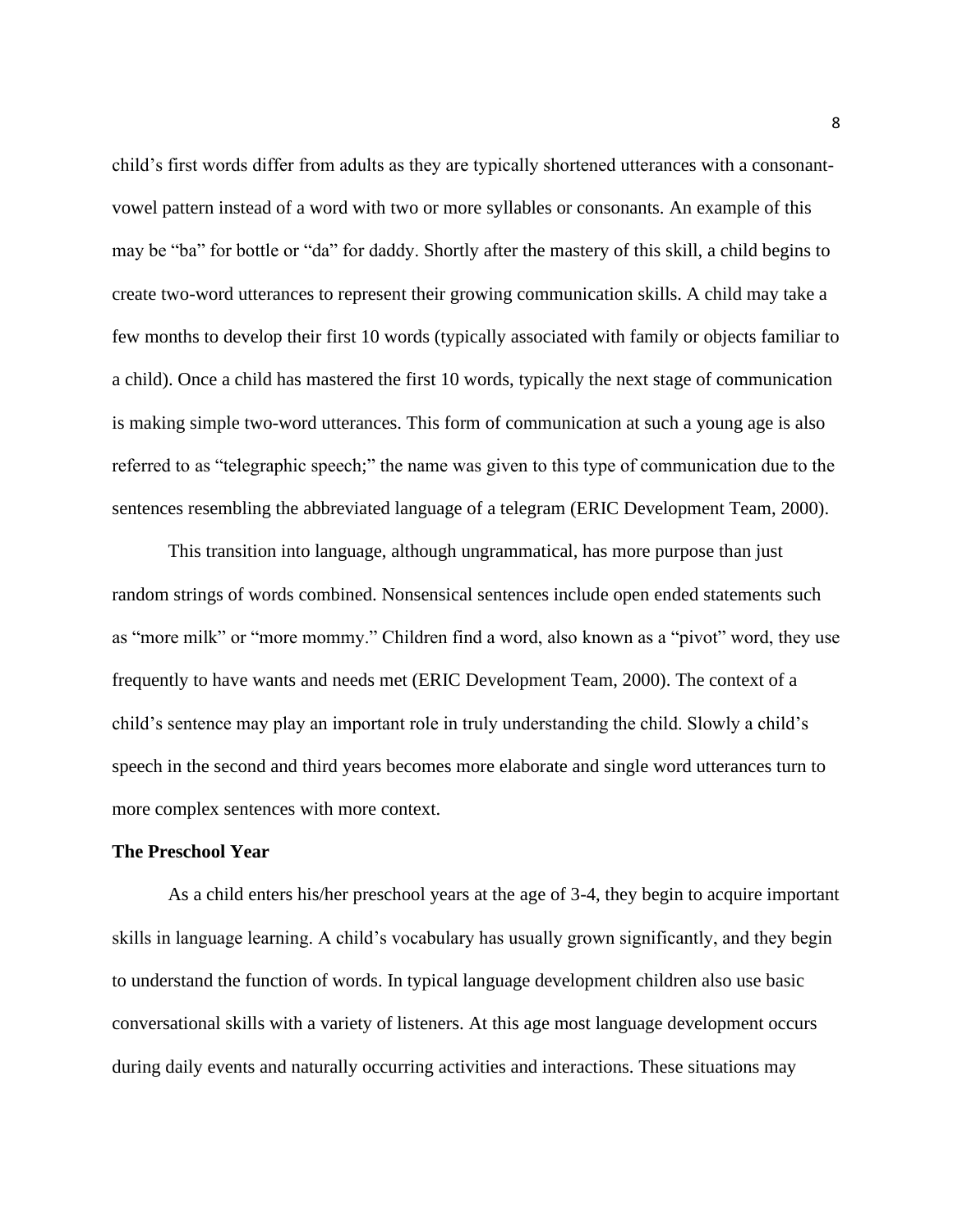include eating, playing, dressing, bath time, and bedtime routines, as well as travel, play (indoor and outdoor), and helping around the house. In each opportunity a child learns about language and builds their vocabulary skills to create new ways of using language (ERIC Development Team, 2000).

Language use transitions from a way to have a child's wants and needs met to having conversations and learning to use language to build relationships and interact with both adults and their peers. As a child's language use grows in the preschool years, largely through imitation and practice, they begin to learn the skills of language such as turn taking, establishing joint attention, negotiating, and making credible contributions to conversations. As children begin to enter grade school their language shows more patterns similar to adult language. Children begin to develop language skills that demonstrate syntactic, semantic, and pragmatic elements (ERIC Development Team, 2000). For reference, syntactic language refers to the rules, principles, and processes of speech; more specifically, the order of words in sentences. Semantic language refers to the meaning of words, and pragmatic language is how words are used (ERIC Development Team, 2000).

# **Factors That May Hinder Language Development**

Risk has been broadly defined as exposure to biological and environmental conditions that increase the likelihood of negative developmental outcomes (Stanton-Chapman et al., 2004). Some biological factors such as premature birth, low birthweight, perinatal complications, or genetic disorders may negatively impact a child's development. There are also environmental factors that may affect a child's development; these include low socioeconomic status, parent/caregiver mental health, or adverse early childhood experiences. Of these adverse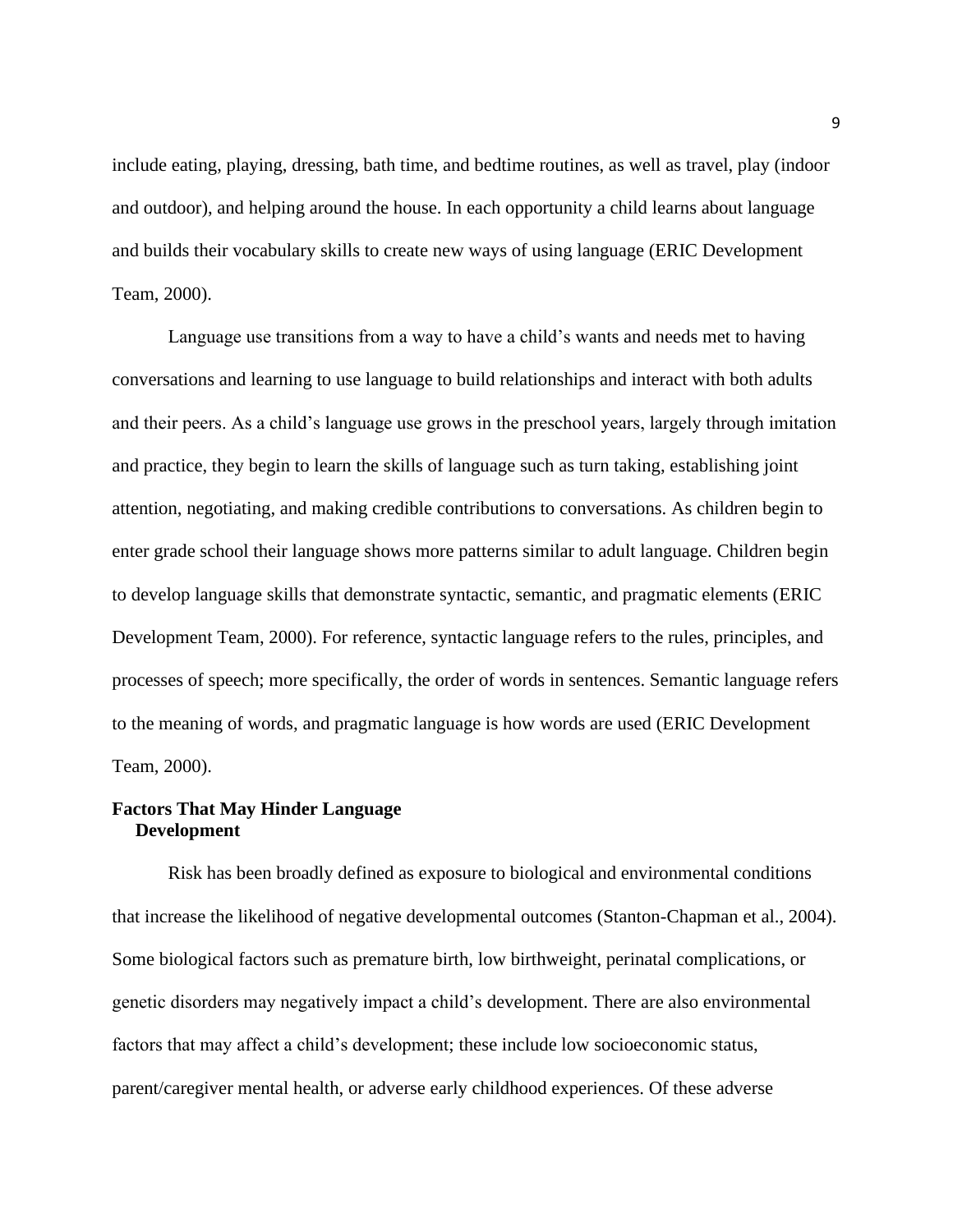experiences, poverty creates an increased risk for a child to reach developmental milestones, with language delays identified most frequently (Stanton-Chapman et al., 2004). Very often along with poverty a child may experience increased physical health problems, mental health concerns, inattentive or unpredictable parental care, inconsistent schedule and environment, and deficits in achievement or development (Stanton-Chapman et al., 2004). Children exposed to these risk factors may be more susceptible to specific language impairments. Stanton-Chapman et al. continued to analyze the level of stress and trauma already occurring in a child's life, speech-language skill development may receive less attention, leading to language delays. Children experiencing these major stress experiences can experience poor achievement in language and vocabulary development. These risk factors may contribute to language delays as students have limited access to education, limited access to early intervention, and/or parents with lack of time to provide enriching experiences to enhance language and vocabulary development.

Several studies have demonstrated that language impairments generally run in families with reported collective rates of between 40% and 70% (Stanton-Chapman et al., 2004). This statistic means that approximately half of families of children with language impairments have at least one other family member with a language delay of some sort.

An article by Stanton-Chapman et al. (2004) identified 10 social and family risk factors that affect a child's development and may cause language delays. The 10 risk factors include: maternal mental health; maternal anxiety; maternal authoritarian childbearing attitudes; poor mother-child interactions; mother has less than a high school education; head of the household has a semi-skilled or unskilled occupation; minority ethnic status; father absent; several stressful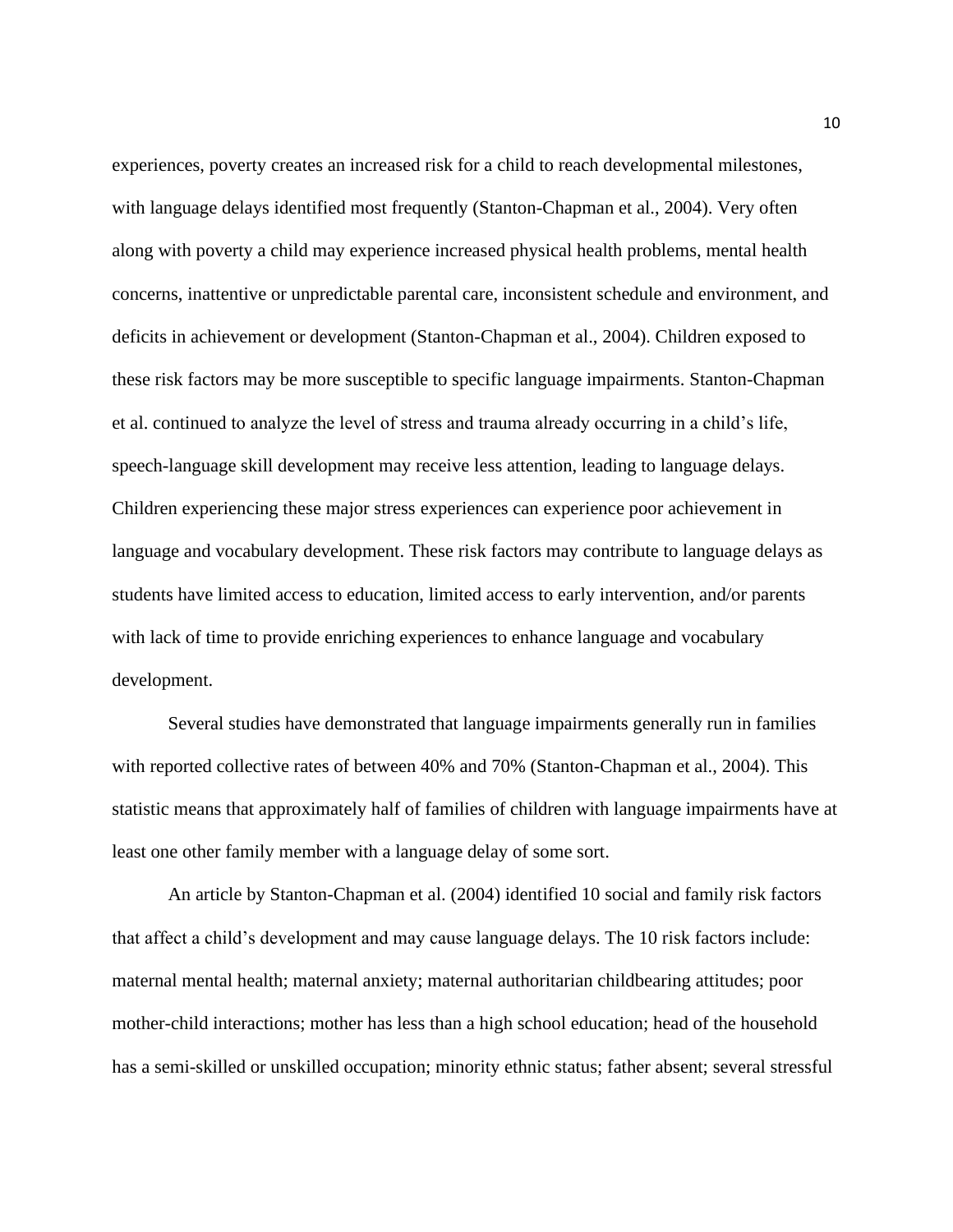life events in the previous year; and large family size. Each of these risk factors is individually related to a child's IQ score at 4 years of age and a majority are still related to a child's IQ at 13 years of age. Language development and overall IQ may also be impacted when a child experiences a cumulative risk index, meaning the child experiences two or more of these risk factors. There are 10 social and family risk factors that predict cognitive and language performance in infants as well. These 10 risk factors include: poverty status, maternal education less than high school, household size, unmarried mothers, stressful life events, depressed maternal effect, poor mother-infant interactions, maternal IQ, quality of home environment, and quality of the day-care environment (Stanton-Chapman et al., 2004). Children who grow up in a low-income environment are at risk for more of the factors than children raised in a middleincome home (Stanton-Chapman et al., 2004).

The study titled, "Cumulative Risk and Low-Income Children's Language Development," investigated the relationship between cumulative risks, measured at birth, and the language development of low-income children through the use of an electronic data linkage method. The study was designed to examine two specific goals which included: (1) the prevalence of birth risk factors experienced by children from low-income families, and (2) the cumulative effects of these risk factors on targeted boy's and girl's language development at 3 years of age (Stanton-Chapman et al., 2004). The children in this study, when compared to the general population, were exposed to a greater number of risk-factors and tended to have lower language scores. The results recommended child-focused therapy such as speech and language therapy and intervention programs. In addition to the results obtained about child-focused speech therapy, the research also determined that intervention programs need to consider strategies to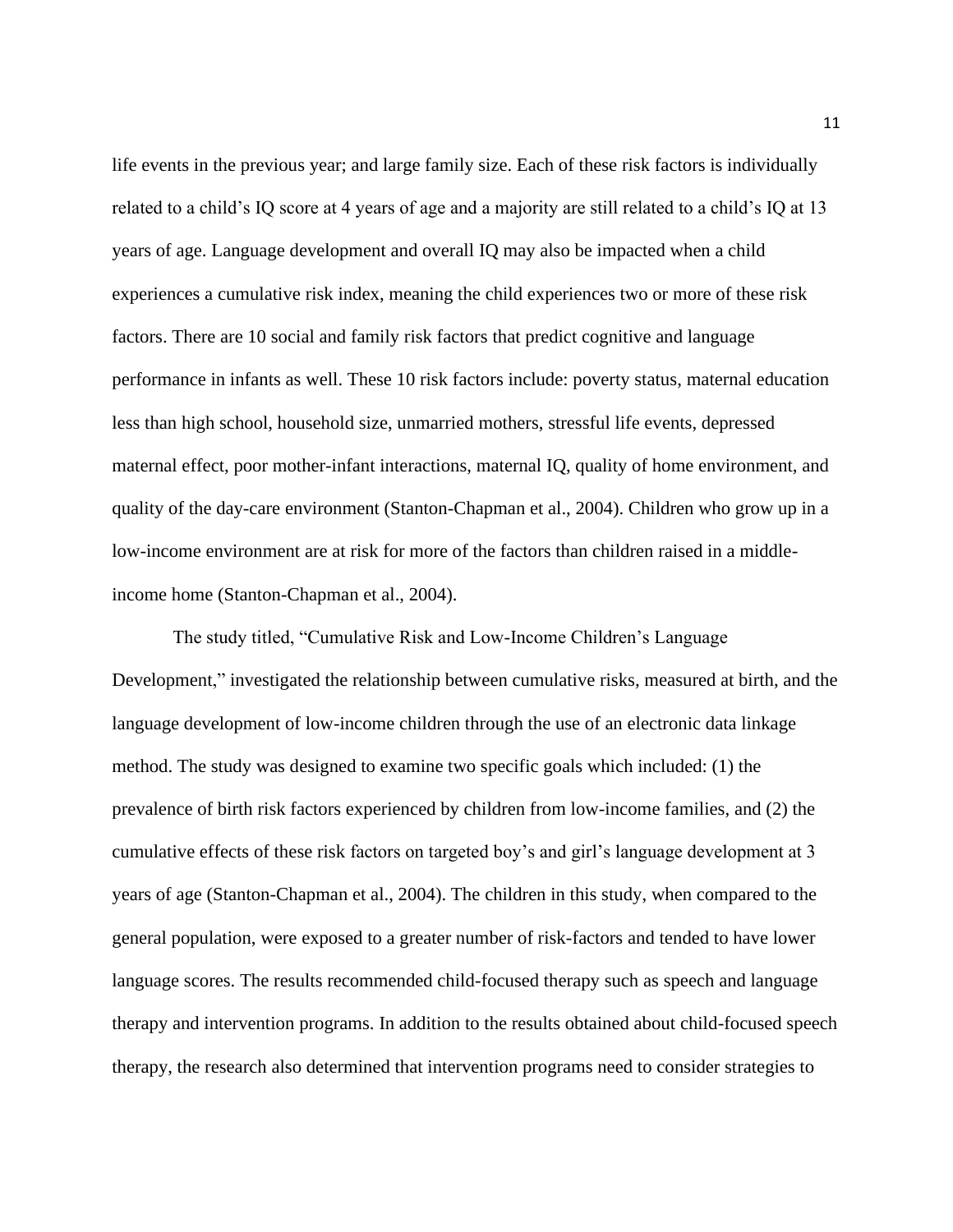work with families to help reduce social risk factors. These interventions should include community-based agencies to assist low-income families in improving their life conditions, moving out of poverty, providing education on child development, and building a social network for families that understands their experiences and begins to help them work through their current situation. The study results indicated interventions should begin to focus on the family and provide programs to educate parents on how to raise children with delays or prevent the delays all together. Stanton-Chapman et al. (2004) found families of higher socioeconomic status traditionally have more opportunities to send their child to preschool programs, experience visits to museums and libraries, and use other community learning opportunities. The disparities could create up to a 2-year language development difference, to which children living in a lower socioeconomic area may not have access (Stanton-Chapman et al., 2004). Solutions to decreasing this gap could include parent education classes and free childcare programs targeted in areas of low socioeconomic status.

In reviewing what is known about language development, research questions can be formed to address the acquisition of language in early childhood. Language development can be accentuated when both the educational team and family are involved in the process of teaching and exploring language. With such a significant role in language learning questions arise regarding how to facilitate language as well as what must be known about language in order to appropriately teach and make sense of a child's language learning.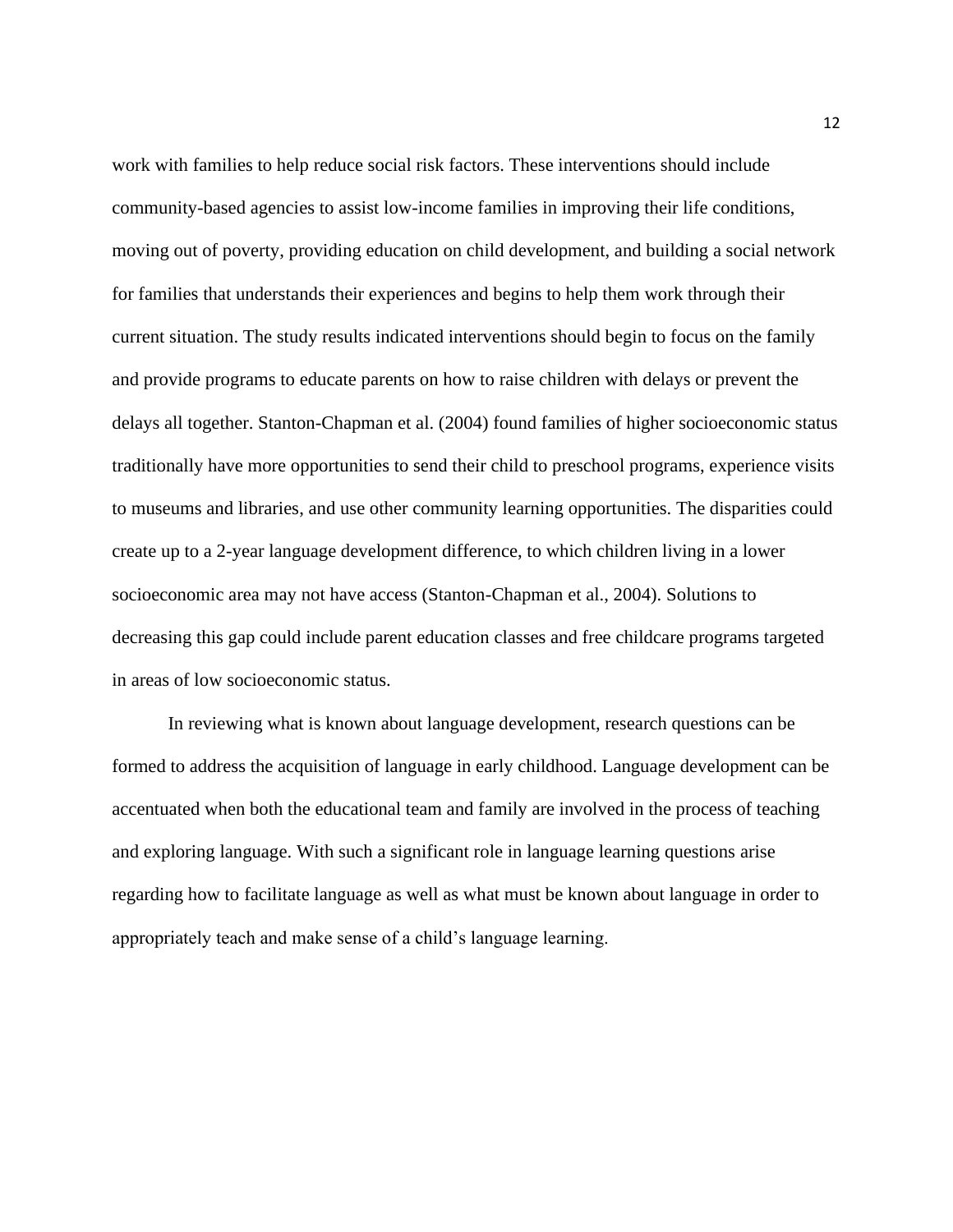# **Research Questions**

- 1. What strategies are important to highlight in order to facilitate language development in young children?
- 2. What do caregivers need to know about language development in order to facilitate language growth?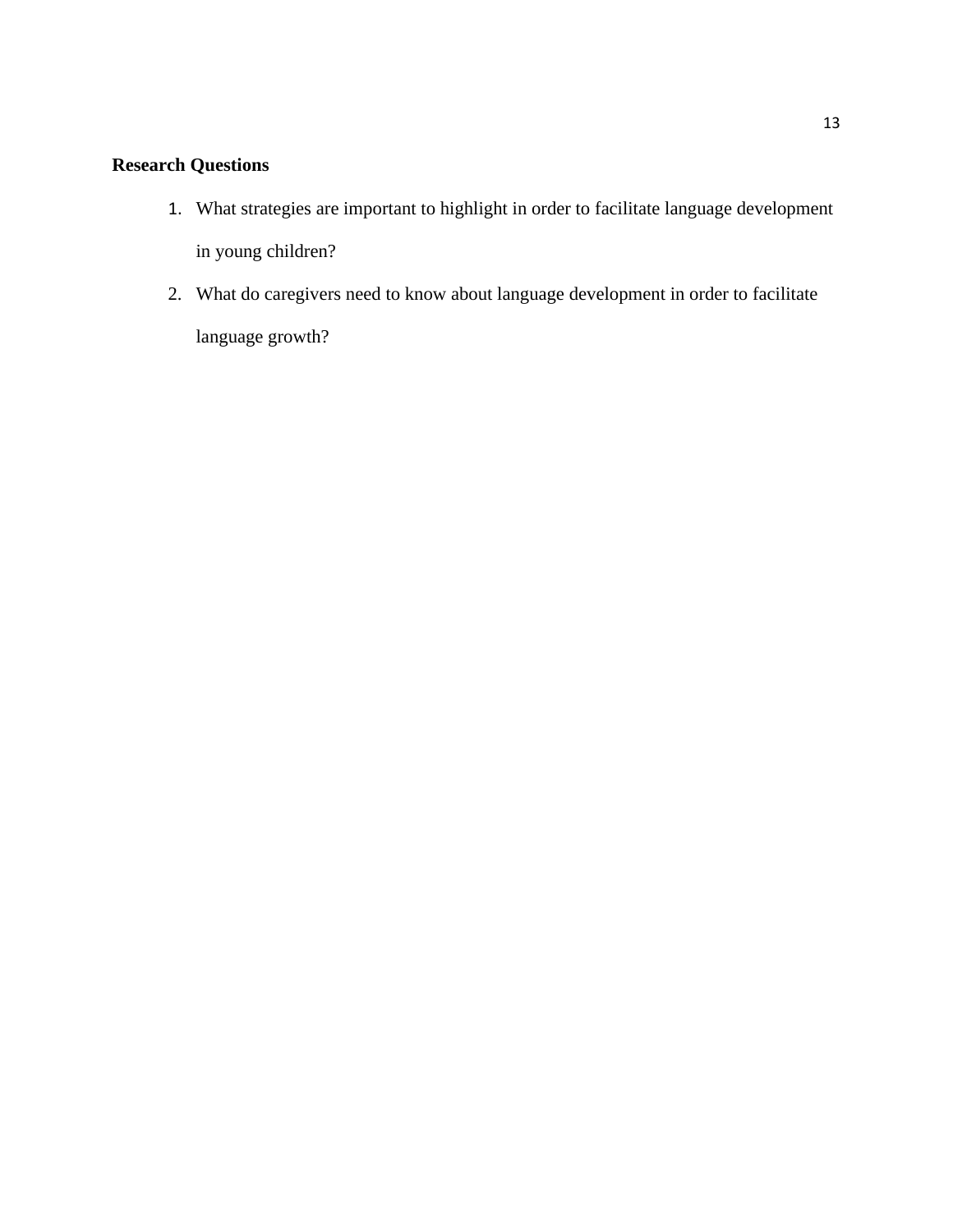### **Chapter 2: Review of the Literature**

# **Strategies to Enhance Language Development**

When we know the biological and social risk factors that affect a child's language development, we can find ways to better support their language needs by implementing speech/language strategies. It is important to review the possible strategies that may be put in place to enhance language development. There are a variety of strategies that can be used in both school and home settings. Some of these strategies for teaching language development can occur through natural play scenarios as well as in structured interactions between the child and an adult.

### **Play**

Children at a young age learn many skills, specifically, language skills through play. Play can be child led or adult led, but typically more learning occurs when a child leads play by acting out real life scenarios and engaging in pretend play. Dennis and Stockall (2015) found through play-based learning children begin to develop social competence in their interactions. Social competence consists of skills associated with self-regulation, self-efficacy, and positive relationships with both adults and a child's same-aged peers (Dennis & Stockall, 2015). Social competence assists children in building and maintaining relationships with adults and peers. Children begin to transition from isolated play into cooperative play resulting from greater social competence. A child begins to interact with their peers in play by working together to accomplish a common goal. Dennis and Stockall (2015) stated the following:

Most often socially competent children can easily learn strategies for interacting comfortably and positively with others during their experiences at home or at school.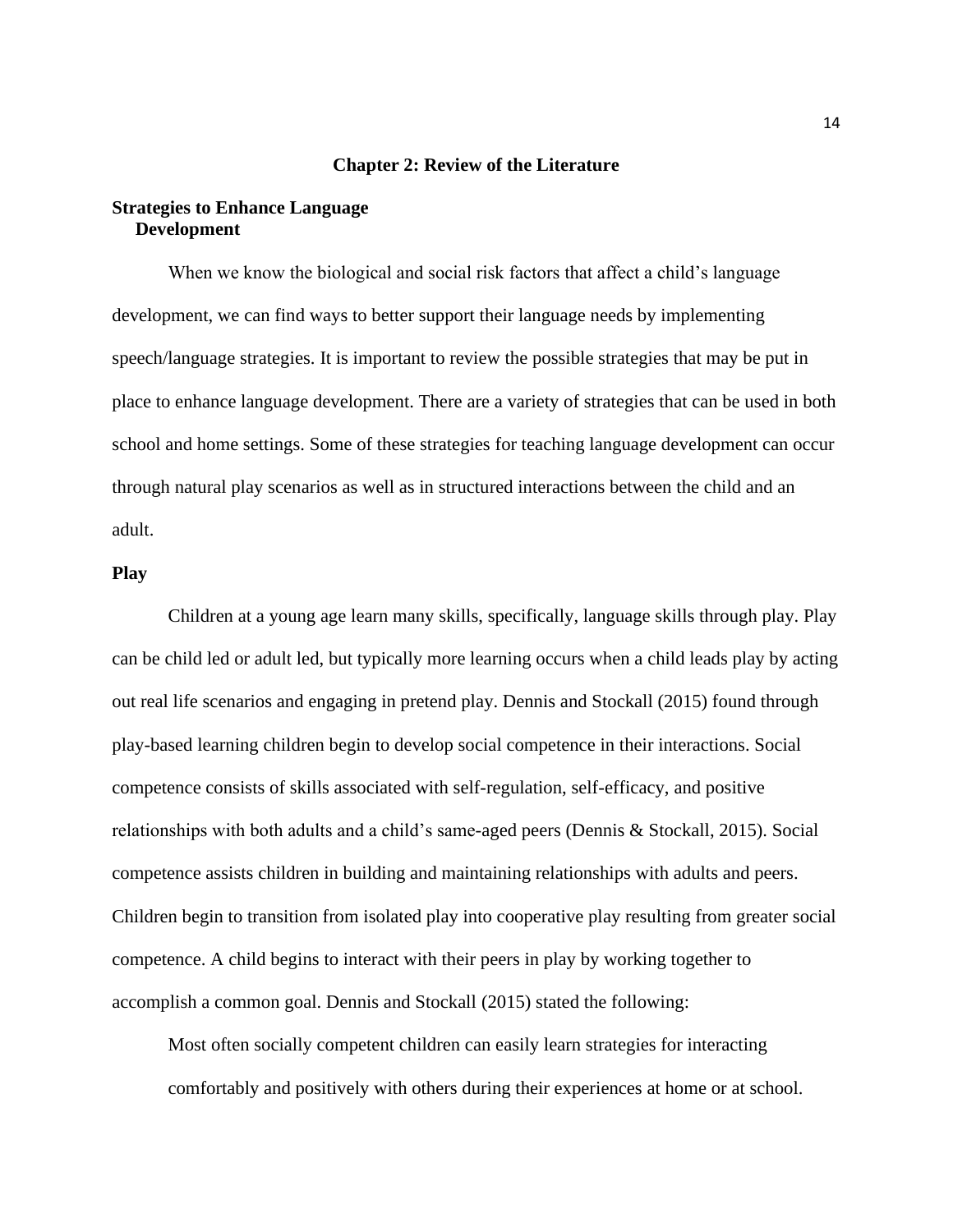Children who struggle socially, for example children with language and/or other developmental delays, may have particular difficulty navigating situations that require anger management, social skills, emotional regulation, and friendship skills. (p. 1)

Although play occurs naturally during peer-to-peer interactions, play can also be facilitated by adults such as parents and teachers to encourage a child's problem solving, social interactions, and exploration. Adults are able to create play scenarios that allow opportunities to enhance social competency skills as well as elicit multiple opportunities to practice these skills. When looking more specifically at students struggling with language delays, they may also have difficulty connecting with teachers and classmates or appropriately expressing themselves using effective communication skills; therefore, lacking social competency. Educators and caregivers can help create an environment rich with language opportunities for children during play while still using a child's play preferences. The predictability of adults in play also helps to encourage a child with language delays to practice language skills in a more predictable environment versus play with only their same-aged peers (Dennis & Stockall, 2015).

As a child becomes more familiar with play skills and begins to use different forms of play through maturation, they transition through different levels of play. These levels of play include awareness, exploration, and problem solving (Dennis & Stockall, 2015). In the stages of play established by Dennis and Stockall, the first stage of play a child becomes more aware of their surroundings, environment, play materials, and peers engaged in play. When a child has a communication delay, these foundational skills may take longer to develop because the child has difficulty attending to play activities. Teachers, parents, and caregivers may need to use direct instruction to assist in developing skills of awareness in play (Dennis & Stockall, 2015). Adults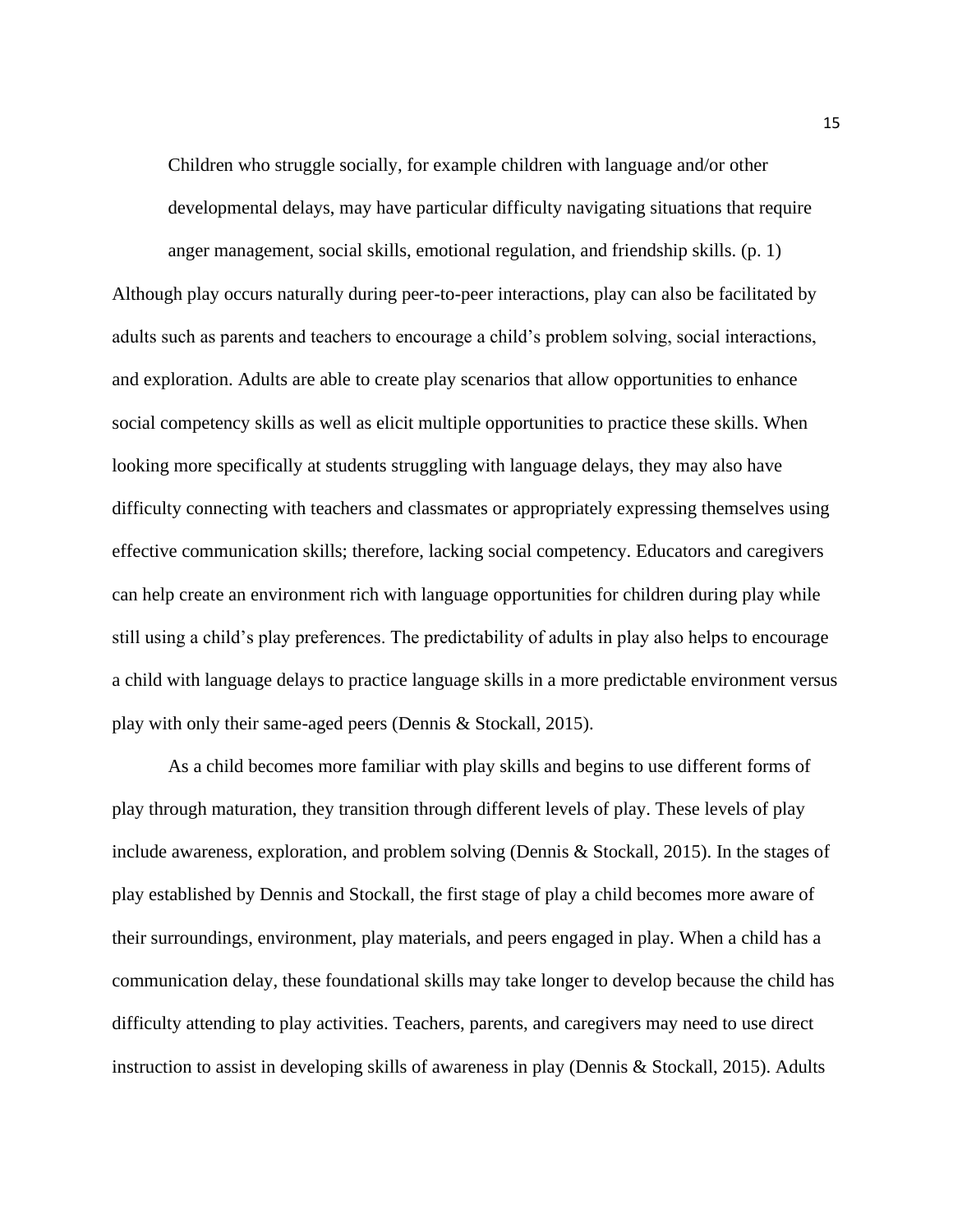may use skills such as modeling or instructing within play in order to increase a child's play skills. The second level of play is exploration, which is when a child moves from being aware of their surroundings and begins to interact with the setting, peers, and objects involved in play (Dennis & Stockall, 2015). Often, these skills need some intention in how they are designed and how assistance can be provided to a child in beginning to explore play. In the third level of play children begin to problem-solve within their play (Dennis & Stockall, 2015). When a child problem-solves within play, they demonstrate new skills such as focusing attention, examining, and investigating his/her play environments. These problem-solving skills established in play begin to generalize throughout a child's daily routines and move from play into social interactions and assist in developing language skills (Dennis & Stockall, 2015).

At the preschool level, "play" is a significant aspect to a child's routines. Mills et al. (2014) reported on two studies that examine the effects of play-related variables: length of free play, type of language instructional approach, degree of structure of play and amount of teacher involvement in communication with peers. Both studies found that teacher provided language structure maximizes the peer language and interactions that occur during young children's play, even in students with disabilities. As indicated before, play is an important medium in developing a child's skills related to development, and most importantly, the skills involved in communication and social skills development. Although it occurs during the majority of a preschool day, play must be intentional, appropriate, and significant (Mills et al., 2014). Both Early Childhood Educators and Early Childhood Special Educators have skills to create classrooms that enhance language development across all settings. Play at the preschool level can be enhanced by both child-directed and adult-directed play. According to Mills et al., child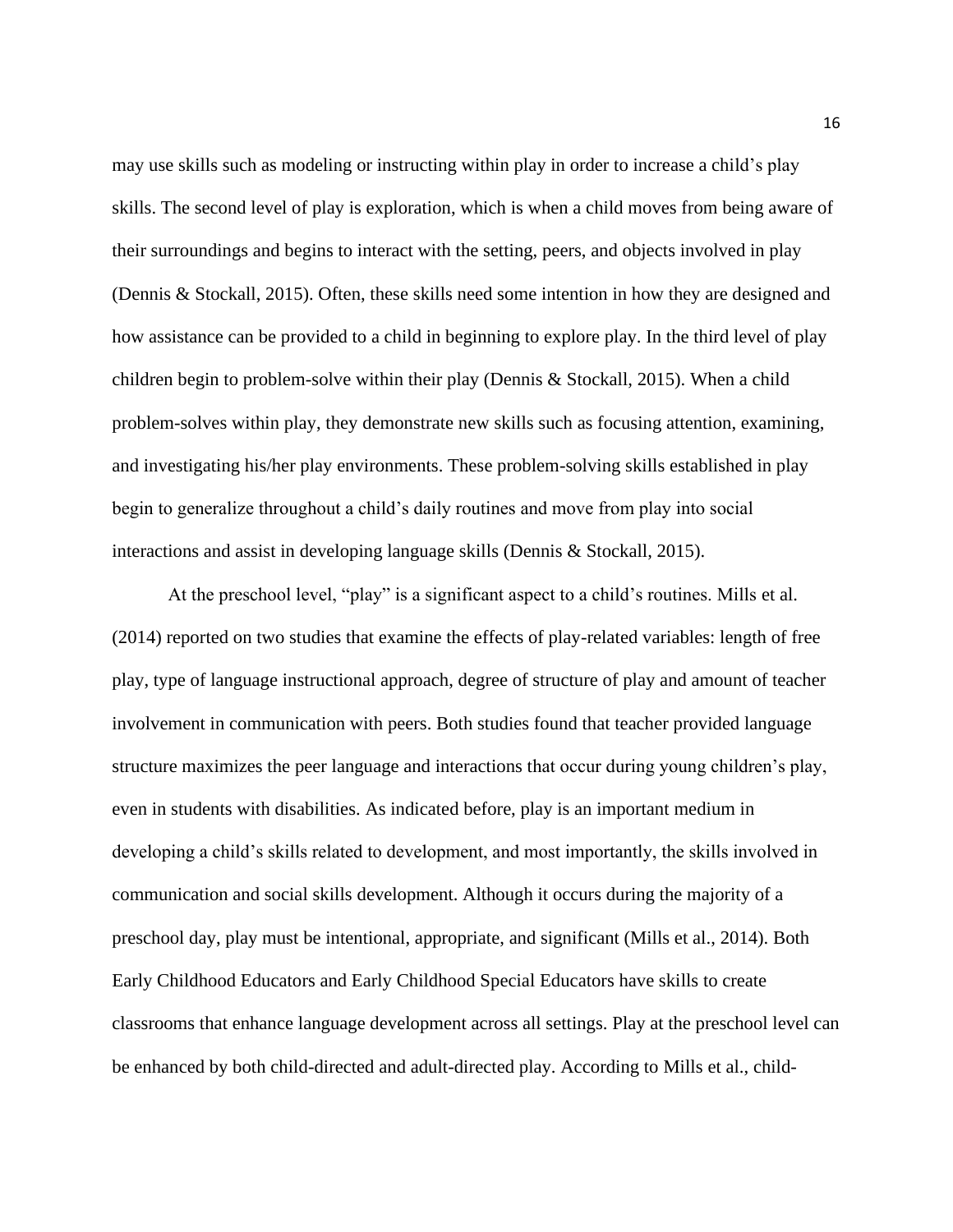directed play intensifies language development at a more rapid level than adult-directed play when the play scenarios are organized appropriately. When the play activity is preferred by the child, they tend to use more verbal language and have confidence in their self-directed play activities as opposed to an adult-directed play activity.

In one study by Mills et al. (2014), 38 students with disabilities at the preschool level were evaluated using language assessments to gather a baseline of a child's language abilities. Assessments indicated of the 38 students 82% were diagnosed with language delays, 39% with cognitive delays, 76% had fine motor delays, 63% had gross motor delays, and 71% of students had a social development delay. Tests administered included: McCarthy Scales of Children's Abilities (1972), Peabody Picture Vocabulary Test-Revised (1981), Test of Early Language Development–3rd Edition (1981), and Test of Auditory Comprehension of Language-Revised (1985). Language interventions were conducted in six separate preschool settings. Each staff member was assigned a type of language intervention to be used during play. Staff members included a head special education teacher with a master's degree, an assistant teacher with a bachelor's degree, and one of three related service providers (Occupational Therapy, Speech-Language, or Physical Therapy). Three of the classrooms utilized the Enterprise Language curriculum and three other classrooms implemented the Direct Language curriculum.

Enterprise Language (EL) Curriculum is a set of procedures that represent systematic language development and utilize intervention techniques based on Developmentally Appropriate Practices (DAP) guidelines and was developed by Drummond (1989). This style of language instruction occurs throughout the day; there are no designated times specific to language therapy. Language instruction will occur during free play, during child initiation of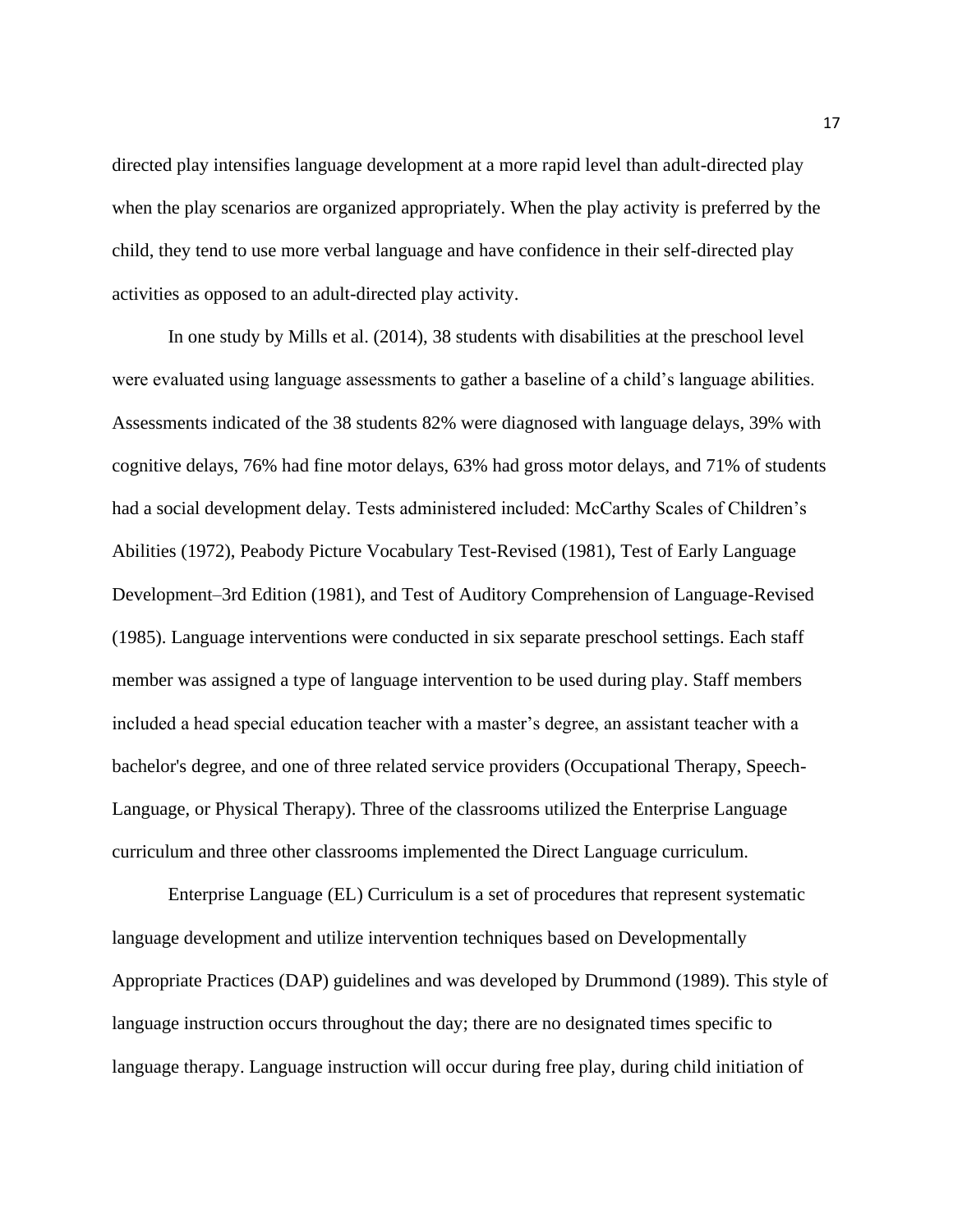interactions, limited use of teacher directions, expansions of child utterances, use of questions to gather further information, self-talk, and modeled language production (Mills et al., 2014).

Direct Language (DL) Curriculum (Waryas

& Stermel-Campbell, 1984) is an approach that includes teacher selected materials and activities, initiating interactions with children, expanding on child utterances, and giving verbal praise. The language instruction is directed during the school day and occurs in very specific activities with purpose. These direct language instruction periods occur during small group and large group instruction outside of play activities.

In reviewing Mills et al. (2014) the effectiveness of both EL and DL curriculum and the impact on language development, it was determined that both strategies are effective in the classroom. There was no difference in the diversity or complexity of language used by young children with disabilities regardless of the instructional approach. The only slight difference in examining the two curricula was that children exposed to DL instruction in the classroom demonstrated a decrease in the rate of utterances. This may be due to the significantly lower amount of teacher language directed toward children in the DL classrooms (Mills et al., 2014).

When looking to improve the social communication skills of at-risk preschool students Craig-Unkefer and Kaiser (2002) examined play context. The design examined three components of intervention: planning of play, use of conversational social interaction, and self-evaluating play interactions. Carig-Unkefer and Kaiser established that young children with communication delays have difficulty engaging with peers during play interactions. In order to engage in such interactions a child must be able to demonstrate skills such as initiating play, responding to interactions, taking turns, sustaining social contact, and demonstrating the ability to negotiate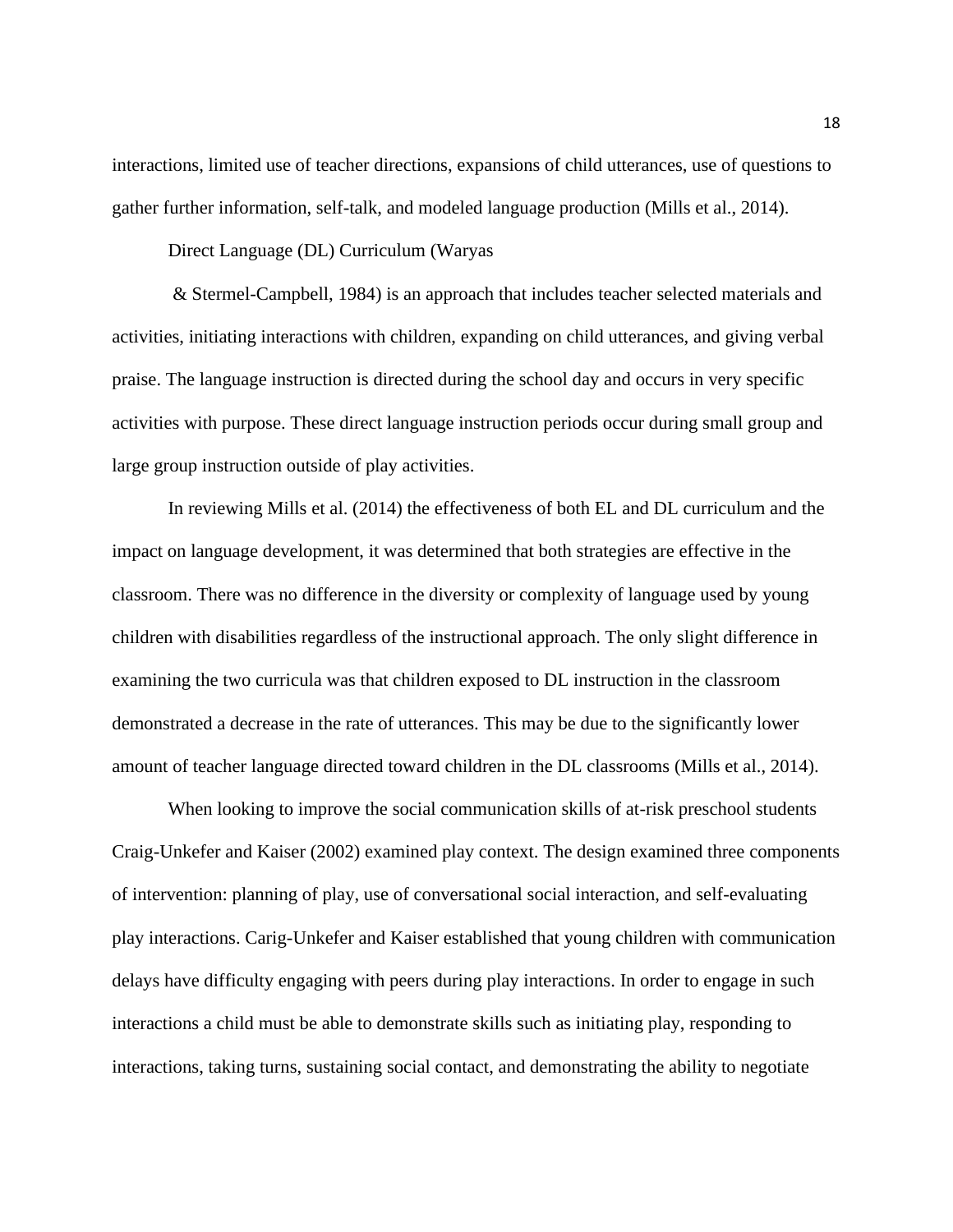with others or peers in play (Craig-Unkefer & Kaiser, 2002). When children are unable to demonstrate these skills in play due to a disability the gap continues to grow. Without the ability to play with peers they may experience rejection from typically developing peers who have already mastered both preschool play and social communication skills. Thus, the cycle is continued, and a child has limited opportunities to practice these play skills and enhance social communication. In play interactions, children learn to resolve disputes, persuade peers to change play activities, and engage in role-play (Mills et al., 2014). The vast range of language and social skills required for play interactions at this level is considerable, hence, advancing language development is critical to a child's success as they transition into elementary school and beyond.

A study completed by Carig-Unkefer and Kaiser (2002) included six preschoolers between 3 years 5 months and 3 years 11 months. Students selected were at least one standard deviation below the mean on both receptive and expressive language subscales on the *Preschool Language Scale–3* and/or demonstrated borderline or clinical levels of aggression, noncompliance, anxiety, or depressed behaviors. All six participants attended the same federally subsidized childcare center. The method used to assess language development included assessment, baseline, and intervention sessions. Intervention sessions included three components: advanced play organization, play sessions, and review of the session during a 20-minute play period. During advanced play organization the interventionist and child would develop a play plan for a specific play theme during the session, lasting roughly 5 minutes. The actual play session between the child and interventionist lasted roughly 10 minutes. During this component a child would play independently with the toys provided, while the interventionist provided verbal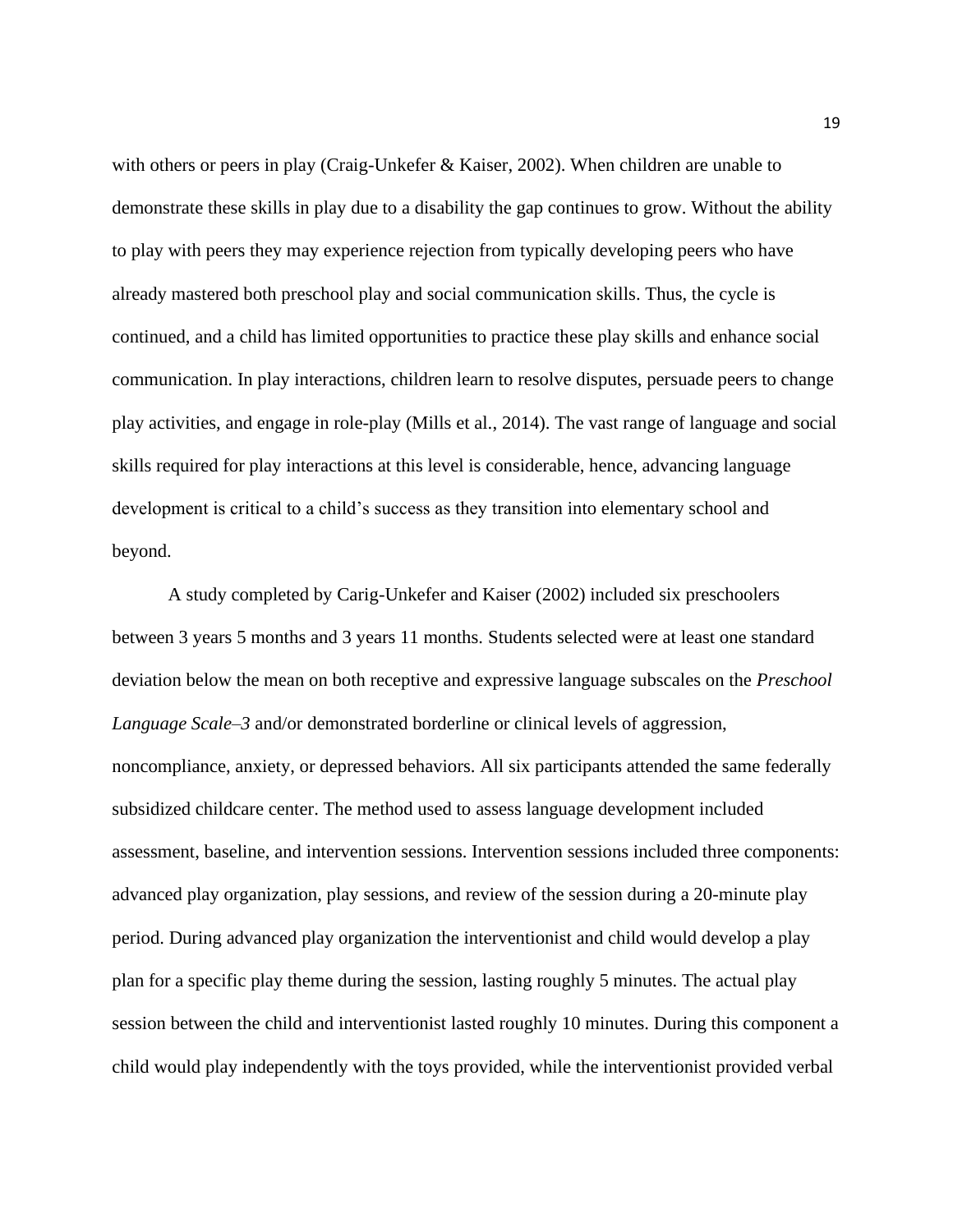redirects and reflective statements to maintain play as needed. The third component, review, occurred for the final 5 minutes of the period when the interventionists re-entered the play activity sitting near the child to recap the play session together. The results of the study revealed greater linguistic complexity as well as increased child talk and play for children, as a result of the intervention. Linguistic complexity refers to the diversity and complexity of a child's language by using the total number of words used, the different words used, and the child's mean length of utterance (Craig-Unkefer & Kaiser, 2002). Child talk and play are terms used as a measure in this study to establish a child's elaborative language during play activities. This intervention increased the amount of peer-to-peer communication during play. There was also an increase in requests made by students and specific language forms by all six participants. All students demonstrated increased levels of spontaneous peer-directed utterances, although interventionists needed to periodically redirect play approximately 25-30 times per session. The study established a direct link between social competence and communication and play skills. As early interventionists it is critical to assist a child who has communication delays to increase social competence through play interventions (Craig-Unkefer & Kaiser, 2002).

### **Routines**

Naturally occurring family routines and meaningful rituals provide both a predictable structure that guides behavior and an emotional climate that supports early development (Spagnola & Fiese, 2007). Spagnola and Fiese stated, "A routine can be a sequence of actions or activities regularly followed on a daily, weekly, monthly, or yearly basis" (p. 284). Establishing routines within the school, home, and community setting can create a major impact on a young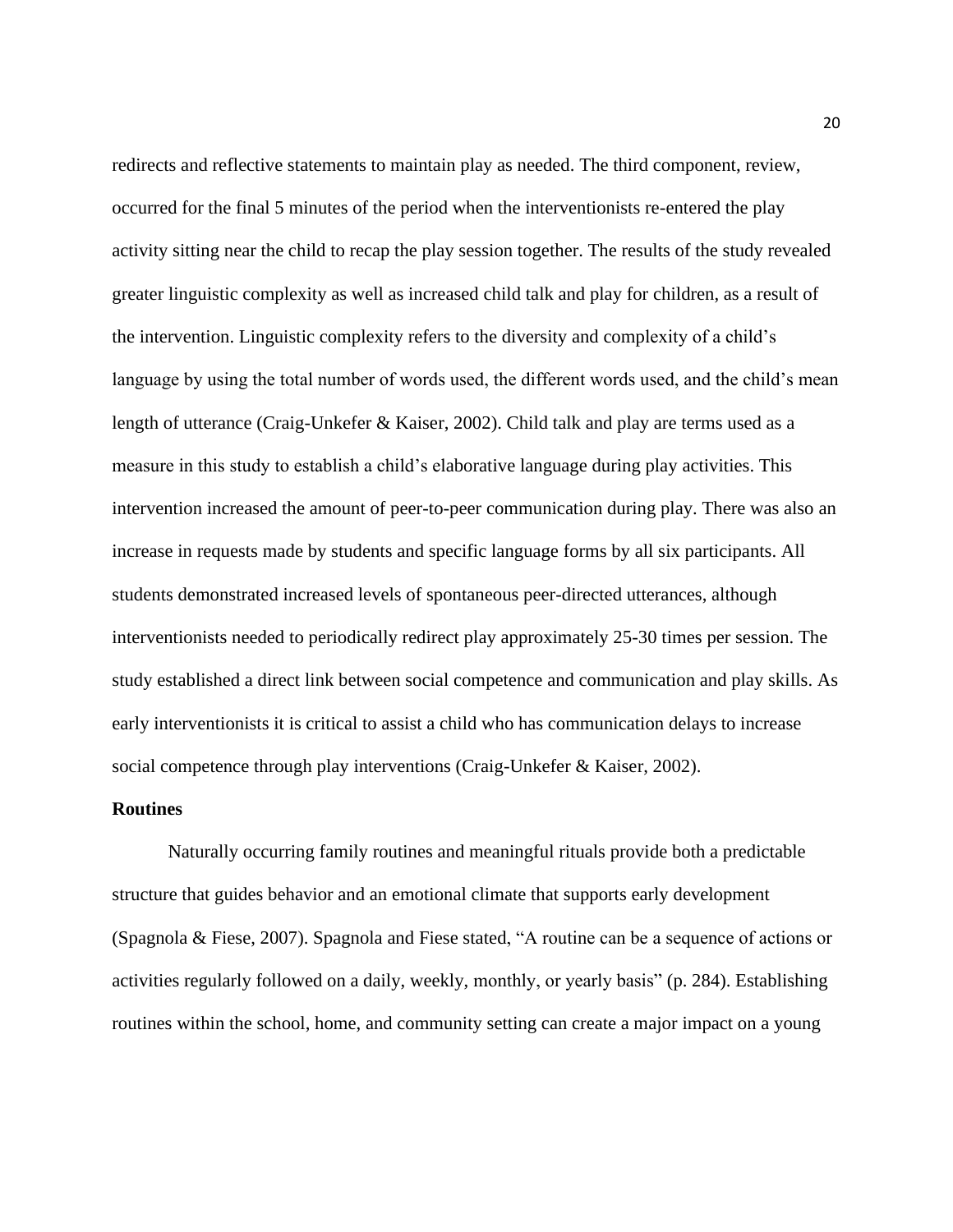child's development. Spagnola and Fiese (2007) took a closer look at how family routines can impact language development by specifically looking at mealtime routines.

The dinner time routine should be rich with language, where children are exposed to a range of narratives, explanations, categorizations, and rules of speech. Often during dinner time families discuss the events of the day, begin to make plans for tomorrow, while still participating in mealtime together. The more family members present at the table means more practice of pragmatic language use for the young child. Spagnola and Fiese's (2007) longitudinal study of young children demonstrated that families who engaged in more narrative or elaborate talk at the table with their 3- and 4-year-old children had created a larger vocabulary and stronger story comprehension skills in their children by the age of 5. By creating a predictable environment for the child, the child is more willing to participate in language activities with their family members and expand their language skills.

Rahn et al. (2019) further examined a practice often used in early childhood called, embedded learning opportunities. Embedded learning opportunities are naturally occurring lessons that take place during a child's daily routine. Rahn et al. explained embedded learning opportunities (ELO) as short teaching events that are set up by the adult when a classroom activity aligns with a child's individual learning objective. The purpose of their study was to better understand how Early Childhood Special Education teachers use embedded learning opportunities to support children with special needs. The study focused on identifying embedded learning opportunities that occurred in the classroom and found ways to direct this learning specifically for students on an IEP. The embedded opportunities allowed the child to practice an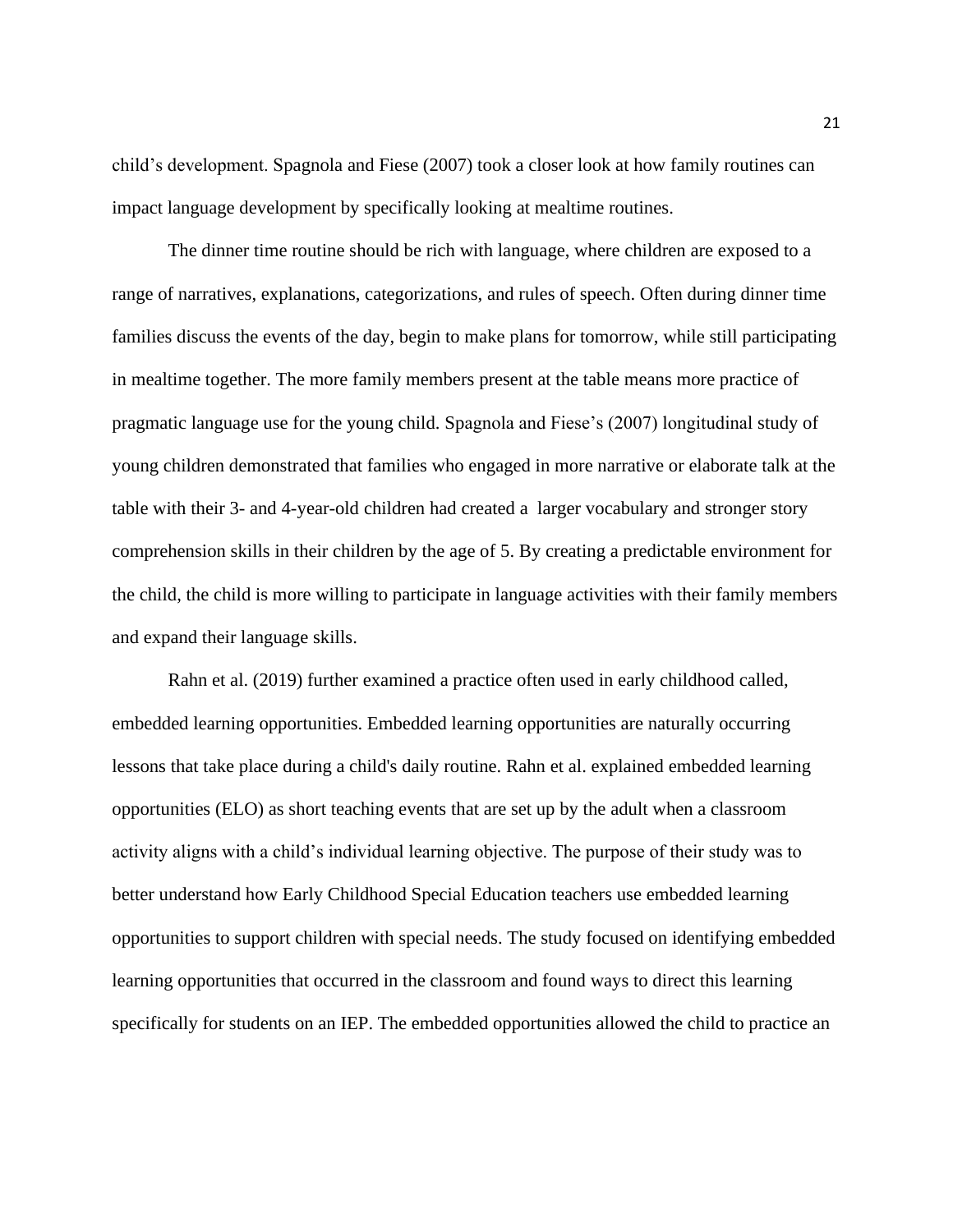IEP goal as part of an ongoing activity in the classroom and allowed the child to continue to participate in the activity in which they were already engaged.

The results of this study determined that teachers use verbal antecedents to address communication goals within the child's classroom routine. Most often teachers were observed using the following antecedents: directives, verbal prompts, questions, and verbal modeling. Other antecedents observed during the study included: prompting, reinforcement, modeling, and specific environmental arrangement strategies (such as room layout) to promote communication and language use. The use of embedded learning opportunities in the classroom found that addressing communication and social skills goals from the IEP were sometimes harder to accomplish. The study suggested that embedded learning opportunities may not always align with a child's specific IEP language, but embedded learning opportunities are proof that when a child has a predictable classroom routine, a multitude of learning opportunities present themselves naturally and support additional language learning opportunities (Rahn et al., 2019).

### **Adult Facilitated Interactions**

In a study published in the "Journal of Early Intervention," researchers Stanton-Chapman and Brown (2015) examined child language used during free play in two scenarios: teacher vs. child choice of play and teachers' participation in the play group. Twelve children, all with disabilities, participated and were enrolled in a university lab preschool program. Students were chosen for the study based on the results of language assessments (PPVT and TELD); students with scores that indicated language delays were selected for the study. All students in this study were eligible for special education support in more than one categorical area (communication, cognition, motor, adaptive/functional, and/or social/emotional).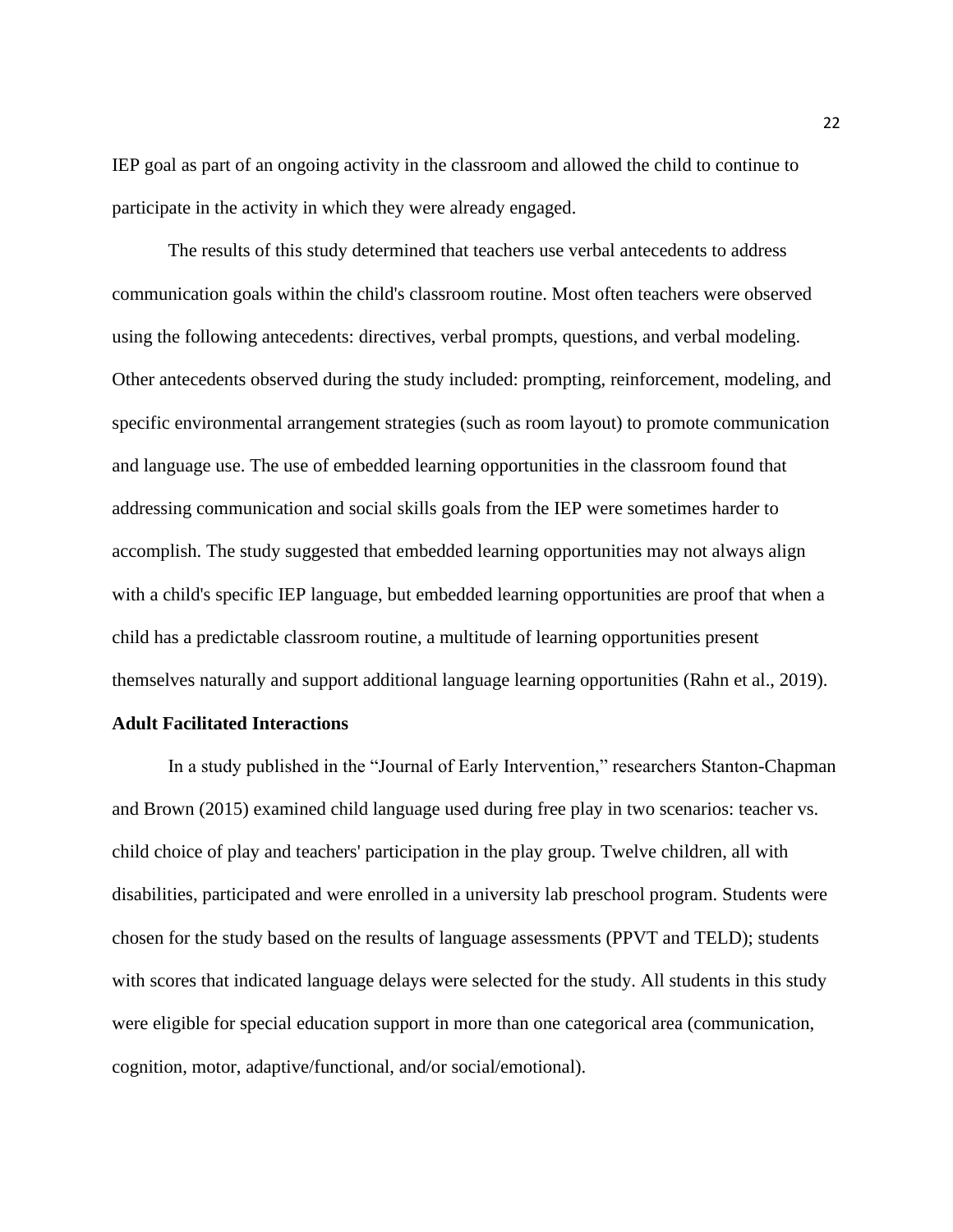Stanton-Chapman and Brown's (2015) study took place in six different preschool classrooms with children attending 2 hours per day, 5 days a week. Each class had two student participants as part of the study. A preschool day consisted of small and large group work and a 40-50-minute free play period. There were three play activities to choose from in each part of the study: creative station, dress-up in housekeeping, and wooden blocks and vehicles. The students were organized into either a teacher-directed group, where teachers initiated rotations to new play activities, or child-directed groups where they could move from one activity to the next freely without adult direction. In the teacher-directed group children changed play activities every 12 minutes; students who chose to avoid play groups or wandered idly about the classroom were directed by teachers to return to their group. In the child-directed play groups children were able to follow their own play rules by rotating from one activity to the next as desired. In the event that a child in this group wandered around the classroom, the teacher would assist in redirecting them to one of three play activities. Thirty-six minutes of play interactions were collected on each student. The data collection and analysis examined each child's language use throughout play activities. Data were collected on the number of utterances, the length of each utterance, and the variety of words used by each child. The study determined that children with language disabilities tend to use a larger variety of words when conversing with their peers than with adults. Adult support was needed to assist in conversational rules such as turn-taking and engagement in play activities. These data are consistent in indicating children with disabilities are able to demonstrate the ability to initiate, respond, and take turns during play when adult directed. When adult direction is not provided, a child with a language disability may miss numerous opportunities to learn and use language. Although adult directed play assisted in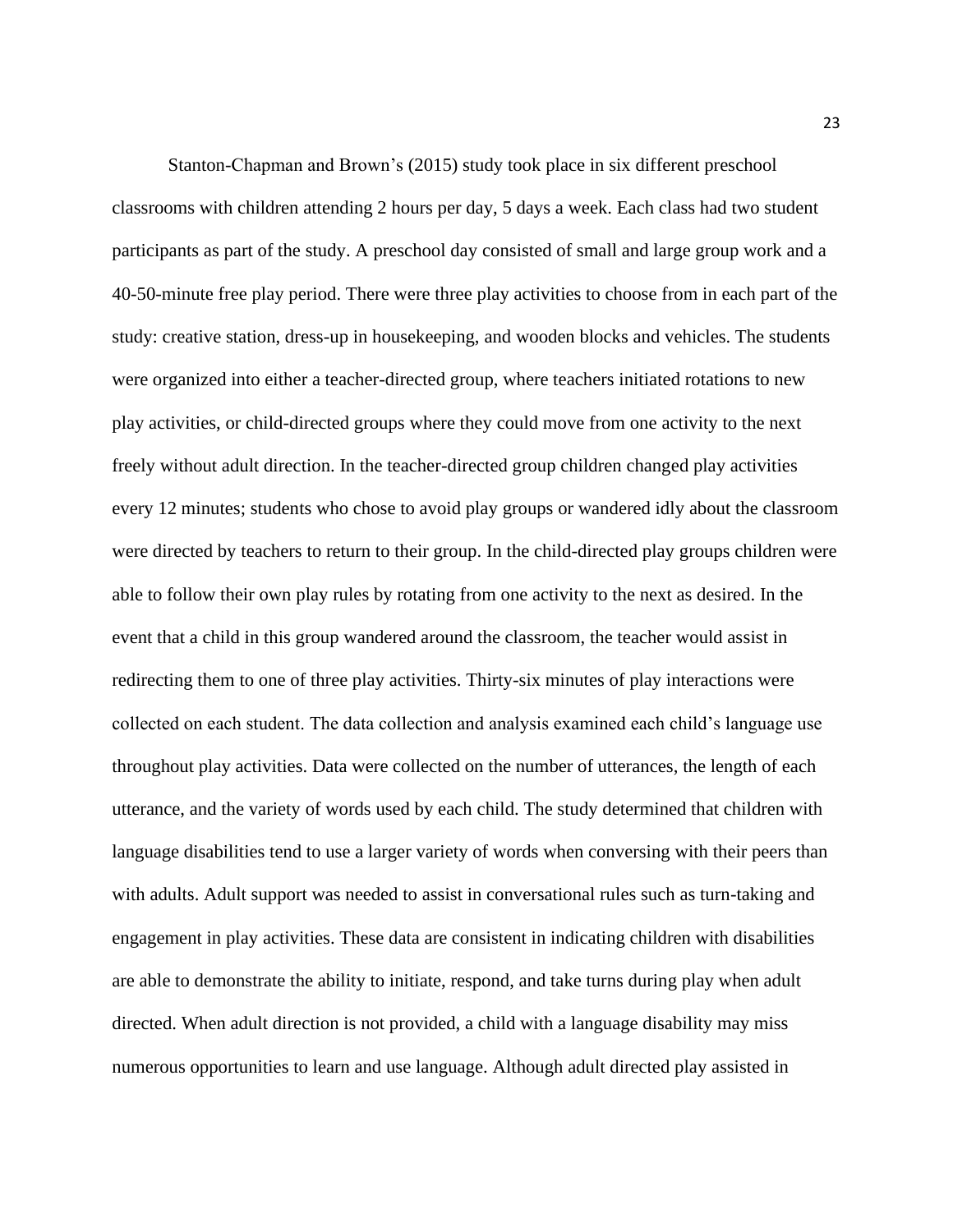practicing language within play, it is important to note that an increase in utterances, mean length of utterance (MLU), and variety of words used was higher during child-to-child interactions in the study. After some adult direction was provided, the adult stepped back to allow child directed play to occur. Combining both adult-directed and child-directed play it created the most productive play situations for children with disabilities.

In their study, "Facilitating Commenting and Requesting Skills in 3-Year-Old Children with Disabilities" Stanton-Chapman and Brown (2015) focused on scripted adult interactions and how to facilitate language use in 3-year-old children with disabilities. Social communication skills have been a targeted teaching area for early intervention educators, as delayed communication skills may often directly affect play interactions and social skill development. Social communication skills include joint attention, expressive and receptive verbal language, non-verbal communicative gestures, and affect (Stanton-Chapman & Brown, 2015). According to the authors, it is important for Early Interventionists to know what the child's exact needs are to help increase the student's communication and language skills and prevent further delays related to social skills and peer interactions. Table 1 provides demographics and disability labels of the six student participants, as well as scores in three areas of need, language skills, problem behaviors, and social skills. This study also looked more deeply into adult directed play interaction vs. child-to-child play interactions. A second question addressed during play activities was: were children more successful in their social interactions when guided by the adult or when directed by the child?

Research took place in a rural elementary school that served preschoolers in a "resource room" setting; a classroom consisting of fewer students who all receive special education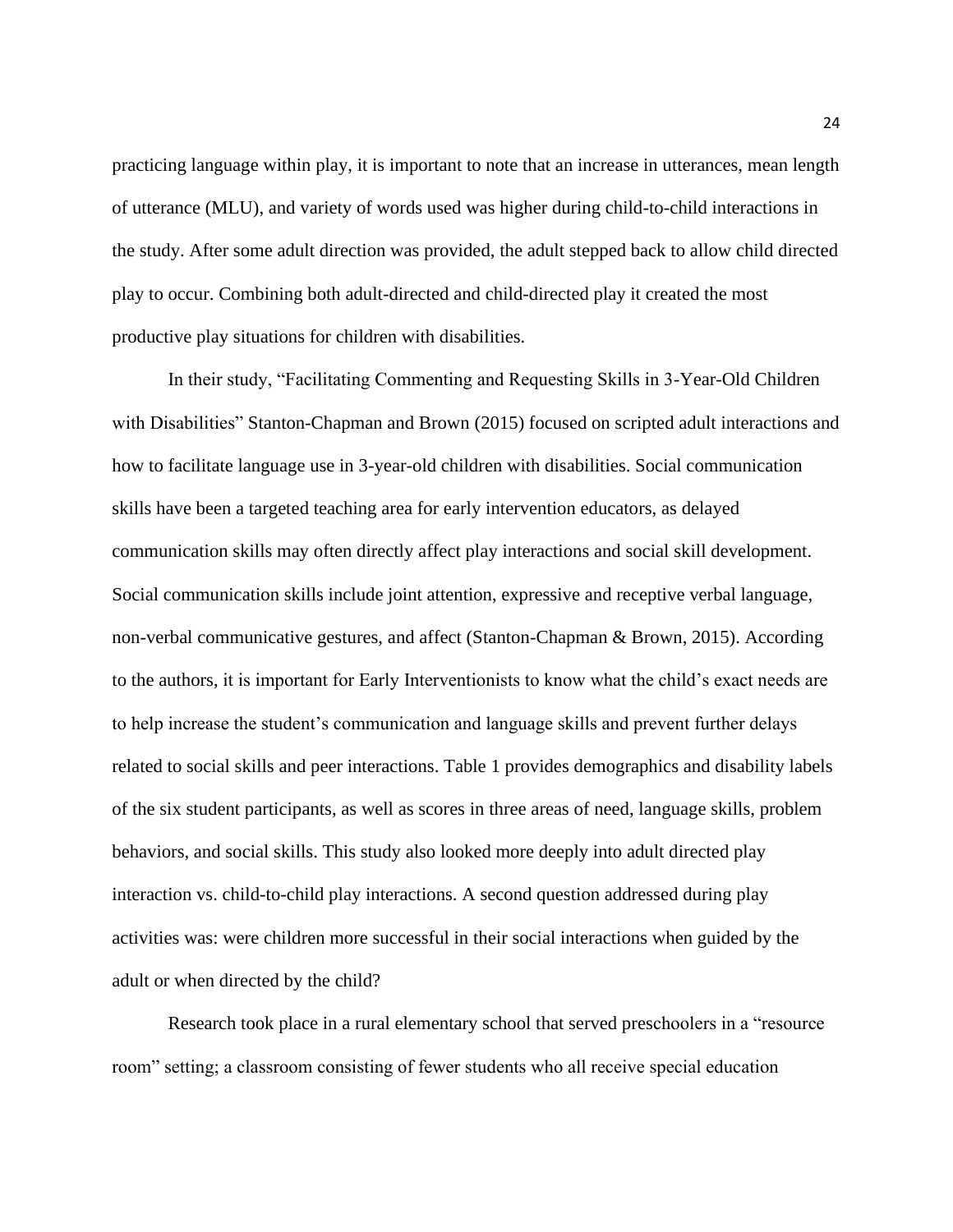services. The resource room had two adults, one a Master's degree ECSE teacher and another with an Associate's Degree in Child Development as the assistant teacher. Six students were included in the study, which consisted of collected baseline data and tracked progress as related to each child's ability to comment on behaviors, request for verbal behavior, request for nonverbal behavior, and non-verbal requests.

### **Table 1**

| Participant | Age in<br>Months | Race         | Gender       | Disability | Language<br>$Skills**$ | Problem<br>Behavior*** | Social<br>Skills**** |
|-------------|------------------|--------------|--------------|------------|------------------------|------------------------|----------------------|
| Joshua      | 41               | White        | M            | DD         | 61                     | 48                     | 75                   |
| Ashley      | 47               | White        | $\mathbf{F}$ | <b>DD</b>  | 51                     | 41                     | 82                   |
| Montel      | 40               | <b>Black</b> | M            | DD         | 50                     | 52                     | 60                   |
| Mia         | 38               | White        | $\mathbf F$  | <b>DD</b>  | 50                     | 52                     | 84                   |
| Shontelle   | 42               | <b>Black</b> | $\mathbf{F}$ | L          | 80                     | 40                     | 89                   |
| Blake       | 36               | White        | M            | DD         | 89                     | 61                     | 89                   |

*Facilitating, Commenting, and Requesting Skills in 3-Year-Old Children with Disabilities*

(Stanton-Chapman & Brown, 2015)

\*Participant names changed for confidentiality purposes. Disability category is indicated by Child's IEP plan for the 2008-2009 school year. DD= Developmental Delay L=Language Delay.

\*\*Language Skills = a child was considered for study participation if his/her total standard score was 85 or below on the PLS-4. (If a score is bolded this means the participant met study criteria in this area.)

\*\*\*Problem Behavior = a child was considered for study participation if their total score was 60 or above on the total problem behavior scale of the Teacher Report Form of the Child Behavior Checklist. (If a score is bolded this means the participant met study criteria in this area.)

\*\*\*\*Poor social skills = a child was considered for study participation if their total social skill subscale score was 85 or below on the SSRS. (If a score is bolded this means the participant met study criteria in this area.)

The four targeted behaviors addressed in baseline data were defined within the study

completed by Stanton-Chapman and Brown (2015) as follows: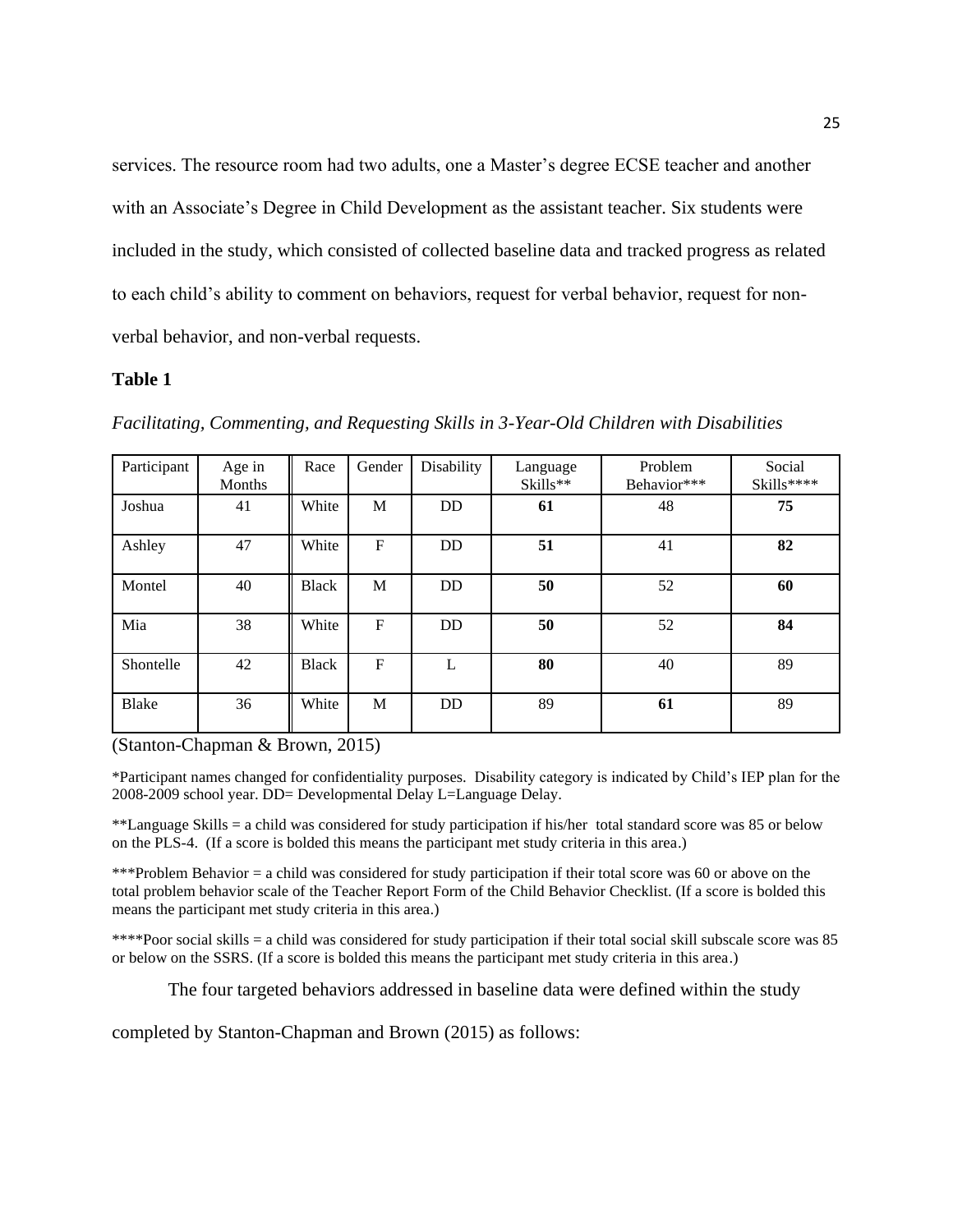- *Commenting Behaviors:* Statements made by a peer on another peer's activities or relevant events that occur during the interaction. The intent of the child is to explain or interpret activities or an event that occurred during the peer interaction.
- *Requests for verbal behavior:* Verbal inquiries from one child to another that are distinguishable from declarative statements by having the sentence structure of a question or a definite questioning intonation. It includes information questions that begin with a WH-word, How and yes/no questions.
- *Requests for non-verbal behavior:* Verbal inquiries in which a peer asks another peer to perform a physical act such as orienting or obtaining attention or requesting an object or requesting an action or requesting to stop an action.
- *Non-verbal Request:* The intention of the child is to get the peer to provide assistance, material, or attention or to stop engaging in some behavior without saying anything. Baseline data were collected 2-3 times a week in 10-minute sessions across 28 different sessions. Interventionists did not use any prompting during trials unless safety was a concern.

The strategy used by researchers to teach play interactions were "Storybooks" (sometimes also known as social stories) about each play experience within the classroom. The Storybooks illustrated a thematic play story related to the area of play (e.g., grocery store, haircut, etc.) as well as models for verbalizing during role play. The storybooks also included specific theme vocabulary (e.g., at the grocery store; register, shopping cart) and emphasized three social communication strategies to fit the different play themes.

Play interactions occurred during five different dramatic play activities; grocery store, doctor, construction, animal doctor, and hair salon/barber. Observations took place during free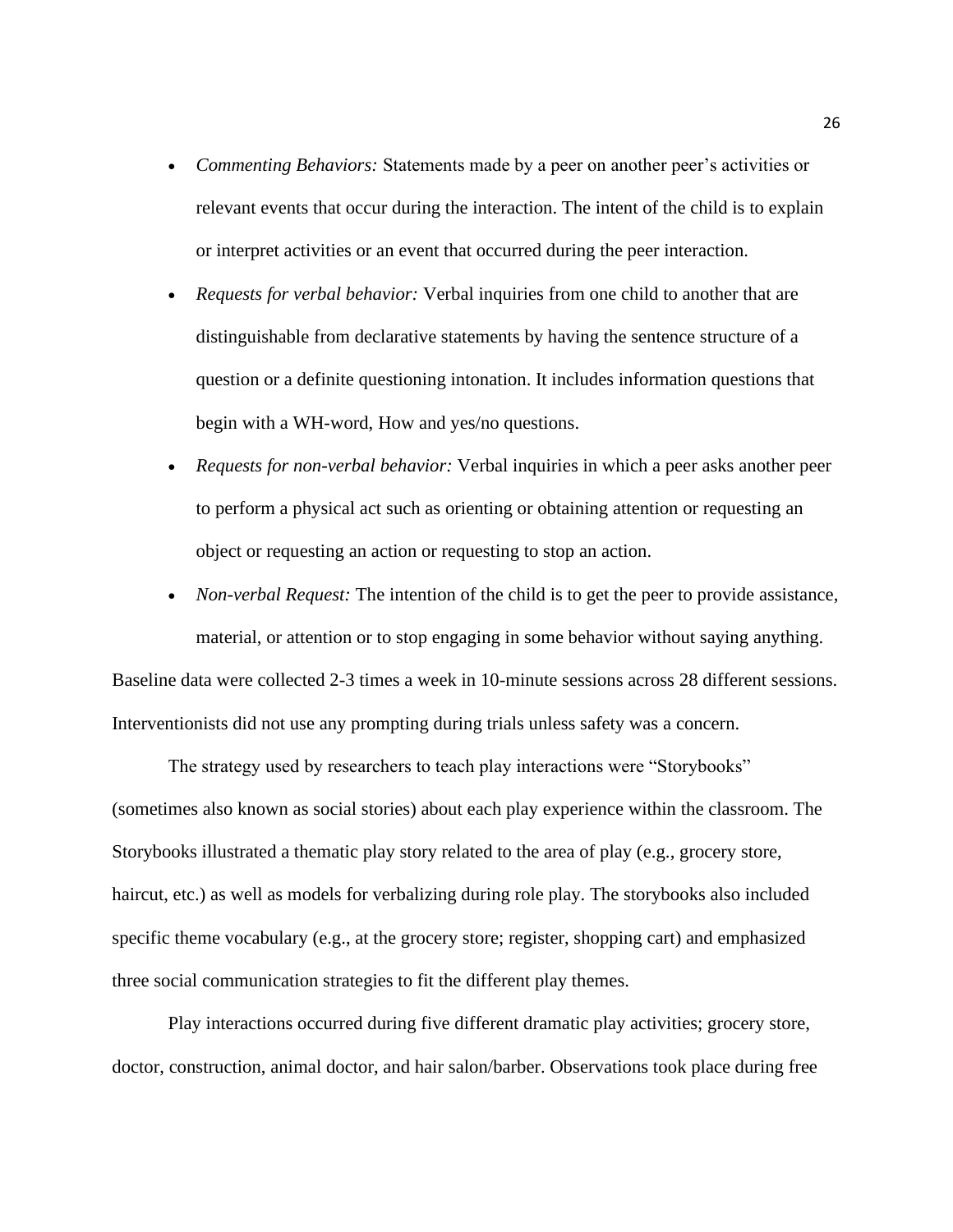play within the classroom and on occasion outside on the playground. Stanton-Chapman and Brown conducted this study with a goal to enhance the child's social play and communication skills. In order to measure success, Stanton-Chapman and Brown (2015) needed to consider the following: (1) talking to a friend; (2) listening and responding to a peer; (3) proximity during play; (4) use of a friend's name during play; and (5) turn-taking skills. In further analyzing each of these play skills, the ability to talk to a friend was observed when a child was able to verbally initiate a conversation to a peer. Listening then responding to a peer assessed the child's ability to verbally respond to peer's verbal initiations with adequate responses. When assessing proximity, this was how the child played within speaking distance near a peer. The use of a friend's name was just that; was the child stating a peer's name to gain his/her attention before making a statement? Finally, the skill of turn-taking examined a child's ability to appropriately make exchanges within play for an appropriate number and length of turns within play conversation.

The overall study determined social communication interventions using the storybook model was highly effective in increasing each child's ability to comment, request verbally, and make non-verbal requests. The importance of this study is that it demonstrated growth of language skills in students with developmental delays. Growth was made by all students who participated in the study; growth was observed when students interacted with both their typically developing peers as well as when interacting with each other. It is important to note in this study that although children did not get to a level considered typical, their improvement in language skills exceeded the baseline data. By using interventions like individualized storybooks, interventionists saw growth in language use by each child in the study. Students in this study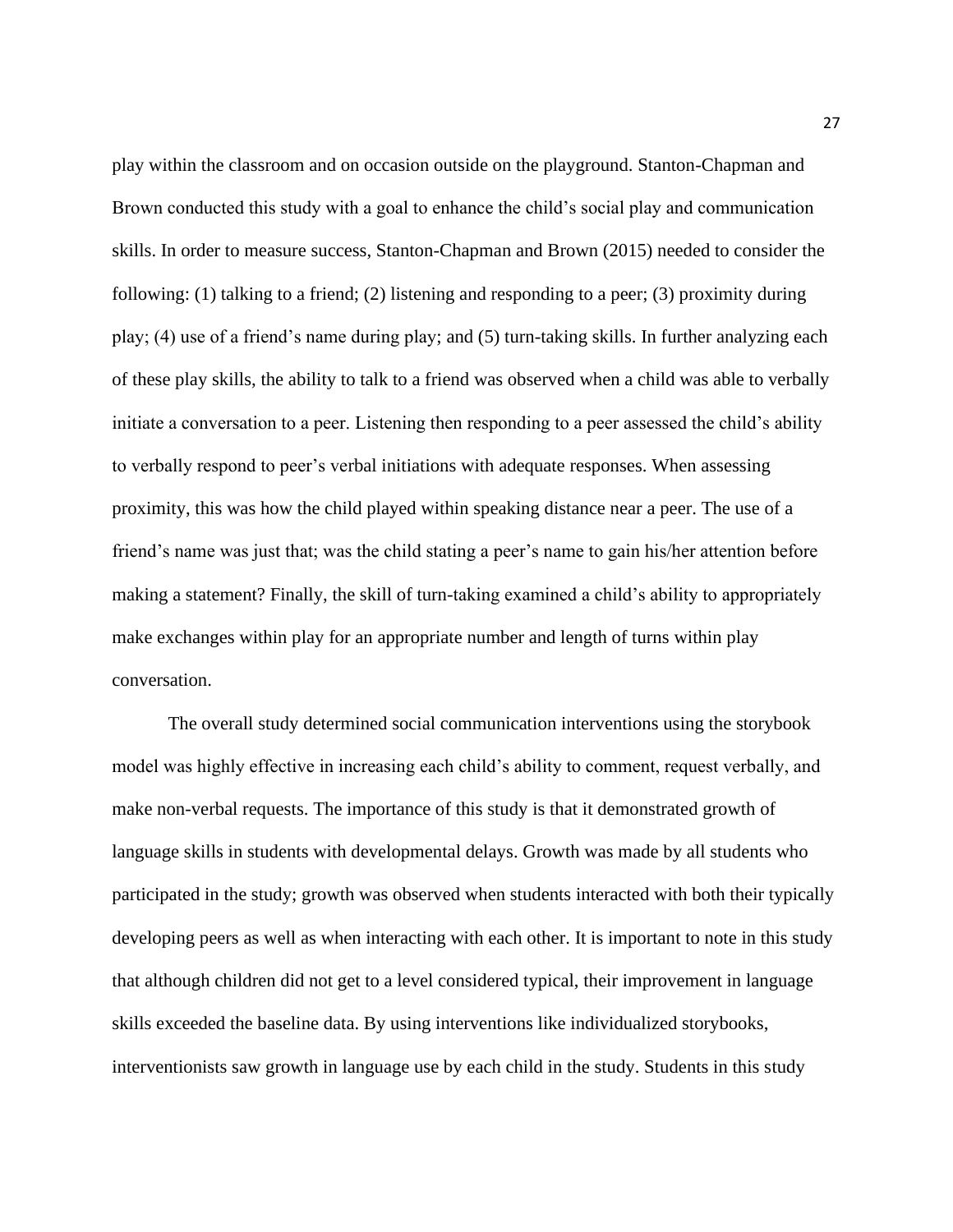who were non-verbal transitioned to a level of using some verbal language, although small improvements were made. These findings highlight the importance of measuring both verbal and non-verbal social communication skills in young children with disabilities (Stanton-Chapman & Brown, 2015).

### **Connection Between Home and School**

In discussing the importance of early intervention for young children in the educational system, it is also important to highlight the importance of language development in the home. Educators can provide suggestions and research-based information to families and caregivers about ways to help a child develop language that can be generalized across all environments. In a study completed by Stockall and Dennis (2013), suggestions were made for how preschool special education teachers can specifically assist fathers and paternal role models as they work and play to enhance the language and literacy skills of their children. Some suggested strategies included reading activities, dramatic play, and pretend play. Most often a parent's involvement in learning at home can be facilitated by the classroom teacher and special education teacher. When a child has both their teacher and caregivers invested in their learning, most of the time, they too become invested in their own learning (Stockall & Dennis, 2013). At the early childhood level, students learn through play and interactions with peers and adults. Teachers and caregivers have established this positive relationship; it molds a student's excitement for school as well as academic success later on. In recognizing this crucial relationship between school and home Stockall and Dennis (2013) focused on the role of the father in this academic involvement. Historically, research has referred to the involvement of the mother in a child's educational experiences.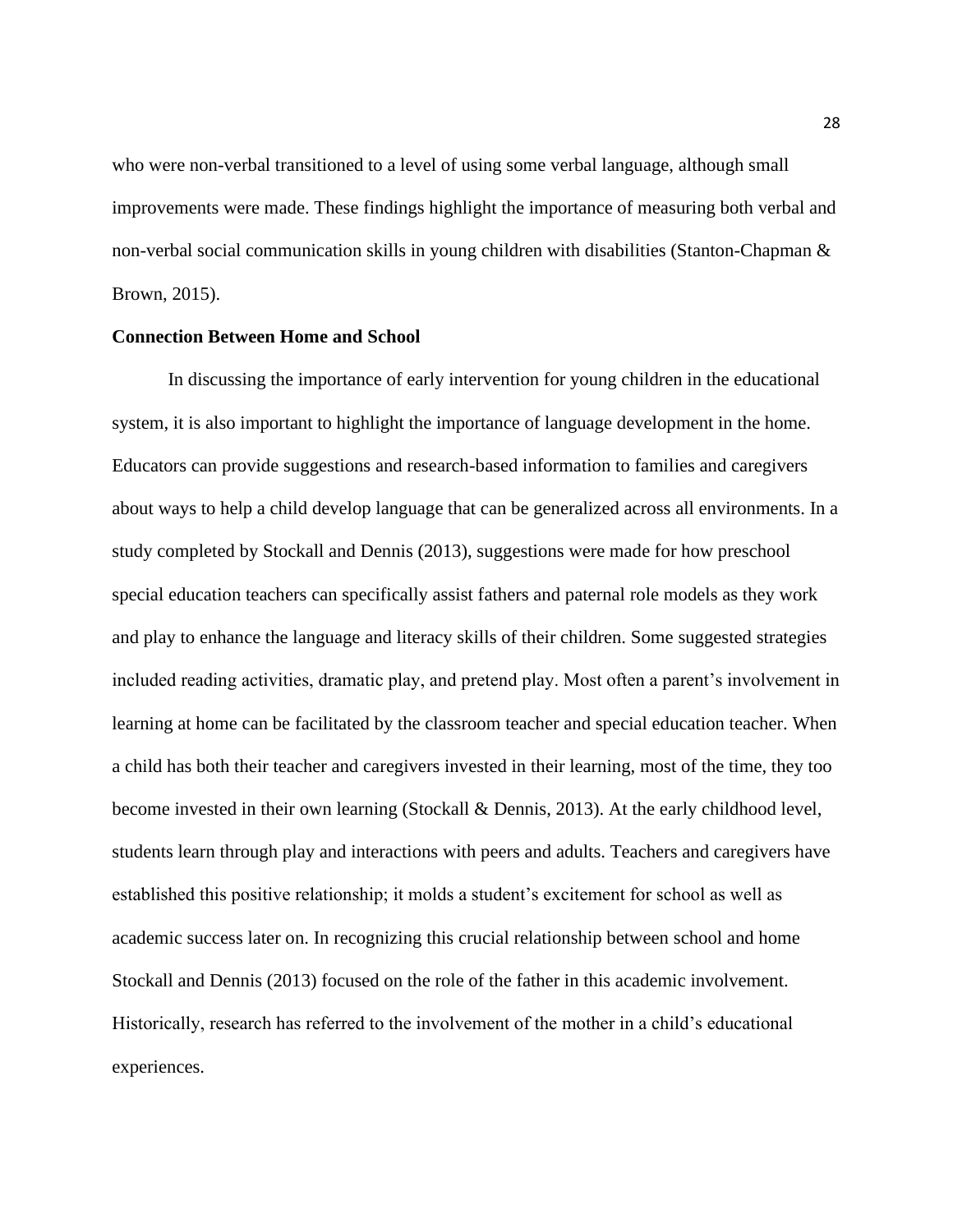Stockall and Dennis (2013) compared the roles of fathers versus mothers in a child's academic growth, a father's role in learning is more frequently demonstrated in the form of play. A father's play behaviors can enhance the social and emotional development of young children (Stockall & Dennis, 2013). Stockall and Dennis addressed the idea that most fathers engage in rough housing, tumble play, pretend, jumping, wrestling, and chasing types of play with the child. By harnessing this active engagement, a father's role can greatly contribute to enhancing emergent literacy skills (Stockall & Dennis, 2013). Emergent Literacy is defined as the developmental process in which children acquire the foundation for reading and writing (Stockall & Dennis, 2013). Skills included within Emergent Literacy are language development, listening comprehension, concepts of print, alphabetic knowledge, phonological awareness, and the environment in which they are developed (Dennis & Stockall, 2013). A father's involvement in learning tends to be active, engaging, and exciting for young children.

Suggestions were provided to fathers as to what type of play experiences would help to encourage literacy learning and language use. Most often free play experiences and pretend play were the most common types of learning that may occur more naturally in father and child interactions. Teachers help give suggestions about successful play interactions such as practicing turn-taking, language use, and child-directed. With a child leading play and a father following the play, both father and child can mutually construct play involving positive interactions that facilitates language learning. Stockall and Dennis (2013) noted during pretend play and dramatic play children begin to construct knowledge about their world by using play language and tools similar to those found in real world scenarios. Play situations that are interesting and enjoyable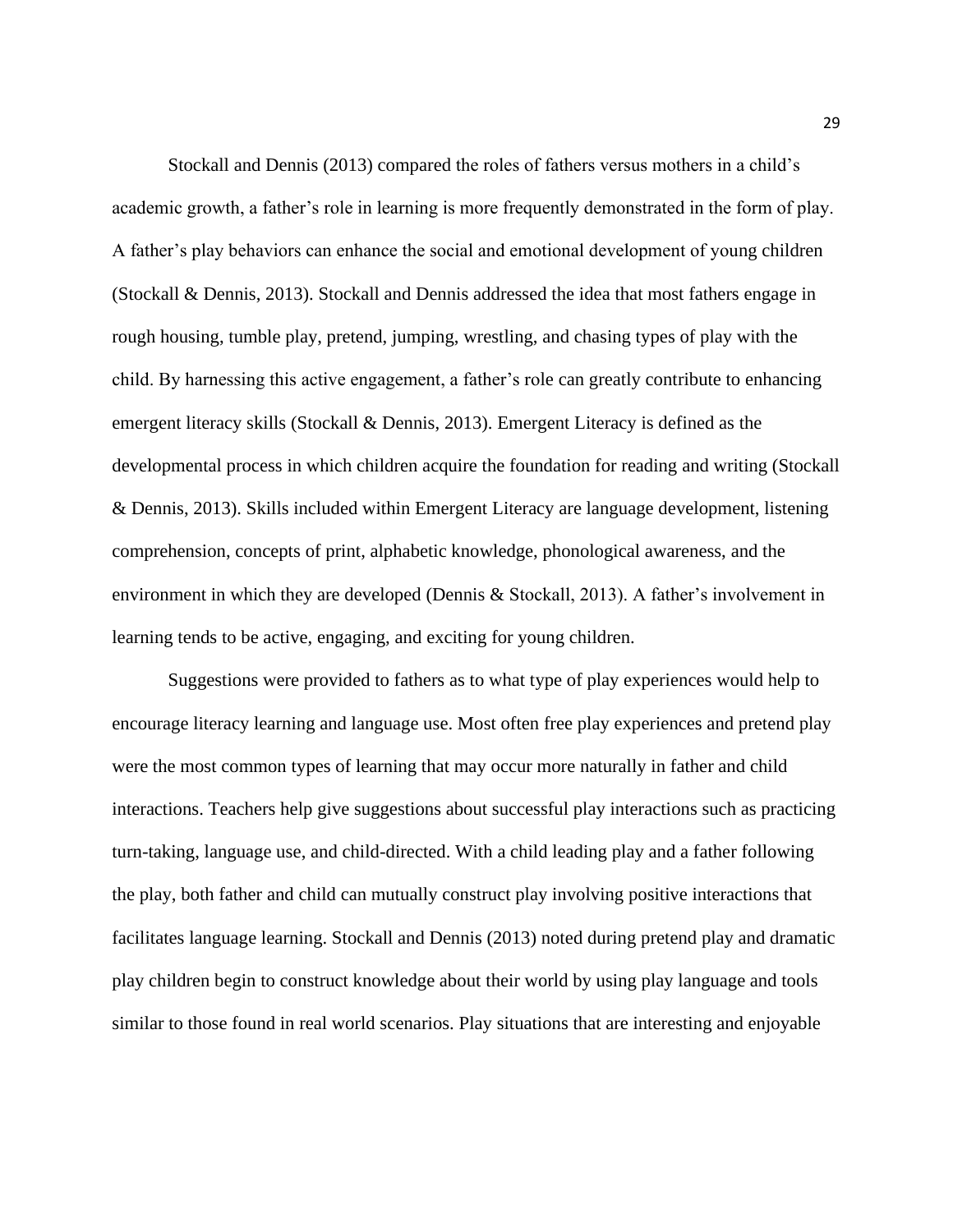for a child will ultimately be those he/she is most eager to engage in with their father (Stockall  $\&$ Dennis, 2013).

By creating a positive connection between home and school both teachers and families see growth in language development. Children become more interested in learning, long-term academic success is more likely, and early literacy skills emerge more quickly. This type of play is essential, dynamic, and educational for both the child and father.

### **Child-Directed Interactions**

Adult directed interactions with students can influence young children in their language development. Adults are able to manipulate play, learning, and activities in ways that encourage language use, language rules, and understanding of language. Craig-Unkefer and Kaiser (2002) discussed the idea of play context in preschool by discussing language development through child-directed interactions. Although a child may not have the best ideas about language use, he/she may feel more comfortable when leading interactions both child to child, or child to adult.

Although sometimes unpredictable, a child may be more confident using communication skills with a same aged peer. When a child has the skills to plan their play, use conversational social interaction strategies, and self-evaluate their play interactions, the play becomes a more positive interaction and language use occurs more appropriately and frequently (Craig-Unkefer and Kaiser, 2002). Although these skills may need to be taught by an adult, they can be practiced during child-directed interactions at home, school, and in the community. Typically, these childdirected interactions take place during play activities. These interactions help a child to practice social skills, language organization, turn-taking, symbolic play, and problem solving; all of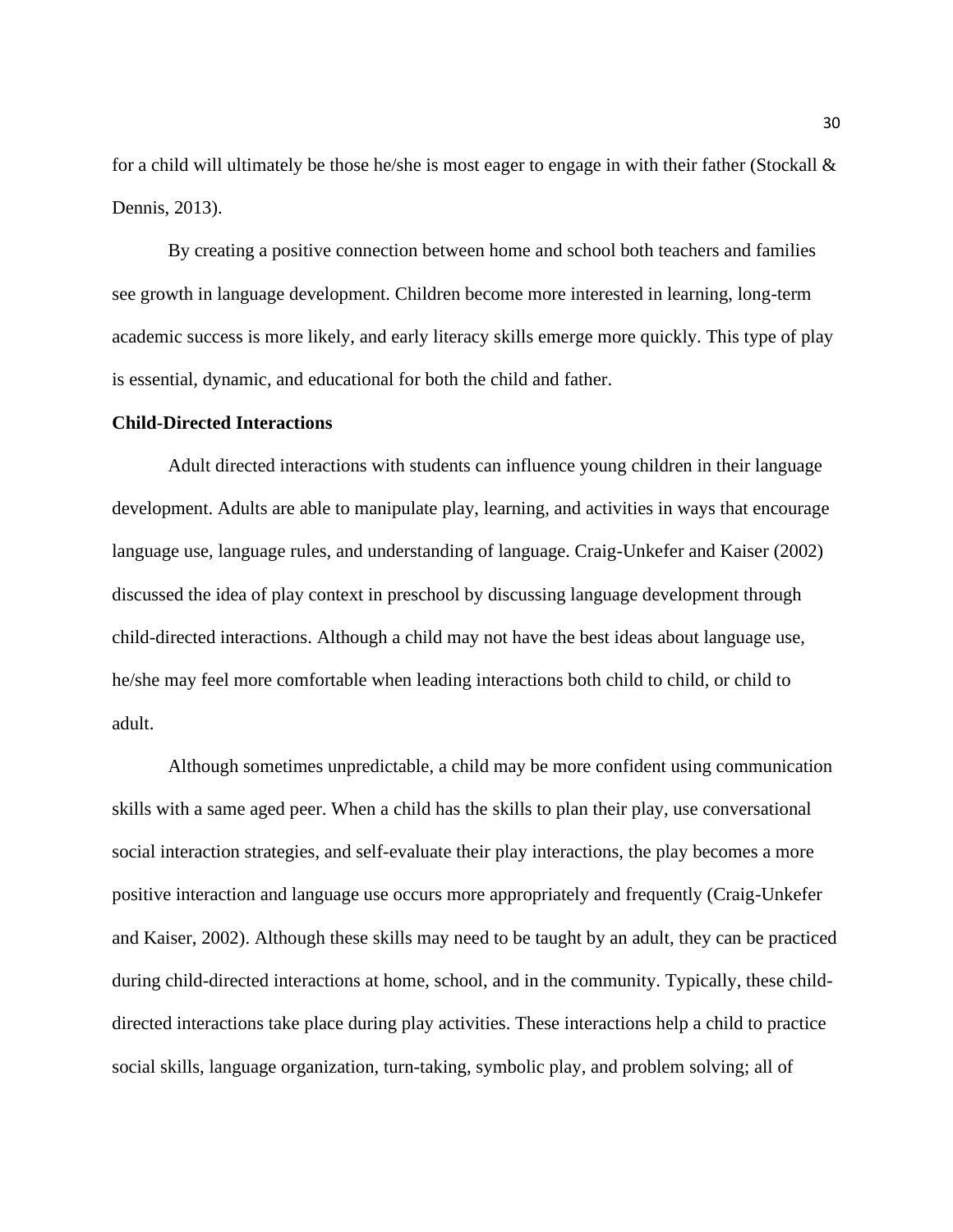which, one way or another, relate to language development (Craig-Unkefer & Kaiser, 2002). Child-directed interactions can be a positive way to encourage language use in students who have language or communication delays.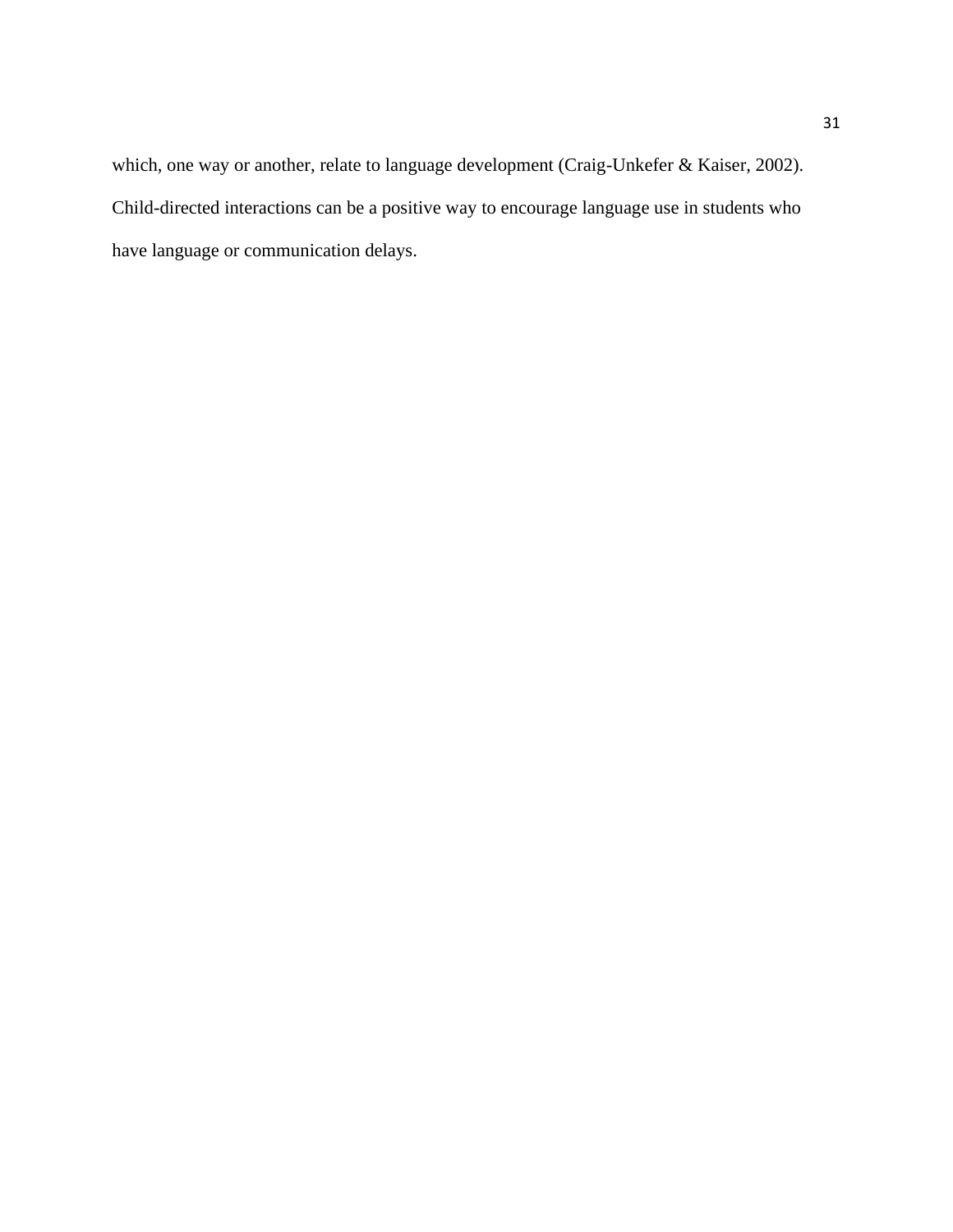### **Chapter 3: Summary**

By highlighting the variety of ways language development occurs, we can better assist caregivers in their role as the teachers in the home. In this paper, I reviewed a variety of articles that further analyze language development at the early childhood level. Many strategies were discussed about how to assist teachers, caregivers, and families on how to increase language development at home, in the community, and at school. There are a variety of ideas about how to elicit language use and language development, but one thing that holds true throughout all ideas about language development is the importance of early intervention. The sooner we begin language exposure the sooner language acquisition occurs, thus, helping a child to communicate with peers and adults. With all the ideas we have about language development the next question is: where do we go from here? In the study titled, *Language Intervention in Early Childhood*, Iacono (1999) stated: "Research into early language intervention models indicates that there is no strong evidence for choosing one approach over another" (p. 412).

In the article, "*The Future of Early Communication and Language Intervention*" Warren (2000) stated,

To realize the vision, we must achieve the following on a broad scale: (a) increase support for responsive interaction styles among all parents, childcare workers, teachers, and early interventionists; (b) expand efforts to identify communication delays and disorders as early as possible; (c) move forward with the development of truly effective communication and language intervention approaches; and (d) transform research findings into day-to-day practices. (p. 33)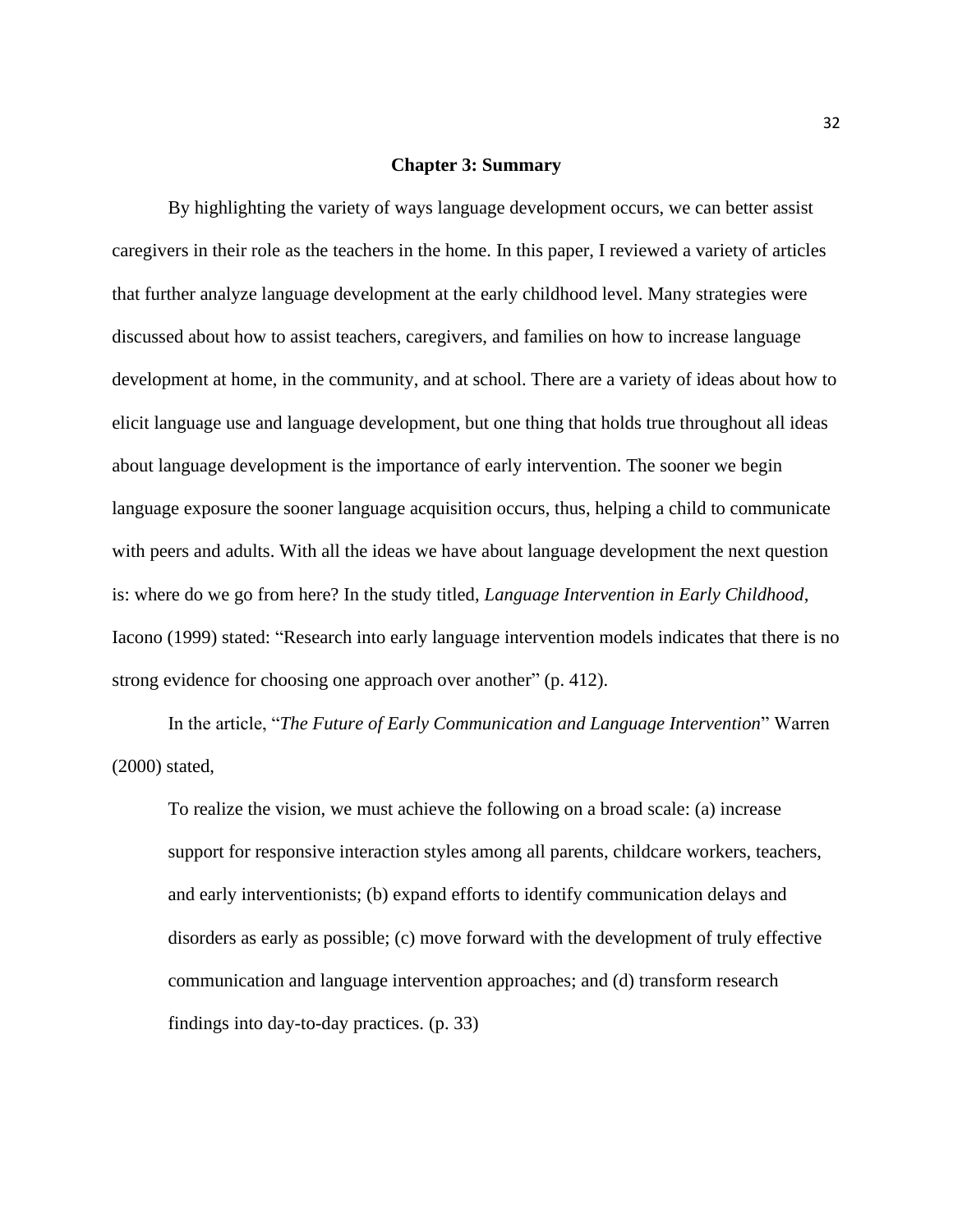With this information educators can begin to evaluate the importance of language exposure as early as possible. It is important to create experiences that are highly responsive starting as young as infancy. These environments can be home, school, and the community. Beginning language exposure in infancy, caregivers and educators can also begin to identify communication and language delays as early as possible.

In discussing the roles that ECSE teachers, parents, caregivers, and ECE teachers play in a child's language development, in all actuality, everyone in a child's environment will play a role in introducing and increasing language use. Each child needs consistency, repetition, and encouragement to increase their language skills.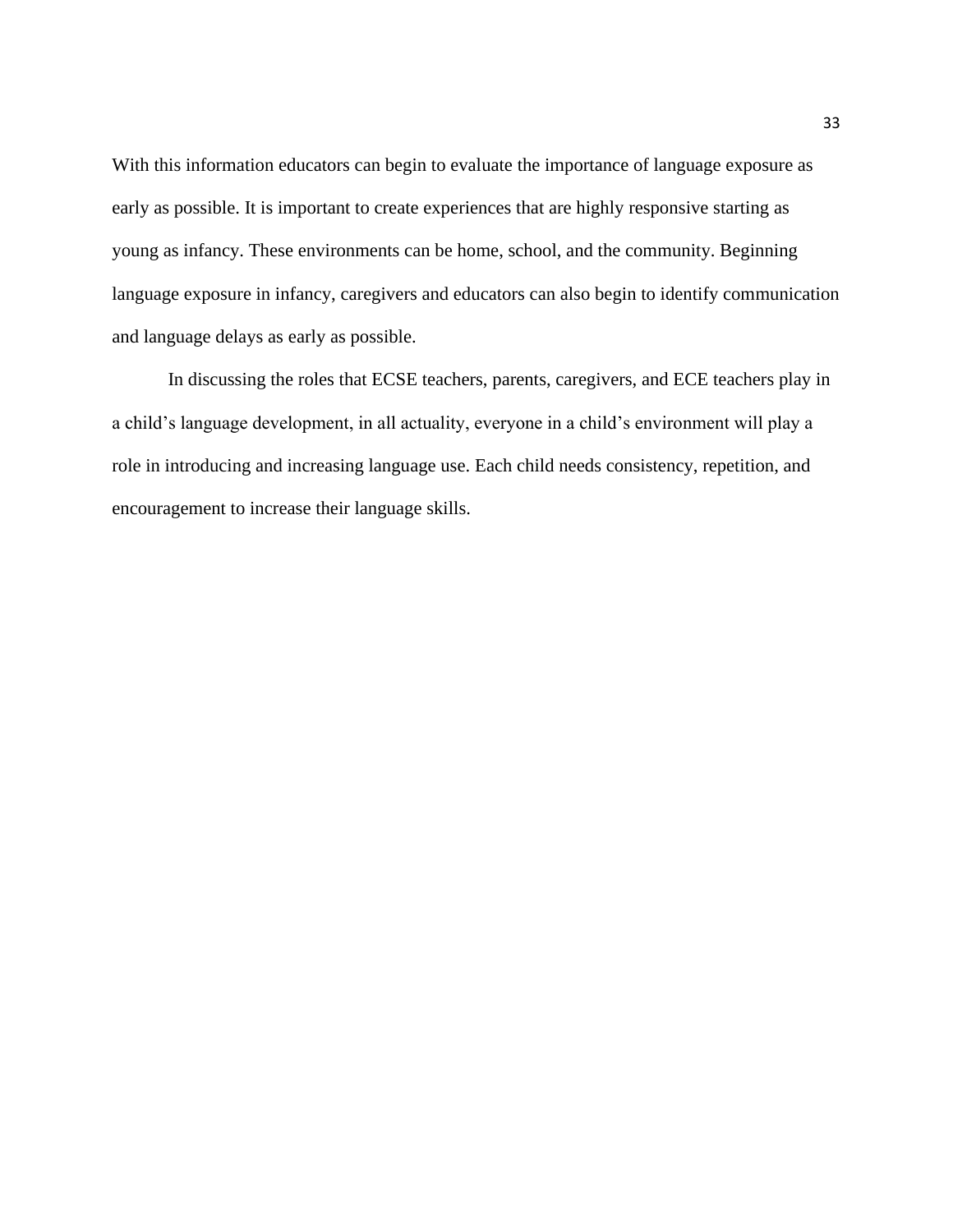### **Chapter 4: Where to Go from Here**

According to Kaiser and Roberts (2011), 89% of children served under Part B of Individuals with Disabilities Education Act (IDEA) receive Speech and Language Services and 50% of children served in Part C receive Speech/Language Intervention. My hope in writing this paper is to highlight the need to enhance language development as early as possible for all students. By educating families, teachers, and caregivers about what can be done to assist children in language growth, educators can help to reduce the number of students needing speech and language therapy.

Speech delays can be detected as young as early infancy, intervention can begin as soon as identification. The role of an early childhood special educator (ECSE) is to first provide therapy/intervention for the child. The caregivers and adults present in a child's life also serve an important role in a child's development. The second role of an ECSE teacher is to help the family by providing specific strategies they can use to improve their child's language. ECSE teacher's communication with parents and caregivers is vital to the development of a child's language. This is part of the ECSE teacher's practice that is often overlooked and rarely recognized. For early learning, development falls on the adults in a child's life. The small window of time a teacher spends with the child versus the amount of time a caregiver spends with their child are vastly different. A teacher may only see the child two times a week for 3 hours at a time while a caregiver spends mornings, evenings, and weekends with the child. The caregiver must become the teacher in the home with appropriate guidance from ECSE and EC educators. With this knowledge, I hope to become a better educator and be more informative to the families and caregivers of students on my intervention teams.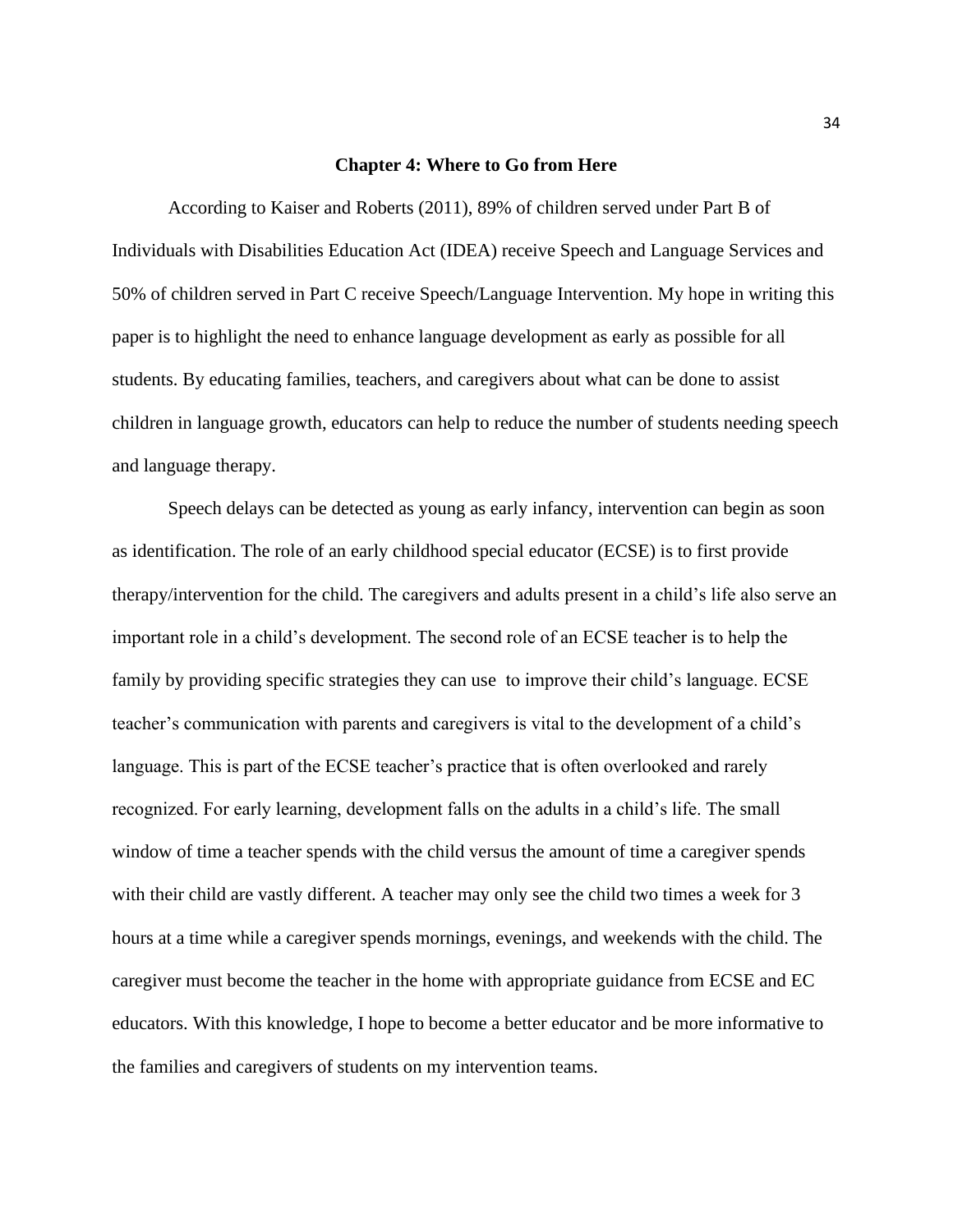### **References**

- Craig-Unkefer, L. A., & Kaiser, A. P. (2002). Improving the social communication skills of atrisk preschool children in a play context. *Topics in Early Childhood Special Education, 22*(1), 3-13.
- Dennis, L. R., & Stockall, N. (2015). Using play to build the social competence of young children with language delays: Practical guidelines for teachers. *Early Childhood Education Journal, 43,* 1-7.
- Dickinson, D. K., & Porsche, M. V. (2011). Relation between language experiences in preschool classrooms and children's kindergarten and fourth-grade language and reading abilities. *Child Development, 82*(3), 870-886.
- Drummond, W. T., (1989). *Enterprise model.* Unpublished manuscript, Early Childhood Education Department, North Seattle Community College, WA.
- ERIC Development Team. (2000). Language development in the early years*. ERIC Digest D154,*  1-6.
- Iacono, T. A. (1999). Language intervention in early childhood. *International Journal of Disability, Development and Education, 46*(3), 383-420.
- Kaiser, A. P., & Roberts, M. Y. (2011). Advances in early communication and language intervention. *Journal of Early Intervention, 33*(4), 298-309.
- Mills, P. E., Beecher, C. C., Dale, Philip S., Cole, K. N., & Jenkins, J. R. (2014). Language of children with disabilities to peers at play: Impact of ecology. *Journal of Early Intervention, 36*(2), 111-130.